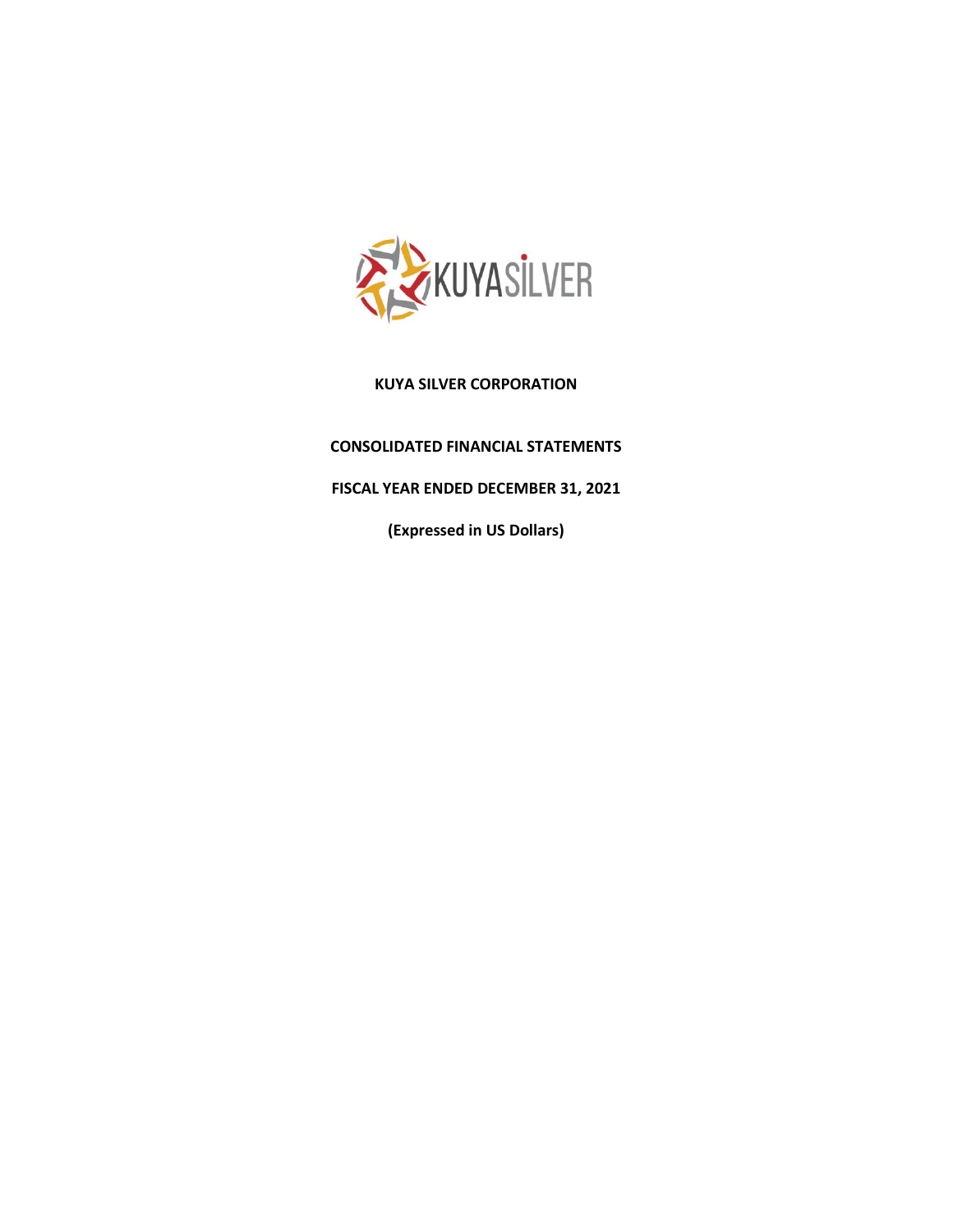# $D_{\text{AVIDSON}} \ \&\ \text{COMPANY LLP} \_\text{\tiny{LIP}}$  Chartered Professional Accountants  $-$

# **INDEPENDENT AUDITOR'S REPORT**

To the Shareholders of Kuya Silver Corporation

#### *Opinion*

We have audited the accompanying consolidated financial statements of Kuya Silver Corporation (the "Company"), which comprise the consolidated statements of financial position as at December 31, 2021 and 2020, and the consolidated statements of loss and comprehensive loss, changes in shareholders' equity, and cash flows for the years then ended, and notes to the consolidated financial statements, including a summary of significant accounting policies.

In our opinion, these consolidated financial statements present fairly, in all material respects, the financial position of the Company as at December 31, 2021 and 2020, and its financial performance and its cash flows for the years then ended in accordance with International Financial Reporting Standards ("IFRS").

#### *Basis for Opinion*

We conducted our audit in accordance with Canadian generally accepted auditing standards. Our responsibilities under those standards are further described in the Auditor's Responsibilities for the Audit of the Consolidated Financial Statements section of our report. We are independent of the Company in accordance with the ethical requirements that are relevant to our audit of the consolidated financial statements in Canada, and we have fulfilled our other ethical responsibilities in accordance with these requirements. We believe that the audit evidence we have obtained in our audit is sufficient and appropriate to provide a basis for our opinion.

#### *Material Uncertainty Related to Going Concern*

We draw attention to Note 1 of the consolidated financial statements, which indicates that management estimates additional funding will be required to continue current operations and further advance its existing exploration and evaluation assets in the upcoming year. As stated in Note 1, these events and conditions indicate that a material uncertainty exists that may cast significant doubt on the Company's ability to continue as a going concern. Our opinion is not modified in respect of this matter.

#### *Other Information*

Management is responsible for the other information. The other information obtained at the date of this auditor's report includes Management's Discussion and Analysis.

Our opinion on the consolidated financial statements does not cover the other information and we do not express any form of assurance conclusion thereon.

In connection with our audit of the consolidated financial statements, our responsibility is to read the other information and, in doing so, consider whether the other information is materially inconsistent with the consolidated financial statements or our knowledge obtained in the audit, or otherwise appears to be materially misstated.

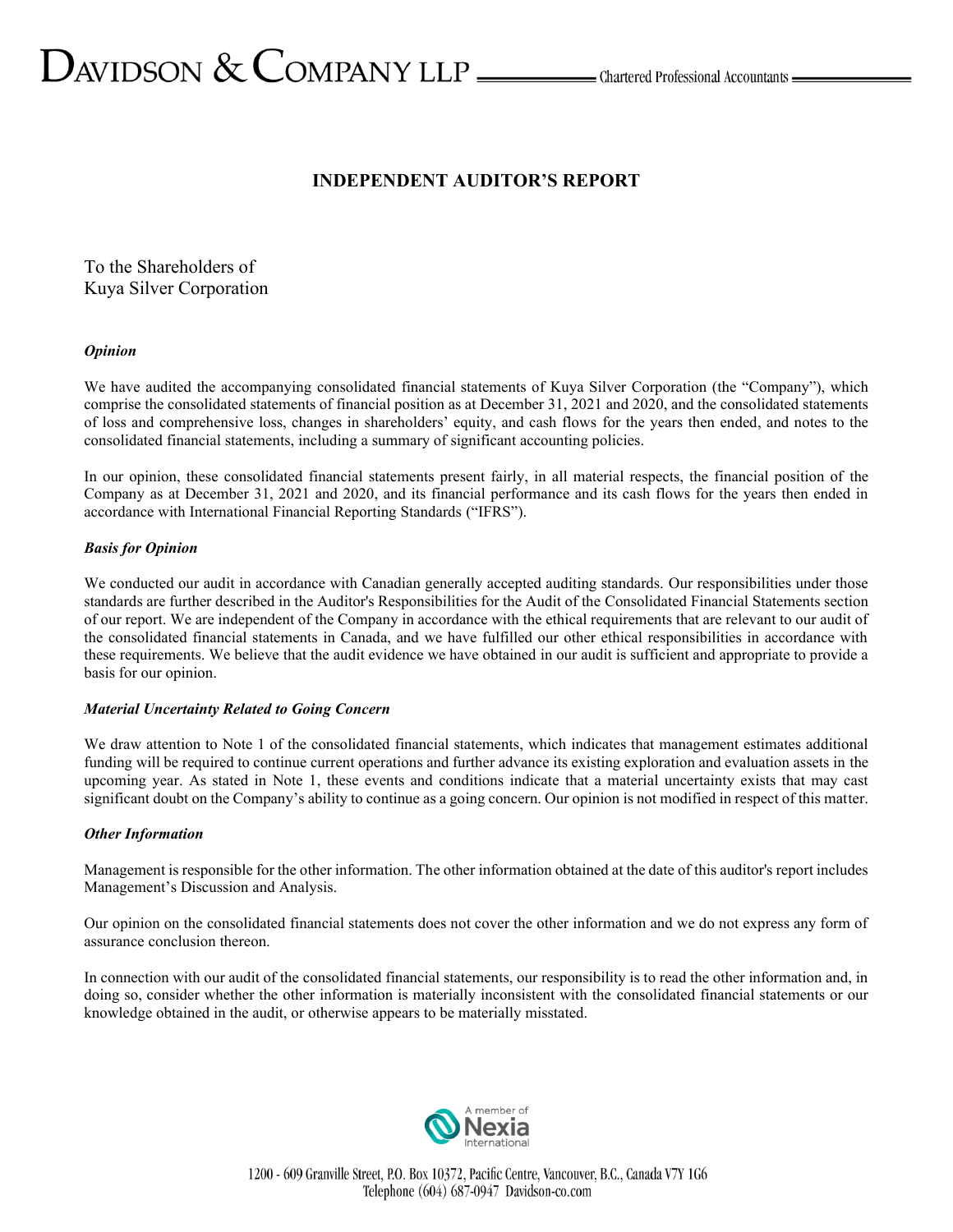We obtained Management's Discussion and Analysis prior to the date of this auditor's report. If, based on the work we have performed, we conclude that there is a material misstatement of this other information, we are required to report that fact. We have nothing to report in this regard.

#### *Responsibilities of Management and Those Charged with Governance for the Consolidated Financial Statements*

Management is responsible for the preparation and fair presentation of the consolidated financial statements in accordance with IFRS, and for such internal control as management determines is necessary to enable the preparation of consolidated financial statements that are free from material misstatement, whether due to fraud or error.

In preparing the consolidated financial statements, management is responsible for assessing the Company's ability to continue as a going concern, disclosing, as applicable, matters related to going concern and using the going concern basis of accounting unless management either intends to liquidate the Company or to cease operations, or has no realistic alternative but to do so.

Those charged with governance are responsible for overseeing the Company's financial reporting process.

#### *Auditor's Responsibilities for the Audit of the Consolidated Financial Statements*

Our objectives are to obtain reasonable assurance about whether the consolidated financial statements as a whole are free from material misstatement, whether due to fraud or error, and to issue an auditor's report that includes our opinion. Reasonable assurance is a high level of assurance, but is not a guarantee that an audit conducted in accordance with Canadian generally accepted auditing standards will always detect a material misstatement when it exists. Misstatements can arise from fraud or error and are considered material if, individually or in the aggregate, they could reasonably be expected to influence the economic decisions of users taken on the basis of these consolidated financial statements.

As part of an audit in accordance with Canadian generally accepted auditing standards, we exercise professional judgment and maintain professional skepticism throughout the audit. We also:

- Identify and assess the risks of material misstatement of the consolidated financial statements, whether due to fraud or error, design and perform audit procedures responsive to those risks, and obtain audit evidence that is sufficient and appropriate to provide a basis for our opinion. The risk of not detecting a material misstatement resulting from fraud is higher than for one resulting from error, as fraud may involve collusion, forgery, intentional omissions, misrepresentations, or the override of internal control.
- Obtain an understanding of internal control relevant to the audit in order to design audit procedures that are appropriate in the circumstances, but not for the purpose of expressing an opinion on the effectiveness of the Company's internal control.
- Evaluate the appropriateness of accounting policies used and the reasonableness of accounting estimates and related disclosures made by management.
- Conclude on the appropriateness of management's use of the going concern basis of accounting and, based on the audit evidence obtained, whether a material uncertainty exists related to events or conditions that may cast significant doubt on the Company's ability to continue as a going concern. If we conclude that a material uncertainty exists, we are required to draw attention in our auditor's report to the related disclosures in the consolidated financial statements or, if such disclosures are inadequate, to modify our opinion. Our conclusions are based on the audit evidence obtained up to the date of our auditor's report. However, future events or conditions may cause the Company to cease to continue as a going concern.
- Evaluate the overall presentation, structure and content of the consolidated financial statements, including the disclosures, and whether the consolidated financial statements represent the underlying transactions and events in a manner that achieves fair presentation.
- Obtain sufficient appropriate audit evidence regarding the financial information of the entities or business activities within the Company to express an opinion on the consolidated financial statements. We are responsible for the direction, supervision and performance of the group audit. We remain solely responsible for our audit opinion.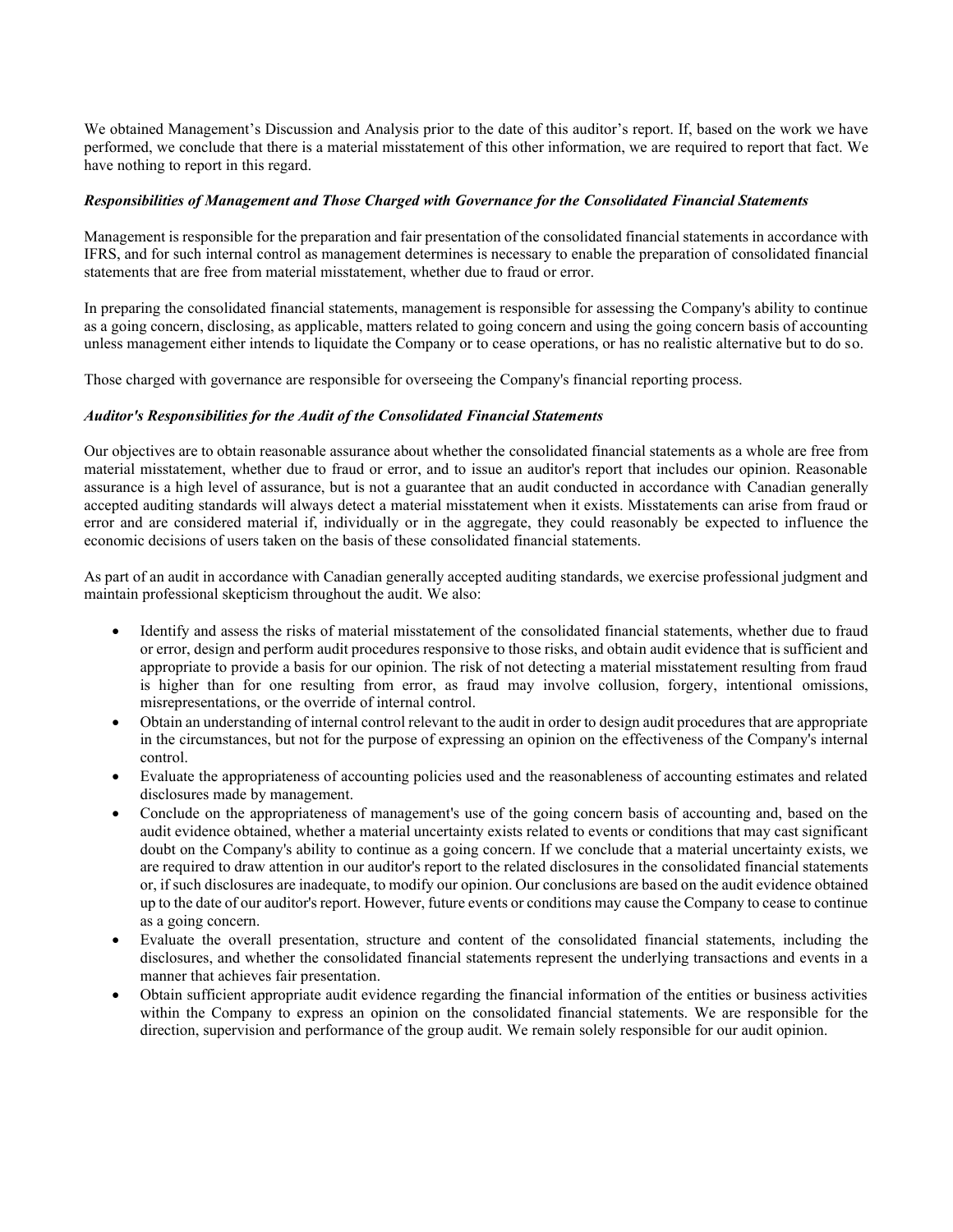We communicate with those charged with governance regarding, among other matters, the planned scope and timing of the audit and significant audit findings, including any significant deficiencies in internal control that we identify during our audit.

We also provide those charged with governance with a statement that we have complied with relevant ethical requirements regarding independence, and to communicate with them all relationships and other matters that may reasonably be thought to bear on our independence, and where applicable, related safeguards.

The engagement partner on the audit resulting in this independent auditor's report is Michael MacLaren.

Javidson & Caysary LLP

April 19, 2022

Vancouver, Canada Chartered Professional Accountants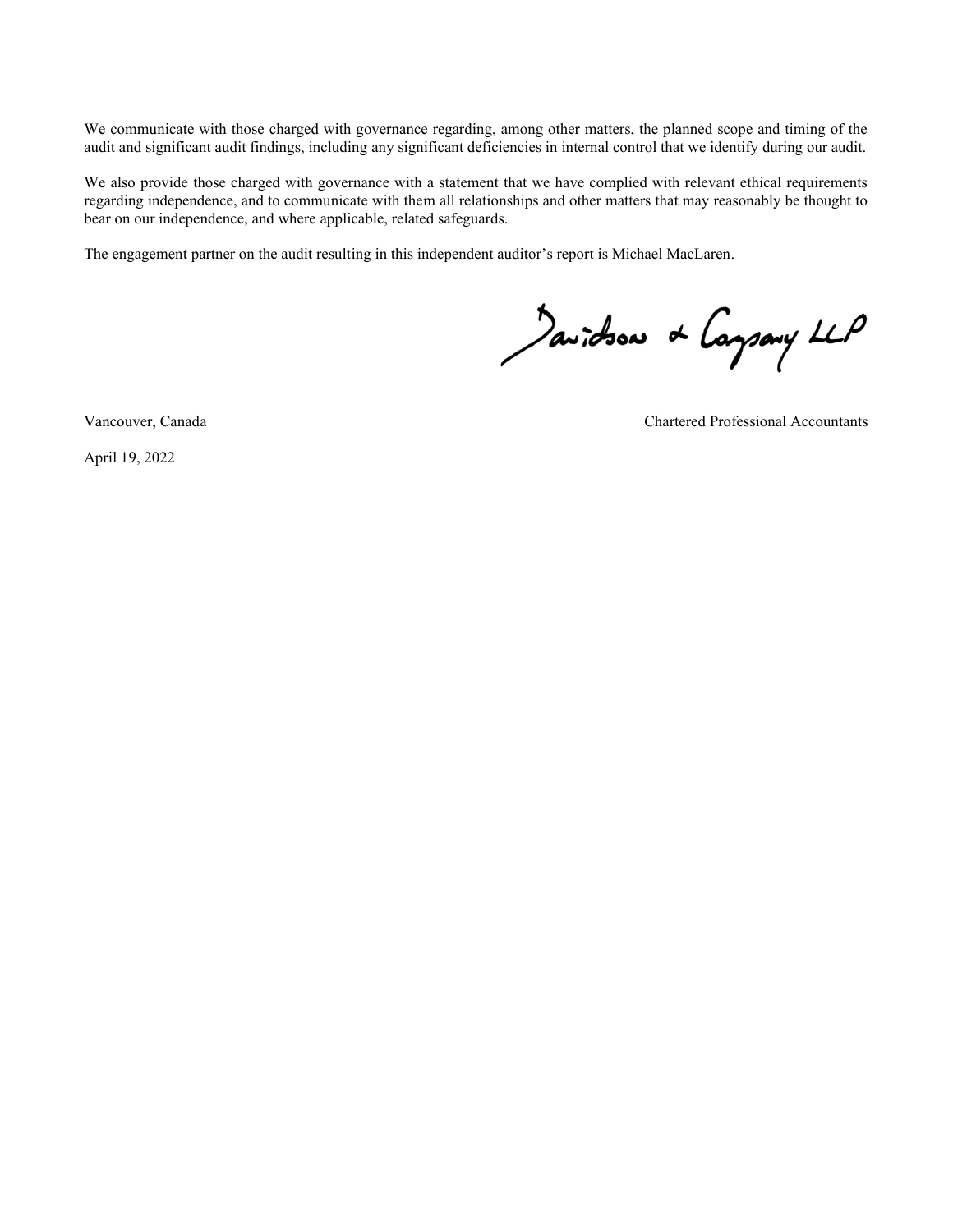# **KUYA SILVER CORPORATION** CONSOLIDATED STATEMENTS OF FINANCIAL POSITION

(Expressed in US Dollars) As at December 31,

|                                                           | 2021                 | 2020             |
|-----------------------------------------------------------|----------------------|------------------|
| <b>ASSETS</b>                                             |                      |                  |
|                                                           |                      |                  |
| <b>Current</b>                                            |                      |                  |
| Cash                                                      | \$<br>$2,152,611$ \$ | 4,904,562        |
| Receivables                                               | 155,145              | 69,997           |
| Prepaids and advances                                     | 129,009              | 39,178           |
|                                                           | 2,436,765            | 5,013,737        |
|                                                           |                      |                  |
| Facilities and equipment (Note 7)                         | 231,863              | 11,426           |
| <b>Exploration and evaluation assets (Note 8)</b>         | 24,473,974           | 16,726,267       |
|                                                           | \$<br>27,142,602 \$  | 21,751,430       |
|                                                           |                      |                  |
| <b>LIABILITIES</b>                                        |                      |                  |
| <b>Current</b>                                            |                      |                  |
| Accounts payable and accrued liabilities (Notes 9 and 12) | \$<br>$1,244,629$ \$ | 2,055,290        |
| Obligation to issue shares (Note 8)                       | 400,000              |                  |
| Related party loans (Note 12)                             |                      | 156,990          |
|                                                           | 1,644,629            | 2,212,280        |
| <b>Reclamation provision (Note 8)</b>                     | 2,114,555            | 51,630           |
|                                                           | 3,759,184            | 2,263,910        |
|                                                           |                      |                  |
| <b>SHAREHOLDERS' EQUITY</b>                               |                      |                  |
| Share capital (Note 10)                                   | 33,172,493           | 22,837,377       |
| Reserves (Note 10)                                        | 1,546,716            | 1,009,988        |
| Deficit                                                   | (11, 335, 791)       | (4,359,845)      |
|                                                           | 23,383,418           | 19,487,520       |
|                                                           | \$<br>27,142,602     | \$<br>21,751,430 |
| Nature of operations and going concern (Note 1)           |                      |                  |
| <b>Commitments and contingencies (Note 17)</b>            |                      |                  |
| Subsequent events (Notes 17 and 18)                       |                      |                  |
|                                                           |                      |                  |

Approved on behalf of the board by:

/s/ *͞David Stein͟ ͬƐͬ͞Dale Peniuk͟*

David Stein, Director **Dale Peniuk, Director** Dale Peniuk, Director

The accompanying notes are an integral part of these consolidated financial statements.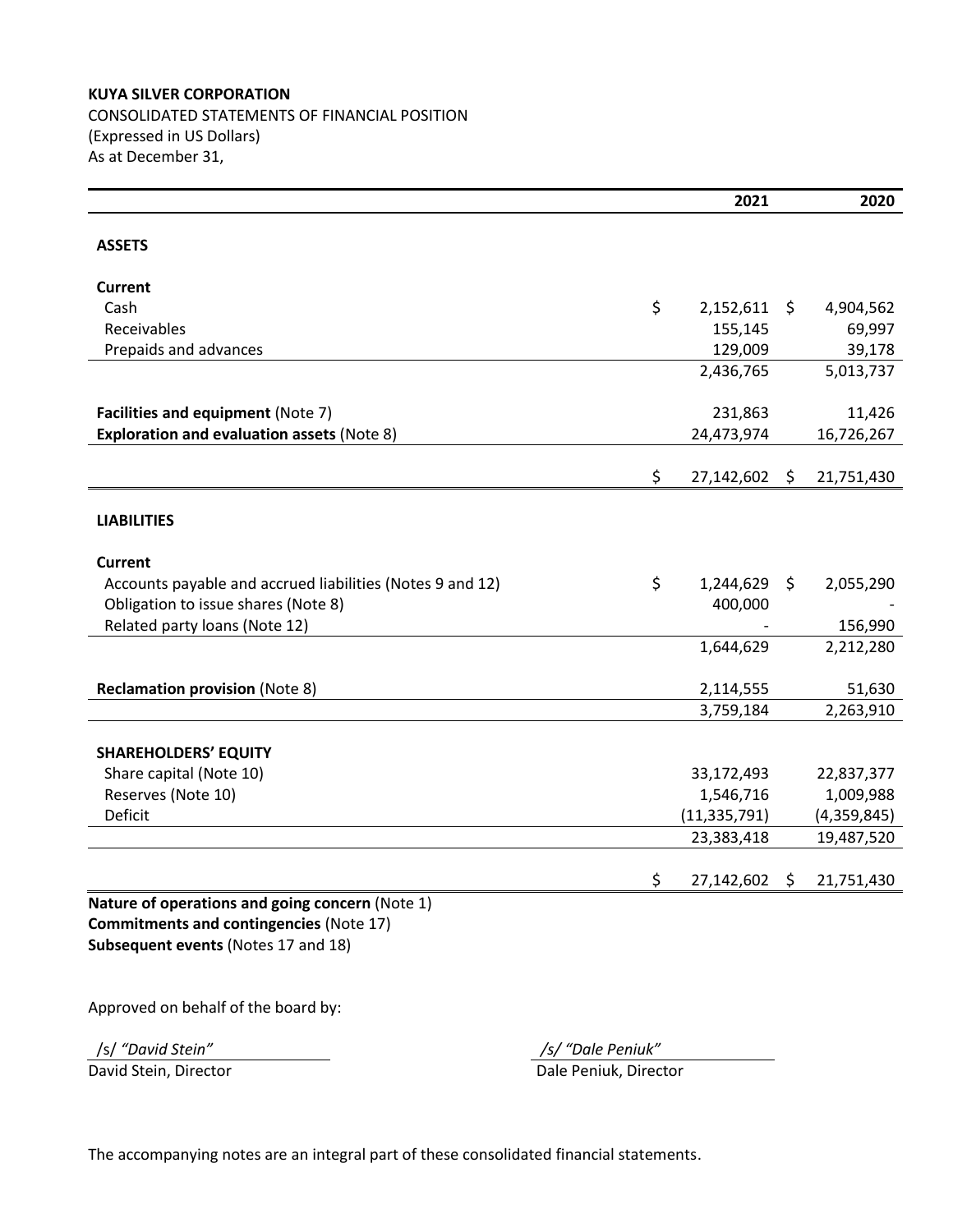CONSOLIDATED STATEMENTS OF LOSS AND COMPREHENSIVE LOSS (Expressed in US Dollars) For the year ended December 31,

|                                                               |    | 2021          | 2020                |
|---------------------------------------------------------------|----|---------------|---------------------|
| <b>Property expenses</b>                                      |    |               |                     |
| Exploration and evaluation expenditures (Notes 8 and 12)      | \$ | 4,208,356     | \$<br>9,008         |
|                                                               |    | (4, 208, 356) | (9,008)             |
| <b>Administrative expenses</b>                                |    |               |                     |
| Administrative costs                                          |    | 43,079        | 6,709               |
| <b>Consulting fees</b>                                        |    | 89,931        | 23,457              |
| Directors' fees (Note 12)                                     |    | 91,425        | 22,632              |
| <b>Filing fees</b>                                            |    | 32,013        | 35,067              |
| Management fees (Note 12)                                     |    | 237,619       | 298,230             |
| Marketing and investor relations                              |    | 303,788       | 39,596              |
| Office and miscellaneous                                      |    | 383,054       | 38,615              |
| Professional fees (Note 12)                                   |    | 466,773       | 251,197             |
| Share-based compensation (Notes 10 and 12)                    |    | 523,670       | 326,792             |
| Shareholder communication                                     |    | 13,964        | 4,489               |
| Transfer agent                                                |    | 9,956         | 4,206               |
| Travel                                                        |    | 209,669       | 2,277               |
| Wages and benefits (Note 12)                                  |    | 814,819       |                     |
|                                                               |    | (3, 219, 760) | (1,053,267)         |
| <b>Operating loss</b>                                         |    | (7, 428, 116) | (1,062,275)         |
|                                                               |    |               |                     |
| Equity (loss) in CobalTech (Note 6)                           |    | (208, 172)    |                     |
| Foreign exchange gain (loss)                                  |    | 103,542       | (172, 263)          |
| Gain on write-off of accounts payable and accrued liabilities |    | 514,602       |                     |
| Interest income                                               |    | 6,412         | 12,288              |
| Listing fee (Note 4)                                          |    |               | (2,455,077)         |
|                                                               |    | 416,384       | (2,615,052)         |
|                                                               |    |               |                     |
| Loss for the year                                             |    | (7,011,732)   | (3,677,327)         |
|                                                               |    |               |                     |
| Other comprehensive income (loss)                             |    |               |                     |
| Item that may be reclassified subsequently to profit and loss |    |               |                     |
| Foreign currency translation adjustment                       |    | (138, 249)    | 537,855             |
|                                                               |    |               |                     |
| Comprehensive loss for the year                               | S  | (7, 149, 981) | \$<br>(3, 139, 472) |
|                                                               |    |               |                     |
| Loss per common share - basic and diluted                     | \$ | (0.17)        | \$<br>(0.20)        |
| Weighted average number of common                             |    |               |                     |
| shares outstanding - basic and diluted                        |    | 42,289,246    | 18,016,955          |

The accompanying notes are an integral part of these consolidated financial statements.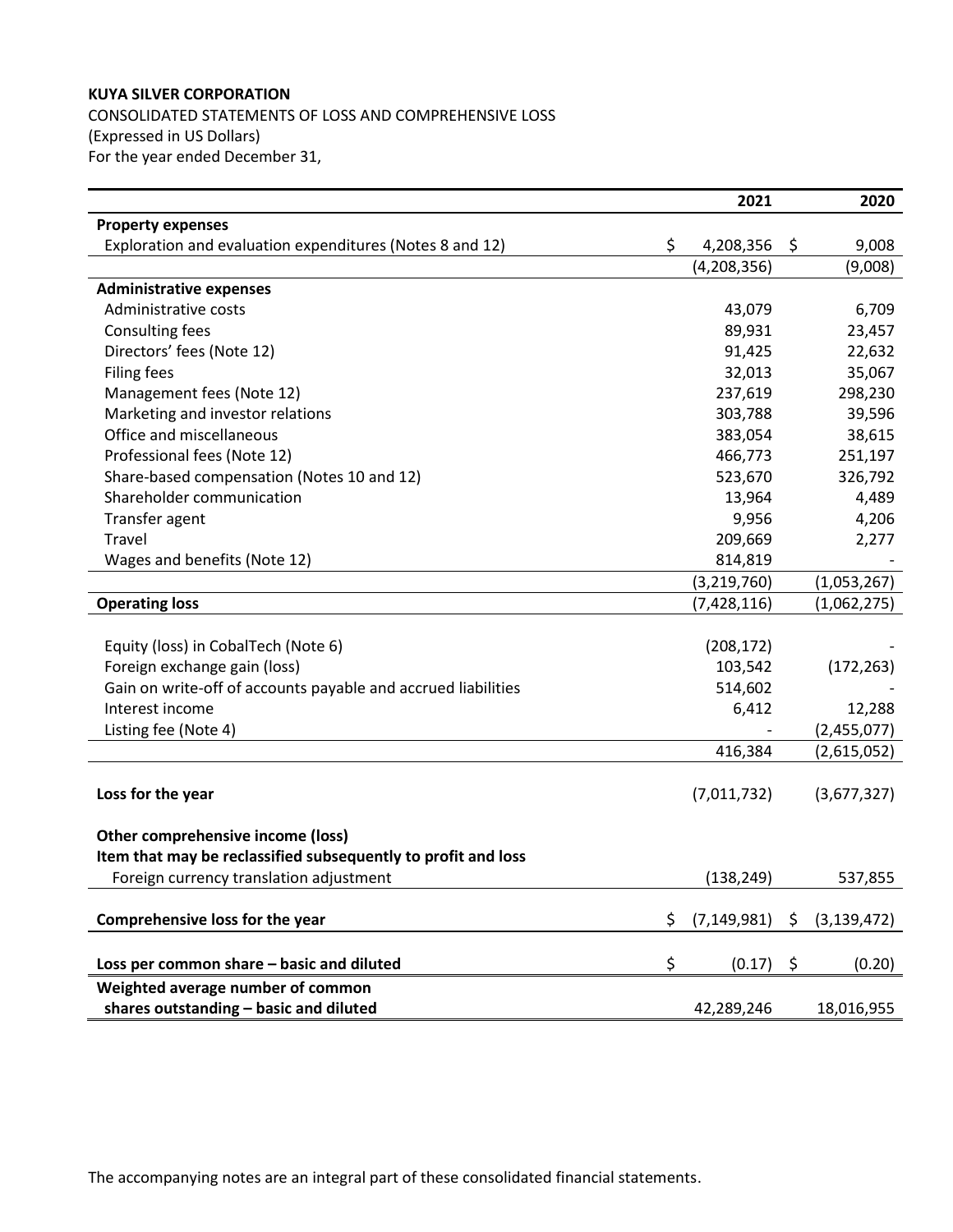CONSOLIDATED STATEMENTS OF CHANGES IN SHAREHOLDERS' EQUITY (Expressed in US Dollars)

|                                              | <b>Share Capital</b> |    |             |                         |                                                |                   |                  |
|----------------------------------------------|----------------------|----|-------------|-------------------------|------------------------------------------------|-------------------|------------------|
|                                              | Number<br>of shares  |    | Amount      | Share-based<br>reserves | Foreign<br>currency<br>translation<br>reserves | Deficit           | Total            |
| December 31, 2019                            | 6,642,766            | Ŝ. | 3,348,913   | \$<br>559,722 \$        | $\overline{\phantom{a}}$                       | \$<br>(682, 518)  | \$<br>3,226,117  |
| Issuance of common shares for cash (Note 10) | 7,942,203            |    | 9,807,353   |                         |                                                |                   | 9,807,353        |
| Share issue costs                            |                      |    | (678, 044)  |                         |                                                |                   | (678, 044)       |
|                                              | 14,584,969           |    | 12,478,222  | 559,722                 |                                                |                   |                  |
| Completion of RTO with Miramont (Note 4):    |                      |    |             |                         |                                                |                   |                  |
| Eliminate common shares of Kuya              | (14,584,969)         |    |             |                         |                                                |                   |                  |
| Post-consolidation common shares, share      |                      |    |             |                         |                                                |                   |                  |
| capital and reserves of Miramont as at       |                      |    |             |                         |                                                |                   |                  |
| October 1, 2020                              | 5,577,322            |    | 9,752,502   | 636,030                 |                                                |                   | 10,388,532       |
| Eliminate pre-acquisition share capital and  |                      |    |             |                         |                                                |                   |                  |
| reserves of Miramont                         |                      |    | (9,752,502) | (636,030)               |                                                |                   | (10, 388, 532)   |
| Equity issued per RTO with Kuya              | 26,763,410           |    | 3,773,064   |                         |                                                |                   | 3,773,064        |
| Miramont stock options deemed to be          |                      |    |             |                         |                                                |                   |                  |
| issued by Kuya on RTO                        |                      |    |             | 86,297                  |                                                |                   | 86,297           |
| Miramont warrants deemed to be issued by     |                      |    |             |                         |                                                |                   |                  |
| Kuya on RTO                                  |                      |    |             | 100                     |                                                |                   | 100              |
| Issuance of common shares on acquisition of  |                      |    |             |                         |                                                |                   |                  |
| MTP (Note 5)                                 | 3,929,288            |    | 6,084,497   |                         |                                                |                   | 6,084,497        |
| Issuance of common shares on exercise of     |                      |    |             |                         |                                                |                   |                  |
| performance warrants (Note 10)               | 1,632,076            |    | 501,594     | (500, 778)              |                                                |                   | 816              |
| Share-based compensation (Note 10)           |                      |    |             | 326,792                 |                                                |                   | 326,792          |
| Foreign currency translation                 |                      |    |             |                         | 537,855                                        |                   | 537,855          |
| Loss for the year                            |                      |    |             |                         |                                                | (3,677,327)       | (3,677,327)      |
| December 31, 2020                            | 37,902,096           | Ŝ. | 22,837,377  | \$<br>472,133           | \$<br>537,855                                  | \$<br>(4,359,845) | \$<br>19,487,520 |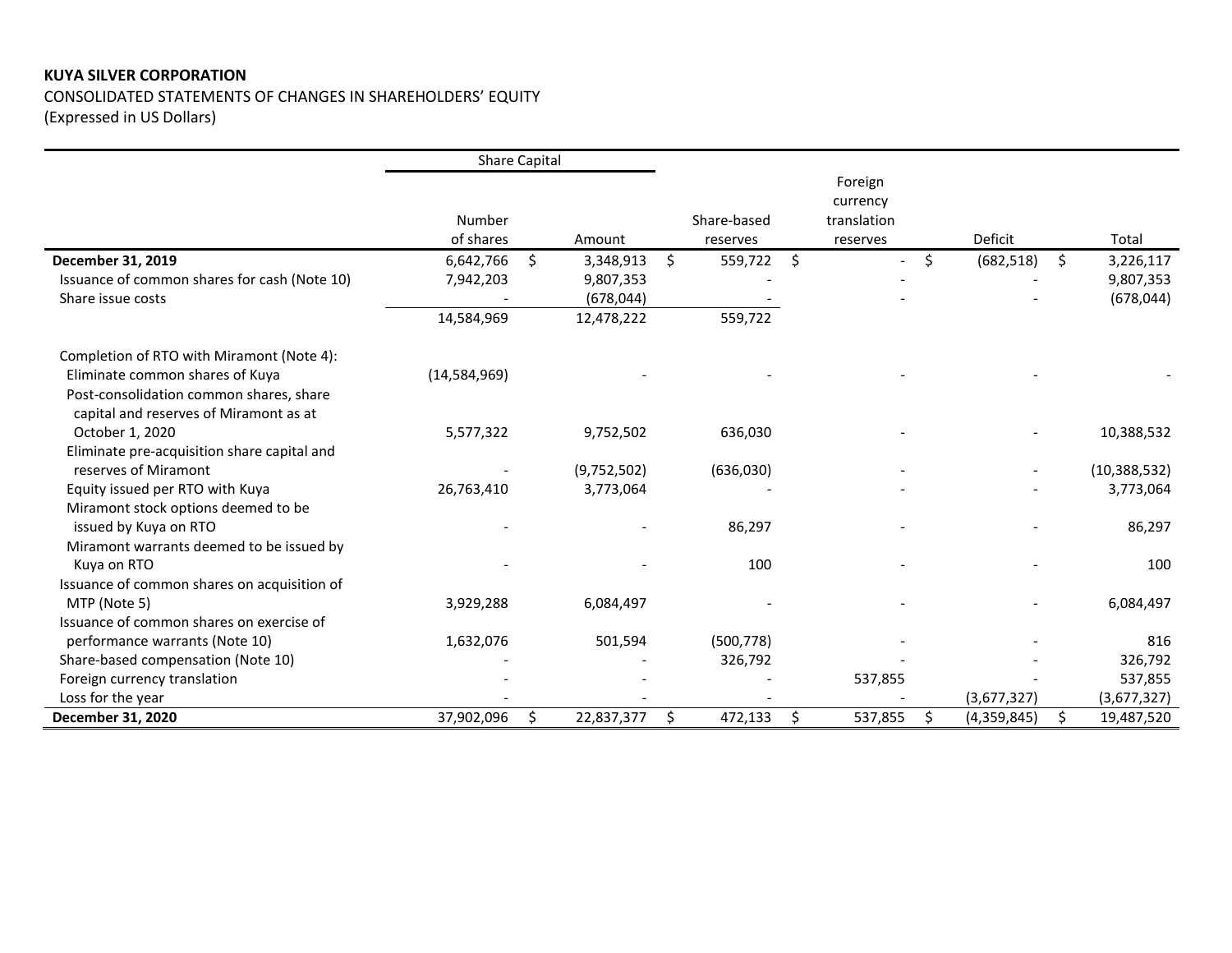CONSOLIDATED STATEMENTS OF CHANGES IN SHAREHOLDERS' EQUITY (cont'd...) (Expressed in US Dollars)

|                                                                                  | <b>Share Capital</b> |    |            |                         |      |                                                |                   |                  |
|----------------------------------------------------------------------------------|----------------------|----|------------|-------------------------|------|------------------------------------------------|-------------------|------------------|
|                                                                                  | Number<br>of shares  |    | Amount     | Share-based<br>reserves |      | Foreign<br>currency<br>translation<br>reserves | Deficit           | Total            |
| December 31, 2020                                                                | 37,902,096           | Ŝ. | 22,837,377 | \$<br>472,133           | Ŝ.   | 537,855                                        | \$<br>(4,359,845) | \$<br>19,487,520 |
| Issuance of common shares for cash                                               |                      |    |            |                         |      |                                                |                   |                  |
| (Note 10)                                                                        | 4,842,650            |    | 7,184,875  | 357,260                 |      |                                                |                   | 7,542,135        |
| Share issue costs                                                                |                      |    | (567, 961) |                         |      |                                                |                   | (567, 961)       |
| Issuance of common shares on acquisition                                         |                      |    |            |                         |      |                                                |                   |                  |
| of CobalTech (Note 6)                                                            | 1,437,470            |    | 2,668,079  |                         |      |                                                |                   | 2,668,079        |
| Issuance of common shares on acquisition<br>of exploration and evaluation assets |                      |    |            |                         |      |                                                |                   |                  |
| (Note 6)                                                                         | 671,141              |    | 771,916    |                         |      |                                                |                   | 771,916          |
| Issuance of common shares on exercise of                                         |                      |    |            |                         |      |                                                |                   |                  |
| options (Note 10)                                                                | 150,000              |    | 193,191    | (85, 289)               |      |                                                |                   | 107,902          |
| Issuance of common shares on exercise of                                         |                      |    |            |                         |      |                                                |                   |                  |
| performance warrants (Note 10)                                                   | 276,624              |    | 85,016     | (84, 878)               |      |                                                |                   | 138              |
| Options forfeited or expired (Note 10)                                           |                      |    |            | (35, 686)               |      |                                                | 35,686            |                  |
| Warrants expired (Note 10)                                                       |                      |    |            | (100)                   |      |                                                | 100               |                  |
| Share-based compensation (Note 10)                                               |                      |    |            | 523,670                 |      |                                                |                   | 523,670          |
| Foreign currency translation                                                     |                      |    |            |                         |      | (138, 249)                                     |                   | (138, 249)       |
| Loss for the year                                                                |                      |    |            |                         |      |                                                | (7,011,732)       | (7,011,732)      |
| December 31, 2021                                                                | 45,279,981           | \$ | 33,172,493 | \$<br>1,147,110         | - \$ | 399,606                                        | (11, 335, 791)    | \$<br>23,383,418 |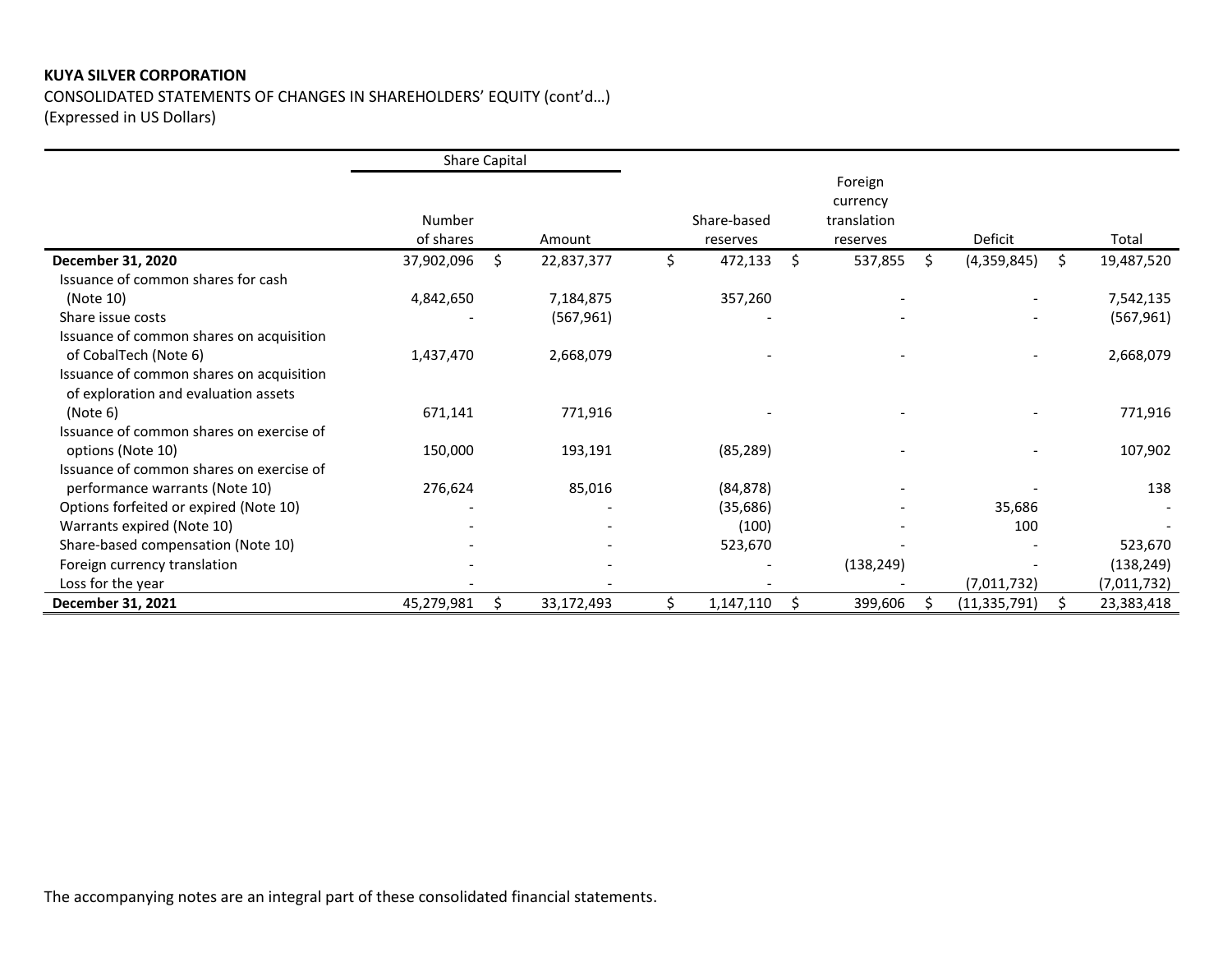CONSOLIDATED STATEMENTS OF CASH FLOWS (Expressed in US Dollars) For the year ended December 31,

|                                                               | 2021              |     | 2020          |
|---------------------------------------------------------------|-------------------|-----|---------------|
|                                                               |                   |     |               |
| CASH FLOWS FROM (USED IN) OPERATING ACTIVITIES                |                   |     |               |
| Loss for the year                                             | \$<br>(7,011,732) | -\$ | (3,677,327)   |
| Adjust for items not involving cash:                          |                   |     |               |
| Depreciation                                                  | 58,824            |     | 345           |
| Share-based compensation                                      | 523,670           |     | 326,792       |
| Equity loss in CobalTech                                      | 208,172           |     |               |
| Unrealized foreign exchange loss (gain)                       | (88,059)          |     | 172,263       |
| Gain on write-off of accounts payable and accrued liabilities | (514, 602)        |     |               |
| Listing fee                                                   |                   |     | 2,455,077     |
| Change in non-cash working capital items:                     |                   |     |               |
| Receivables                                                   | (22, 883)         |     | (55, 145)     |
| Prepaids and advances                                         | (72, 131)         |     | (21,809)      |
| Accounts payable and accrued liabilities                      | (524, 949)        |     | 84,847        |
| Net cash used in operating activities                         | (7,443,690)       |     | (714, 957)    |
|                                                               |                   |     |               |
| CASH FLOWS FROM (USED IN) INVESTING ACTIVITIES                |                   |     |               |
| Investment in and advances to CobalTech (Note 6)              | (1,092,861)       |     |               |
| Additions to facilities and equipment                         | (281, 985)        |     |               |
| Additions to exploration and evaluation assets (Note 8)       | (858, 500)        |     |               |
| Cash acquired through acquisition of CobalTech (Note 6)       | 7,555             |     |               |
| Acquisition of MTP (Note 5)                                   |                   |     | (4, 191, 822) |
| Deferred acquisition costs                                    |                   |     | (1,383,166)   |
| Net cash used in investing activities                         | (2, 225, 791)     |     | (5,574,988)   |
|                                                               |                   |     |               |
| CASH FLOWS FROM (USED IN) FINANCING ACTIVITIES                |                   |     |               |
| Proceeds from issuance of share capital                       | 7,650,175         |     | 9,808,169     |
| Share issue costs                                             | (567, 961)        |     | (678, 044)    |
| Proceeds from short term credit facility                      |                   |     | 378,644       |
| Proceeds from related party loans                             |                   |     | 239,341       |
| Repayment of related party loans                              | (158, 012)        |     | (160, 792)    |
| Funds received from Miramont (Note 4)                         |                   |     | 1,102,761     |
| Net cash provided by financing activities                     | 6,924,202         |     | 10,690,079    |
|                                                               |                   |     |               |
| Change in cash                                                | (2,745,279)       |     | 4,400,134     |
|                                                               |                   |     |               |
| Effect of foreign exchange on cash                            | (6, 672)          |     | 424,350       |
|                                                               |                   |     |               |
| Cash, beginning of year                                       | 4,904,562         |     | 80,078        |
| Cash, end of year                                             | \$<br>2,152,611   | \$  | 4,904,562     |
| antal cash flow information (Note 12)                         |                   |     |               |

**Supplemental cash flow information** (Note 13)

The accompanying notes are an integral part of these consolidated financial statements.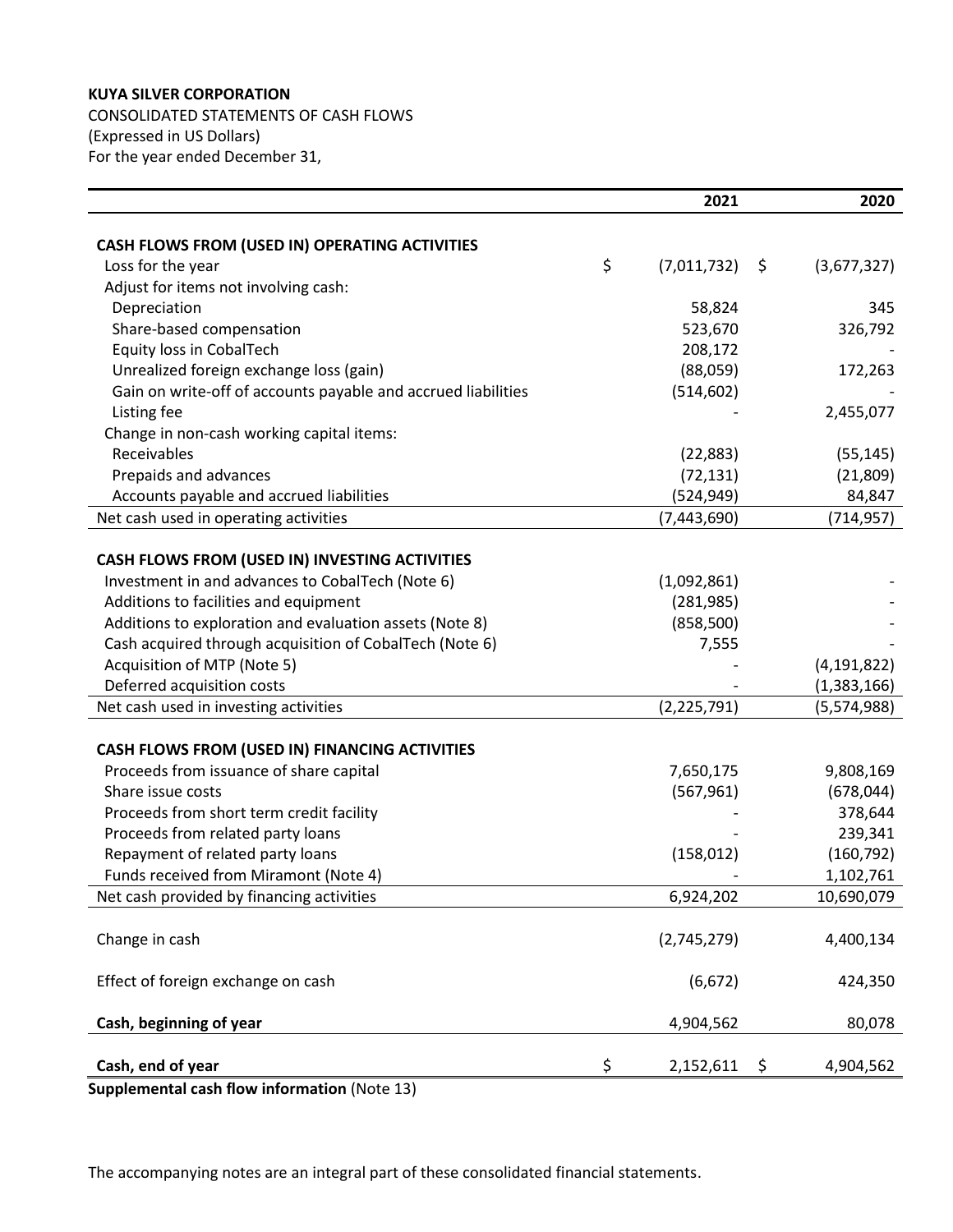**KUYA SILVER CORPORATION**  NOTES TO THE CONSOLIDATED FINANCIAL STATEMENTS (Expressed in US Dollars) DECEMBER 31, 2021

# **1. NATURE OF OPERATIONS AND GOING CONCERN**

Kuya Silver Corporation (the "Company") is a mineral exploration and development company with a focus on acquiring, exploring and advancing precious metal assets in Peru and Canada. Effective October 1, 2020, Kuya Silver Corp. ("Kuya"), a privately held Canadian-based, silver-focused junior mining company, incorporated on August 9, 2017, completed a reverse takeover ("RTO") transaction with Miramont Resources Corp. ("Miramont") (Note 4). Miramont was incorporated on July 15, 2015 under the Business Corporations Act (British Columbia). Pursuant to RTO accounting, these consolidated financial statements reflect the historical financial statements of Kuya, the accounting acquirer, and reflect the RTO transaction as if Kuya acquired Miramont effective October 1, 2020. On completion of the RTO transaction, Miramont, the accounting acquiree, changed its name to Kuya Silver Corporation. The Company's head office and principal address is located at 150 King Street West, Suite 200, Toronto, ON, M5J 1J9. The Company's registered and records office is located at 40440 Thunderbird Ridge, Squamish, BC, V8B 0G1. The Company's shares are listed on the Canadian Securities Exchange ("CSE") under the symbol KUYA.

In 2017, Kuya entered into an agreement to purchase 80% of the shares of Minera Toro del Plata S.A.C. (formerly S&L Andes Export S.A.C.) ("MTP"), the company that holds the Bethania mining concession, a former operating silver mine in Peru that was placed on care and maintenance in 2016. In October 2020, the Company reached an agreement to acquire the remaining 20% of MTP and on December 15, 2020, the Company, through its whollyowned subsidiaries, completed the acquisition of 100% of MTP (Note 5).

In February 2021, the Company entered into an agreement with Electra Battery Metals Corporation ("Electra", formerly known as First Cobalt Corp.) to acquire a portion of their silver mineral exploration assets in the historic Cobalt, Ontario silver mining district, and to form a joint venture on the balance of their silver mineral assets in the district (Note 6).

These consolidated financial statements have been prepared on the assumption that the Company will continue as a going concern, meaning it will continue in operation for the foreseeable future and will be able to realize assets and discharge liabilities in the ordinary course of operations. The Company's continuation as a going concern is dependent upon its ability to complete financings sufficient to meet current and future obligations, the successful results from its business activities, and its ability to operate profitably and generate funds. In assessing whether the going concern assumption is appropriate, management takes into account all available information about the future, which is at least, but not limited to, 12 months from the end of the reporting period. Although, the Company and Kuya raised capital in the current and previous reporting periods through private placements of its common shares and exercise of stock options and warrants and through Miramont's funds obtained as part of the RTO, management estimates additional funding will be required to continue current operations and further advance its existing exploration and evaluation assets in the upcoming year. These factors indicate the existence of material uncertainty which may cast significant doubt on the Company's ability to continue as a going concern. Different bases of measurement may be appropriate if the Company is not expected to continue operations for the foreseeable future. These consolidated financial statements do not include any adjustments relating to the recoverability and classification of recorded asset amounts and classification of liabilities that might be necessary should the Company be unable to continue in existence.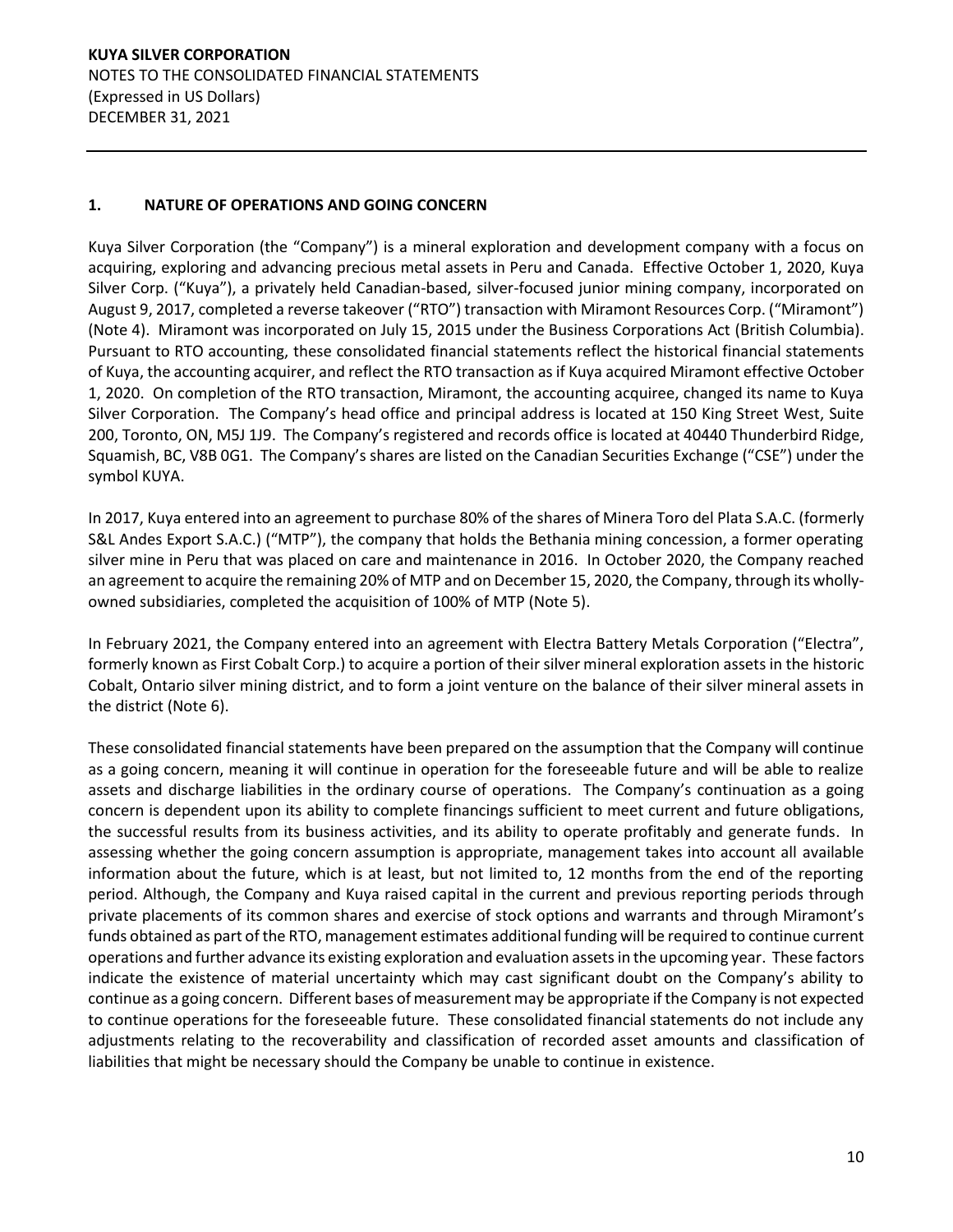**KUYA SILVER CORPORATION**  NOTES TO THE CONSOLIDATED FINANCIAL STATEMENTS (Expressed in US Dollars) DECEMBER 31, 2021

## 1. NATURE OF OPERATIONS AND GOING CONCERN (cont'd...)

In March 2020, the World Health Organization declared coronavirus COVID-19 a global pandemic. Since the declaration, the COVID-19 pandemic has adversely affected workforces, economies, and financial markets globally. The spread of COVID-19, as well as the Government efforts to curtail the spread of COVID-19 resulted in temporary travel restriction to Peru and office closures both in Peru and Canada, which made working more challenging, however, disruptions were minimal to our business in 2021. The extent to which COVID-19 may impact the Company's business and operations will depend on future developments that are highly uncertain and cannot be accurately estimated at this time, including new information which may emerge concerning the severity of and the actions required to contain COVID-19 or remedy its impact.

## **2. BASIS OF PRESENTATION**

#### **Statement of compliance**

These consolidated financial statements have been prepared in accordance with International Financial Reporting Standards ("IFRS") as issued by the International Accounting Standards Board ("IASB") and interpretations of the International Financial Reporting Interpretations Committee.

#### **Approval of the consolidated financial statements**

These consolidated financial statements were authorized by the Board of Directors of the Company on April 19, 2022.

## **Basis of presentation**

These consolidated financial statements have been prepared on a historical cost basis, using the accrual basis of accounting, except for cash flow information and certain financial assets that are measured at fair value as explained in the significant accounting policies set out in Note 3. The accounting policies set out below have been applied consistently to all periods presented in these consolidated financial statements.

#### **Functional and presentation currency**

The financial statements for the Company and its subsidiaries are prepared using their functional currencies. Functional currency is the currency of the primary economic environment in which an entity operates. The functional currency of the parent company, Kuya Silver Corporation, is the Canadian dollar, and the functional currency of each of the Company's subsidiaries is the Canadian dollar. The presentation currency of the Company is the United States ("US") dollar. Canadian dollars are represented by CAD \$.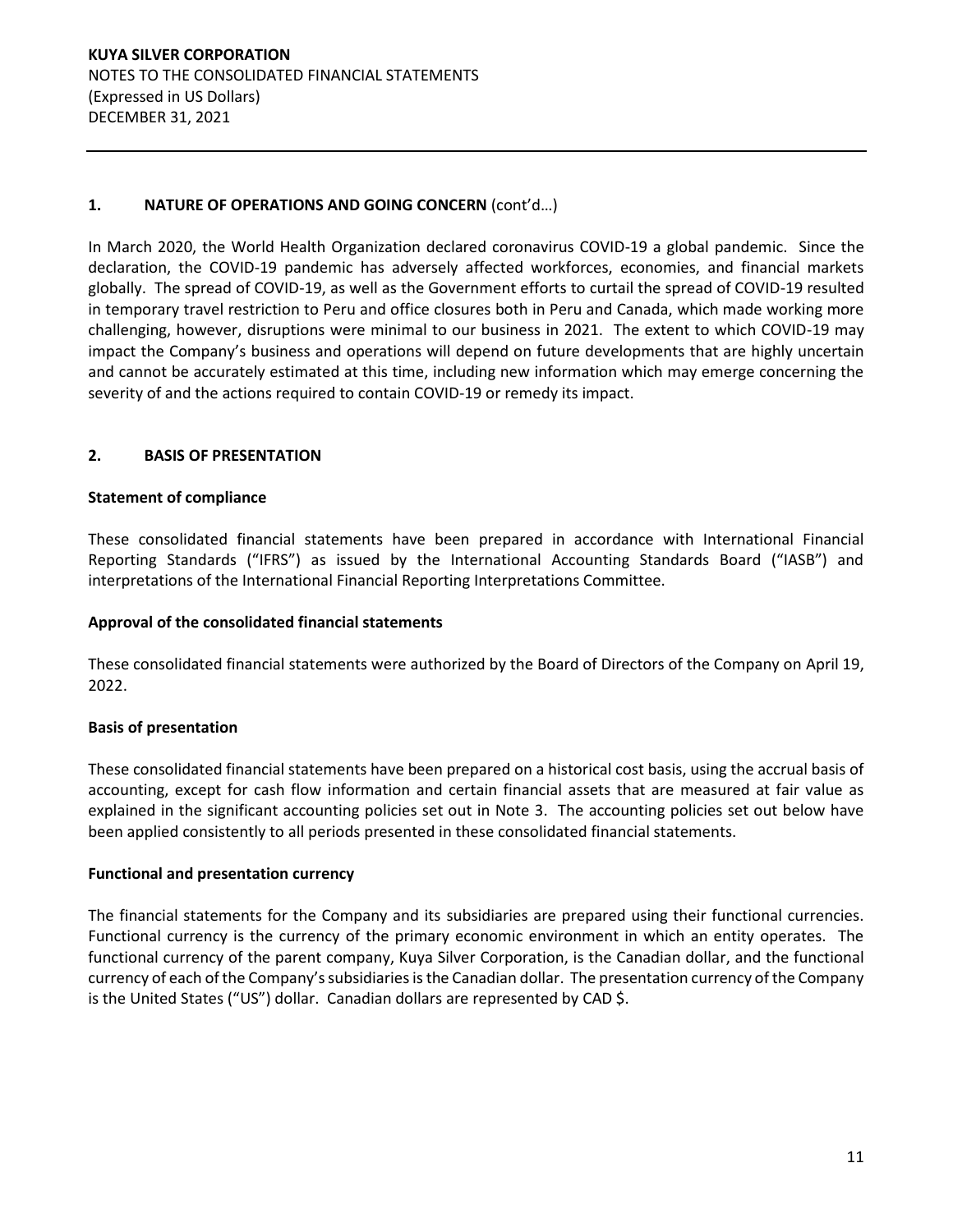## **2. BASIS OF PRESENTATION** (cont'd...)

## **Principles of consolidation**

These consolidated financial statements incorporate the financial statements of the Company and its subsidiaries. Subsidiaries are entities which the Company controls, either directly or indirectly, where control is defined as the power to govern an entity's financial and operating policies and generally accompanies a shareholding of more than one half of the voting rights. The existence and effect of potential voting rights that may arise upon the exercise or conversion of non-voting securities are considered when assessing whether the Company controls another entity. Subsidiaries are fully consolidated from the date on which control is transferred to the Company and they are deconsolidated from the date on which control ceases. All intercompany transactions and balances have been eliminated upon consolidation.

|                                              | Country of    | Percentage   |                              |
|----------------------------------------------|---------------|--------------|------------------------------|
| Name of subsidiary                           | incorporation | of ownership | Principal activity           |
|                                              |               |              |                              |
| CobalTech Mining Inc. ("CobalTech") (Note 6) | Canada        | 100%         | <b>Exploration in Canada</b> |
| Kuya Silver Inc.                             | Canada        | 100%         | Holding company              |
| Puno Gold Corporation                        | Canada        | 100%         | Holding company (inactive)   |
| Minera Toro del Plata S.A.C.                 | Peru          | 100%         | Exploration in Peru          |
| Kuya Silver S.A.C.                           | Peru          | 100%         | Holding company              |
| Kuya Servicios Mineros S.A.C.                | Peru          | 100%         | Service company              |
| Minera Puno Gold S.A.C.                      | Peru          | 100%         | Holding company (inactive)   |
| Kuya Silver Panama, S.A.                     | Panama        | 100%         | Holding company (inactive)   |

## **Significant estimates**

The preparation of these consolidated financial statements requires the Company to make estimates and assumptions concerning the future. The Company's management reviews these estimates and underlying assumptions on an ongoing basis, based on experience and other factors, including expectations of future events that are believed to be reasonable under the circumstances. Revisions to estimates are adjusted for prospectively in the period in which the estimates are revised.

Critical accounting estimates are estimates and assumptions made by management that may result in a material adjustment to the carrying amount of assets and liabilities within the next financial year and are, but are not limited to, the following:

#### Valuation of share-based compensation

The Company uses the Black-Scholes option pricing model for valuation of share-based compensation. Option pricing models require the input of subjective assumptions including expected price volatility, interest rate and forfeiture rate. Changes in the input assumptions can materially affect the fair value estimate and the Company's earnings (loss) and equity reserves.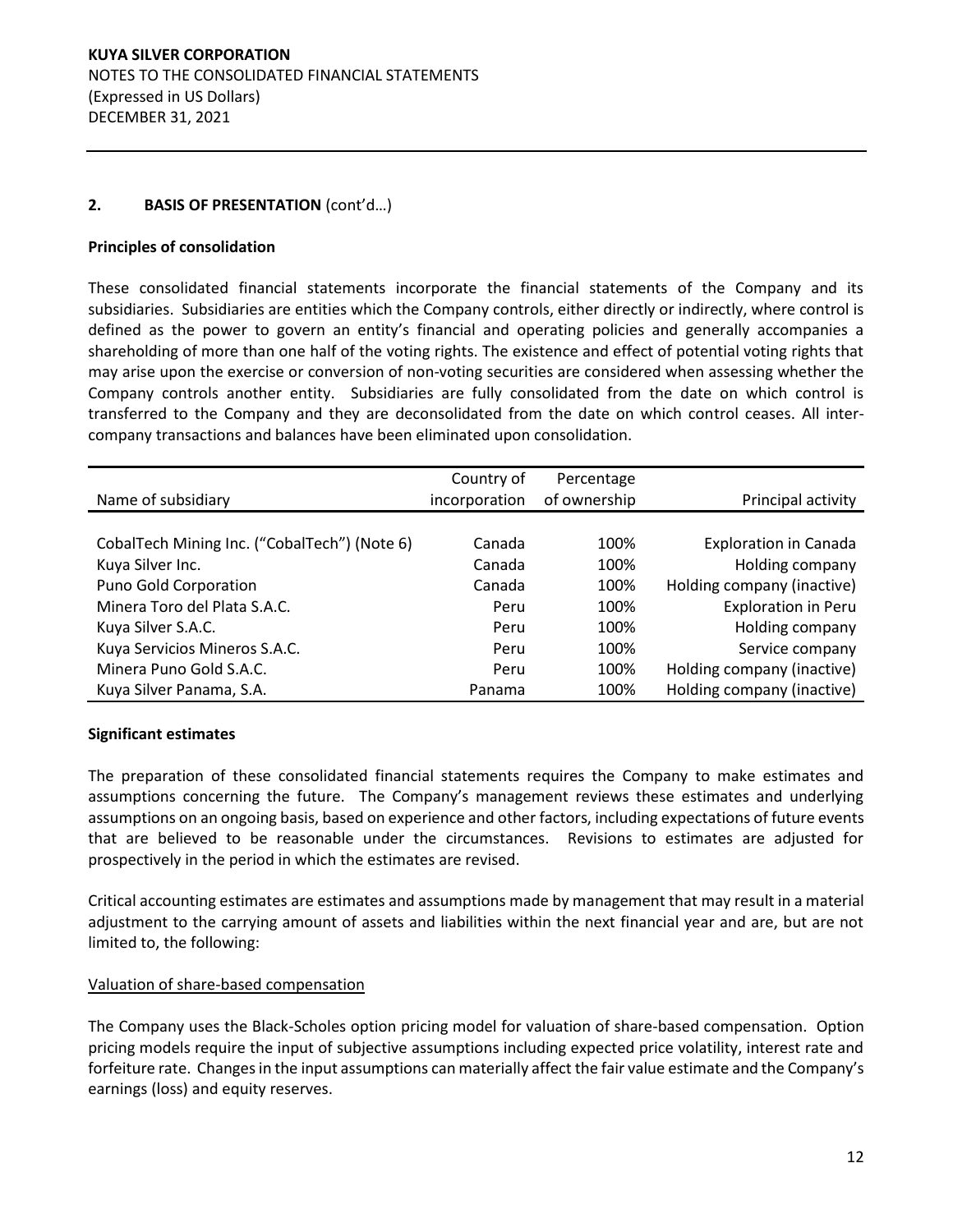## **2. BASIS OF PRESENTATION** (cont'd...)

## Significant estimates (cont'd...)

## Accounting for acquisitions

The determination of fair value as of the acquisition date requires management to make certain estimates about future events, including, but not restricted to, fair value of assets including acquired mineral reserves and resources and ore stockpiles, exploration potential, reclamation provisions, future operating costs and capital expenditures, future metal prices, long-term foreign exchange rates and discount rates as well as the determination of fair value of consideration provided.

#### Estimated reclamation and closure costs

The Company's provision for reclamation and closure cost obligations represents management's best estimate of the present value of the future cash outflows required to settle the liability. The provision reflects estimates of future costs directly attributable to remediating the liability, inflation, movements in foreign exchange rates, and assumptions of risks associated with the future cash outflows, and the applicable risk-free interest rates for discounting future cash outflows. Changes in the factors above can result in a change to the provision recognized by the Company. To the extent the carrying value of the related mining property is not increased above its recoverable amount, changes to reclamation and closure cost obligations are recorded with a corresponding change to the carrying amounts of related mining properties.

## **Significant judgments**

Information about critical judgments in applying accounting policies that have the most significant effect on the amounts recognized in these consolidated financial statements are, but are not limited to, the following:

## Carrying value and the recoverability of exploration and evaluation assets

Management has determined that expenditures incurred on exploration and evaluation assets which were capitalized may have future economic benefits and may be economically recoverable. Management uses several criteria in its assessments of economic recoverability and probability of future economic benefits including geologic and other technical information, scoping and feasibility studies, accessibility of facilities, and existing permits.

## Determination of functional currency

The functional currency of the Company and its subsidiaries is the currency of the primary economic environment in which each entity operates. Determination of the functional currency may involve certain judgments to determine the primary economic environment. The functional currency may change if there is a change in events and conditions which determines the primary economic environment. The Company has determined the functional currency of each entity to be the Canadian dollar.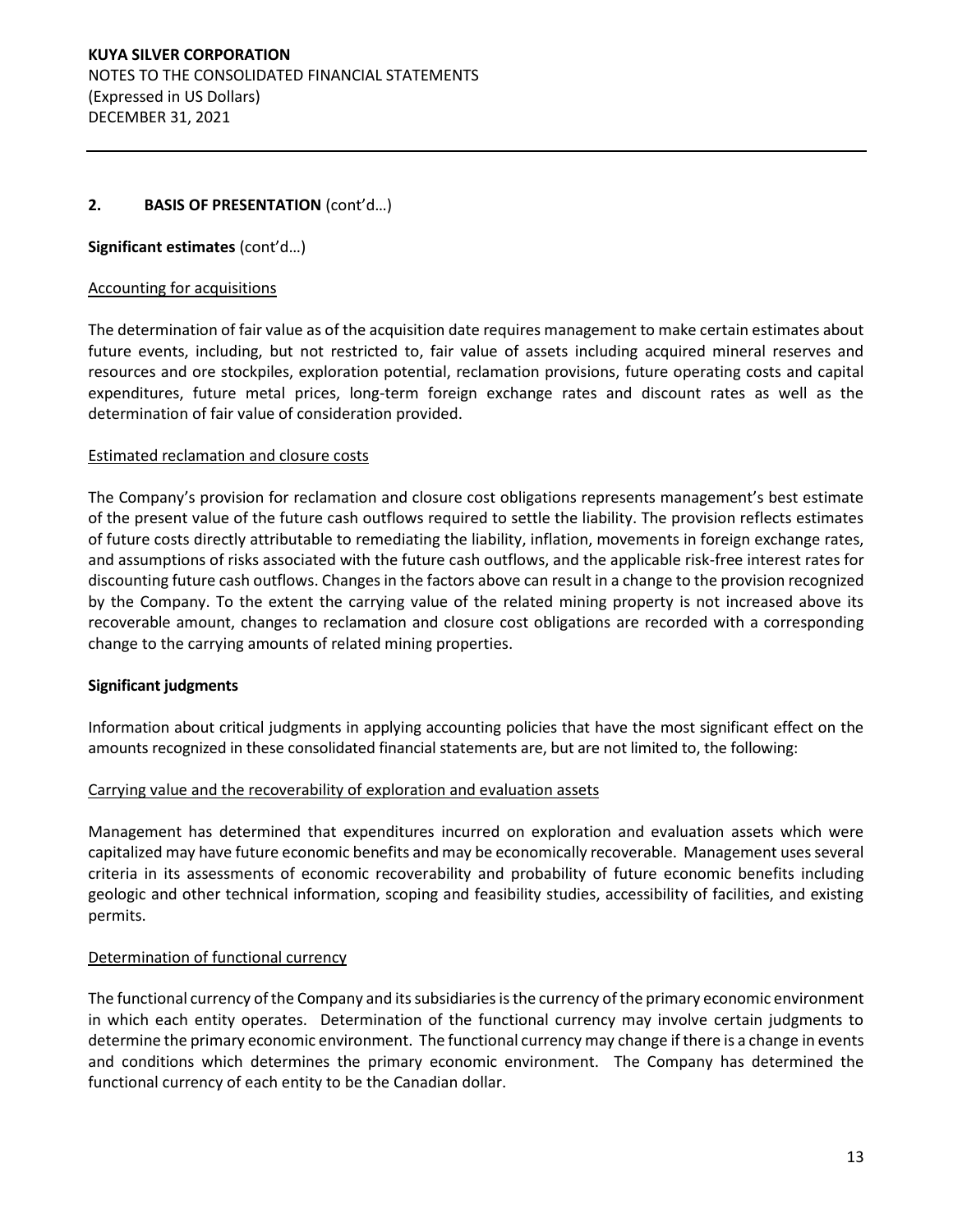# **2. BASIS OF PRESENTATION** (cont'd...)

# Significant judgments (cont'd...)

## Business combinations

Determination of whether a set of assets acquired, and liabilities assumed, constitute a business may require the Company to make certain judgments, taking into account all facts and circumstances. A business is presumed to be an integrated set of activities and assets capable of being conducted and managed for the purpose of providing a return in the form of dividends, lower costs or economic benefits. The transaction between Kuya and Miramont was determined to be an RTO and the acquisition of assets (Note 4). The transaction with MTP was determined to constitute an acquisition of assets (Note 5). The transaction with CobalTech was determined to constitute an acquisition of assets (Note 6).

#### Recovery of deferred tax assets

Judgment is required in determining whether deferred tax assets are recognized in the statement of financial position. Deferred tax assets, including those arising from unutilized tax losses, require management to assess the likelihood that the Company will generate taxable earnings in future periods, in order to utilize recognized deferred tax assets. Estimates of future taxable income are based on forecast cash flows from operations and the application of existing tax laws in each jurisdiction. To the extent that future cash flows and taxable income differ significantly from estimates, the ability of the Company to realize the net deferred tax assets recorded at the date of the statement of financial position could be impacted. Additionally, future changes in tax laws in the jurisdictions in which the Company operates could limit the ability of the Company to obtain tax deductions in future periods. The Company has not recorded any deferred tax assets.

## Classification of investments as subsidiaries, joint ventures, associated companies or portfolio investments

Classification of investments requires judgement as to whether the Company controls, has joint control of, or has significant influence over the strategic financial and operating decisions relating to the activities of the investee. In assessing the level of control or influence that the Company has over an investee, management considers ownership percentages of the securities of the investee, board representation of the investee as well as other relevant provisions in shareholder or other agreements. If an investor holds or has the ability to hold 20% or more of the voting power of the investee, it is presumed that the investor has significant influence, unless it can be clearly demonstrated that this is not the case. Conversely, if the investor holds less than 20% of the voting power of the investee, it is presumed that the investor does not have significant influence, unless such influence can be clearly demonstrated.

## Going concern

The Company has exercised judgment in determining whether its available funds are sufficient to continue operations for 12 months from the end of the reporting period.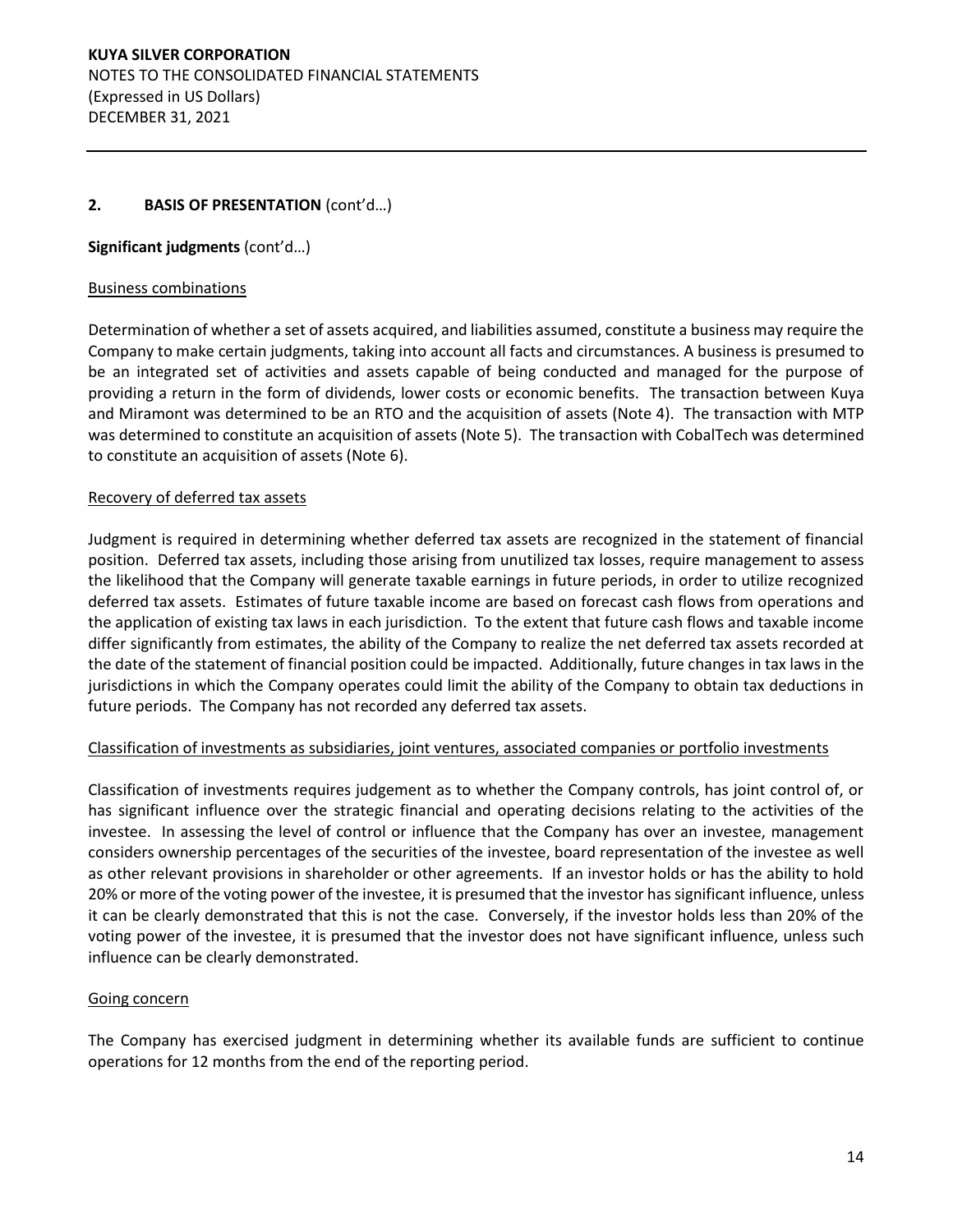## **3. SIGNIFICANT ACCOUNTING POLICIES**

#### **Financial instruments**

## Financial assets

On initial recognition, financial assets are recognized at fair value and are subsequently classified and measured at: amortized cost; fair value through other comprehensive income ("FVOCI"); or fair value through profit or loss ("FVTPL"). The classification of financial assets depends on the purpose for which the financial assets were acquired and is generally based on the business model in which a financial asset is managed and its contractual cash flow characteristics. Financial assets are measured at fair value net of transaction costs that are directly attributable to its acquisition except for financial assets at FVTPL where transaction costs are expensed. All financial assets not classified and measured at amortized cost or FVOCI are measured at FVTPL. On initial recognition of an equity instrument that is not held for trading, the Company may irrevocably elect to present subsequent changes in the investment's fair value in other comprehensive income. The classification determines the method by which the financial assets are carried on the consolidated statement of financial position subsequent to inception and how changes in value are recorded. Financial assets are classified as current assets or non-current assets based on their maturity date.

The Company's financial assets consist of cash and receivables and are classified as amortized cost.

## Financial liabilities

Financial liabilities are designated as: FVTPL; or amortized cost. All financial liabilities are classified and subsequently measured at amortized cost except for financial liabilities at FVTPL. The classification determines the method by which the financial liabilities are carried on the consolidated statement of financial position subsequent to inception and how changes in value are recorded.

The Company's financial liabilities consist of accounts payable and accrued liabilities and related party loans, which are classified as amortized cost and obligation to issue shares, which is classified as FVTPL.

## Impairment of financial assets

An expected credit loss ("ECL") impairment model applies to financial assets classified and measured at amortized cost and contract assets and debt investments classified and measured at FVOCI, but not to investments in equity instruments. The ECL model requires a loss allowance to be recognized based on expected credit losses. The estimated present value of future cash flows associated with the financial asset is determined and an impairment loss is recognized for the difference between this amount and the carrying amount as follows: the carrying amount of the asset is reduced to estimated present value of the future cash flows associated with the assets, discounted at the assets' original effective interest rate, either directly or through the use of an allowance account and the resulting loss is recognized in profit or loss for the period. In a subsequent period, if the amount of the impairment loss related to assets measured at amortized cost decreases, the previously recognized impairment loss is reversed through profit or loss to the extent that the carrying amount of the investment at the date the impairment is reversed does not exceed what the amortized cost would have been had the impairment not been recognized.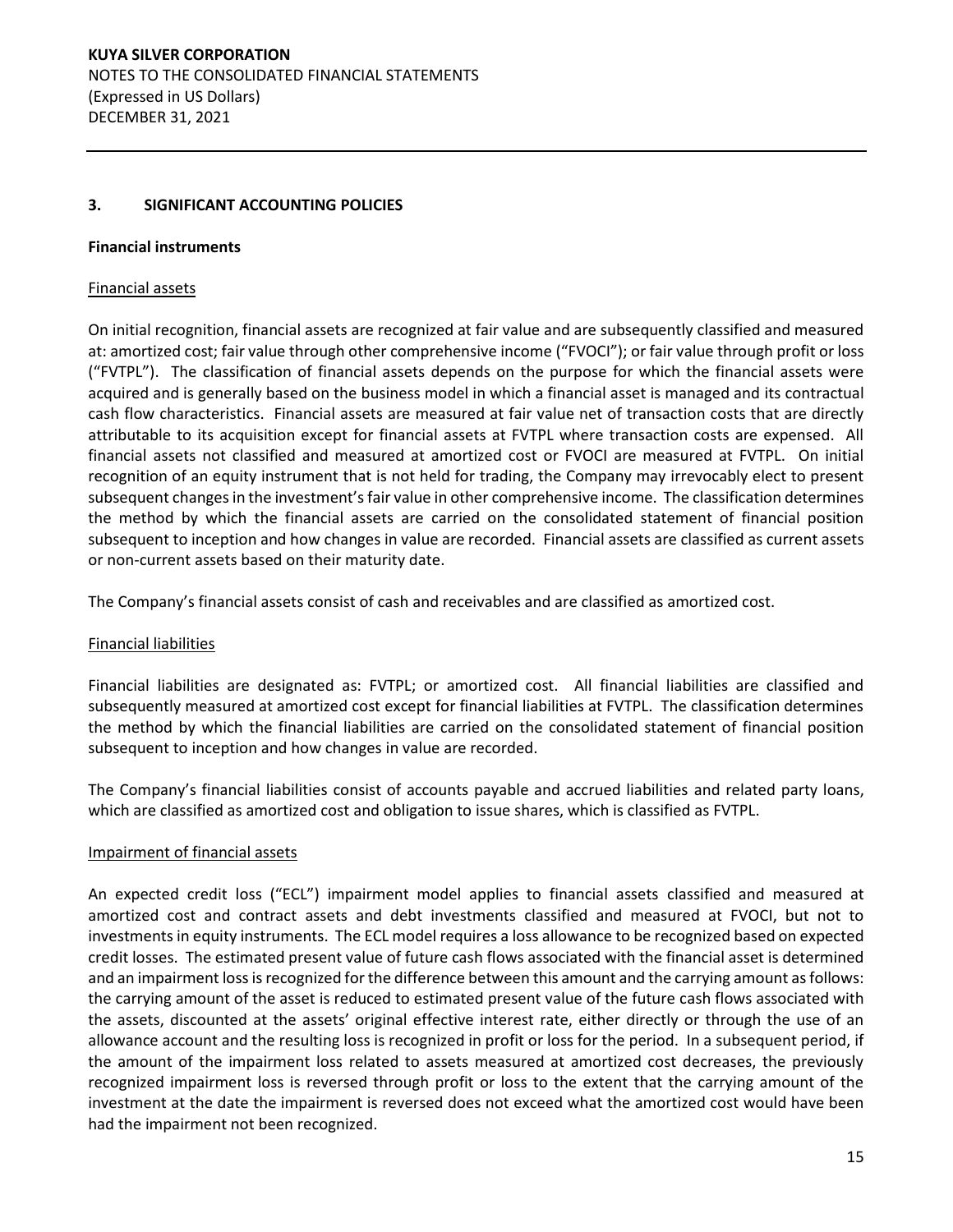## **Construction in progress**

Expenditures for construction of buildings for an exploration camp are capitalized and classified as construction in progress. Once completed, the costs associated with all applicable assets related to the development and construction are reclassified to the appropriate category within facilities and equipment.

## **Facilities and equipment**

Facilities and equipment are stated at cost less accumulated depreciation. Depreciation is provided for using the straight-line method over the expected lives of the facilities and equipment as follows:

| Facilities and leasehold improvements 2 years |          |
|-----------------------------------------------|----------|
| Field equipment                               | 10 years |
| <b>Vehicles</b>                               | 5 years  |

#### **Exploration and evaluation assets**

The Company is in the process of exploring and evaluating its exploration and evaluation assets and has not yet determined whether these properties contain ore reserves that are economically recoverable.

Exploration and evaluation costs on exploration and evaluation assets are recognized in profit or loss. Costs incurred before the Company has obtained the legal rights to explore an area of interest are recognized in profit or loss. All costs related to the acquisition of exploration and evaluation assets are capitalized on an individual prospect basis. Amounts received for the sale of exploration and evaluation assets, for option payments and for exploration advances are treated as reductions of the cost of the property, with payments in excess of capitalized costs recognized in profit or loss. Costs for a producing property will be amortized on a unit-of-production method based on the estimated life of the mineral reserves and mineral resources. The recoverability of the amounts capitalized for the undeveloped exploration and evaluation assets is dependent upon the determination of economically recoverable ore reserves, confirmation of the Company's interest in the underlying mineral claims, the ability to obtain the necessary financing to complete their development, and future profitable production or proceeds from the disposition thereof.

From time to time, the Company may acquire or dispose of properties pursuant to the terms of option agreements. Due to the fact that property options are exercisable entirely at the discretion of the optionee, the amounts payable or receivable are not recorded. Option payments are recorded as exploration and evaluation asset costs or recoveries when the payments are made or received. When the option payments received exceed the carrying value of the related exploration and evaluation asset then the excess is recognized in profit or loss in the period the option receipt is recognized. Option receipts in the form of marketable securities are recorded at the quoted market price at the time the securities are received.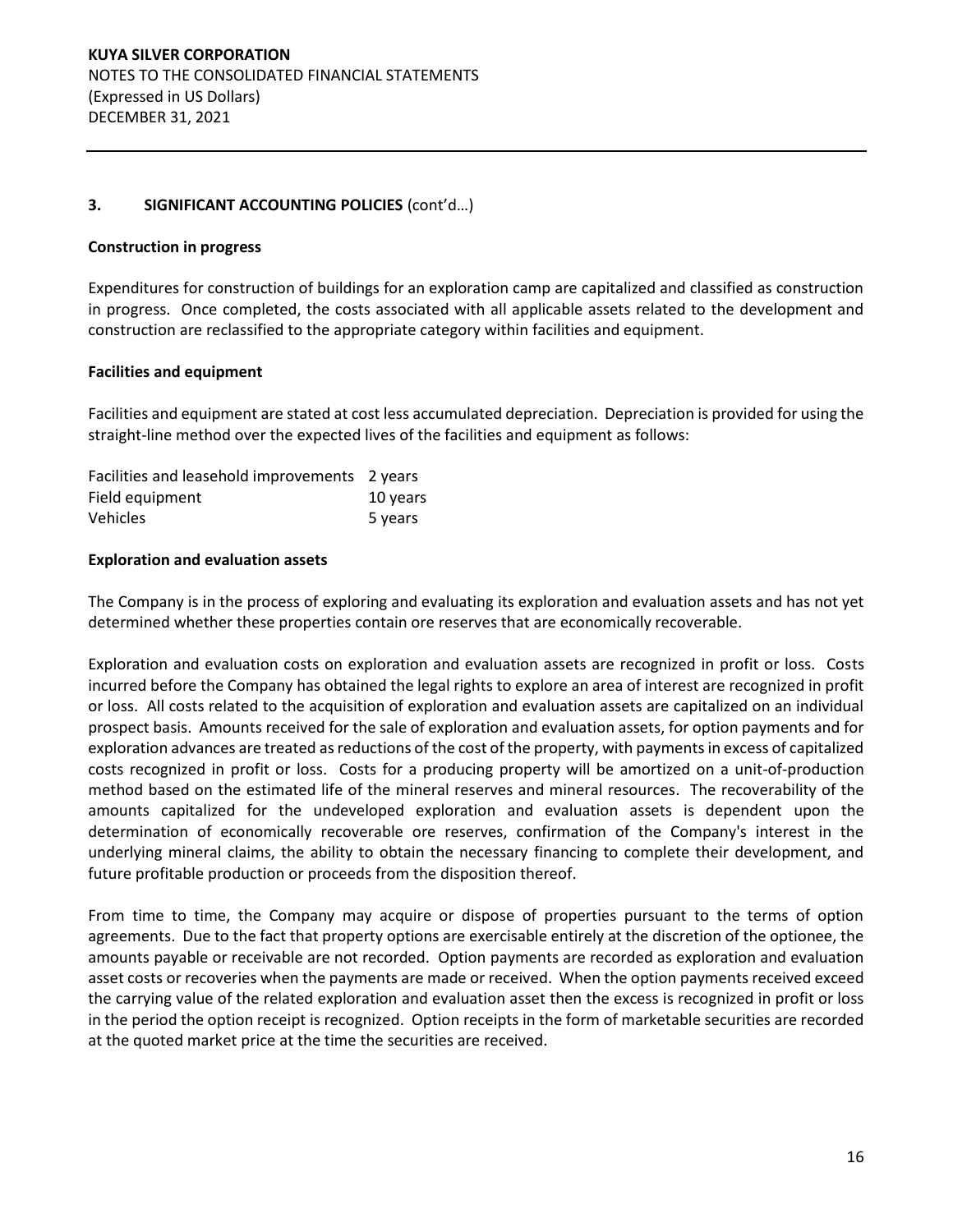## **Rehabilitation provisions**

The Company recognizes liabilities for statutory, contractual, constructive or legal obligations, including those associated with the rehabilitation of exploration and evaluation assets, when those obligations result from the acquisition, construction, development or normal operation of the assets. Initially, a liability for rehabilitation obligation is recognized at its fair value in the period in which it is incurred if a reasonable estimate of cost can be made. The Company records the present value of estimated future cash flows associated with rehabilitation as a liability when the liability is incurred and increases the carrying value of the related assets for that amount. Subsequently, these capitalized rehabilitation costs are amortized over the life of the related assets. At the end of each period, the liability is increased to reflect the passage of time (accretion expense) and changes in the estimated future cash flows underlying any initial estimates (additional rehabilitation costs).

The Company recognizes its environmental liability on a site-by-site basis when it can be reliably estimated. Environmental expenditures related to existing conditions resulting from past or current operations and from which no current or future benefit is discernible are charged to profit or loss.

#### **Impairment of long-lived assets**

At the end of each reporting period, the carrying amounts of the Company's long-lived assets are reviewed to determine whether there is any indication that those assets are impaired. If any such indication exists, the recoverable amount of the asset is estimated in order to determine the extent of the impairment, if any. The recoverable amount is the higher of the asset's fair value less costs to sell and value in use. Fair value is determined as the amount that would be obtained from the sale of the asset in an arm's length transaction between knowledgeable and willing parties. In assessing value in use, the estimated future cash flows are discounted to their present value using a discount rate that reflects current market assessments of the time value of money and the risks specific to the asset.

If the recoverable amount of an asset is estimated to be less than its carrying amount, the carrying amount of the asset is reduced to its recoverable amount and the impairment loss is recognized in profit or loss. For an asset that does not generate largely independent cash inflows, the recoverable amount is determined for the cash generating unit ("CGU") to which the asset belongs.

Where a previously recognized impairment subsequently reverses, the carrying amount of the asset or CGU is increased to the revised estimate of its recoverable amount, but to an amount that does not exceed the carrying amount that would have been determined had no impairment loss been recognized for the asset or CGU in prior years. A reversal of an impairment loss is recognized in profit or loss.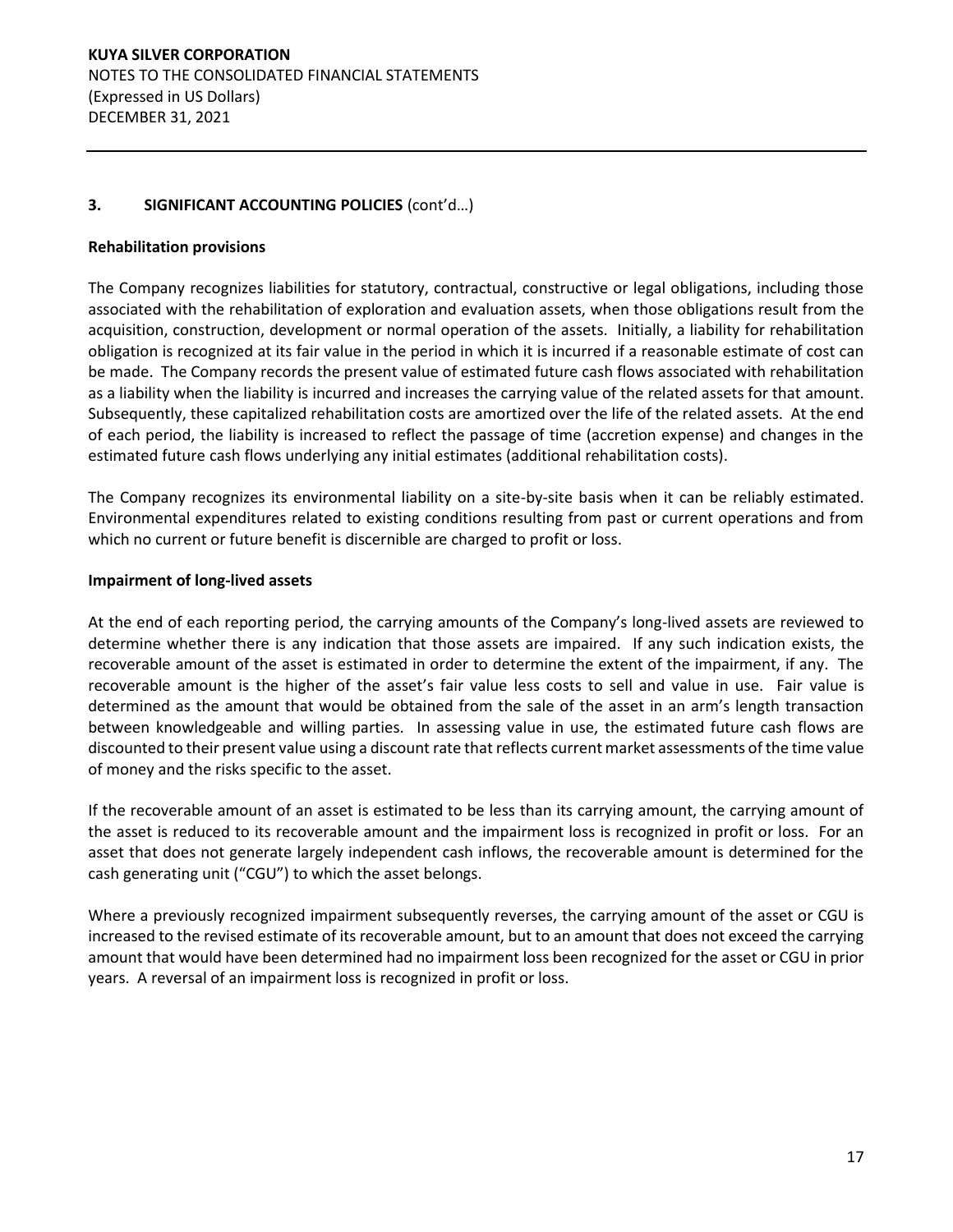## **Share capital**

#### Common shares

Common shares are classified as shareholders' equity. Incremental costs, net of tax effects, directly attributable to the issue of common shares are recognized as deductions from shareholders' equity. Common shares issued for consideration other than cash are valued based on their market value at the date the shares are issued.

The Company has adopted a residual value method with respect to the measurement of shares and warrants issued as private placement units. The residual value method first allocates value to the more easily measurable component based on fair value and then the residual value, if any, to the less easily measurable component. The Company considers the fair value of common shares issued in the private placements to be the more easily measurable component. The balance, if any, is allocated to the attached warrants. Any fair value attributed to the warrants is recorded as reserves.

When warrants expire unexercised, the value previously recorded in reserves is transferred to share capital.

#### Preferred shares

Preferred shares are classified as shareholders' equity if they are non-redeemable, or redeemable only at the Company's option, and any dividends are discretionary. Discretionary dividends declared thereon are recognized as distributions within equity.

Preferred shares are classified as a financial liability if they are redeemable on a specific date or at the option of the shareholders, or if dividend payments are not discretionary. Non-discretionary dividends thereon are recognized as interest expense in profit or loss unless the interest expense meets the criteria for capitalization to the cost of an asset.

#### **Share-based payments**

The Company accounts for all grants of share-based payment awards to directors, officers, employees, consultants, and advisors in accordance with the fair value method for accounting for share-based payments. The fair value of options are calculated using the Black-Scholes option pricing model. Share-based payment awards to consultants and advisors, who are not providing similar services as employees, are measured at the grant date by using the fair value of the goods or services received or the fair value of the equity instruments issued, if it is determined the fair value of the goods or services received cannot be reliably measured and are recorded at the date the goods or services are received.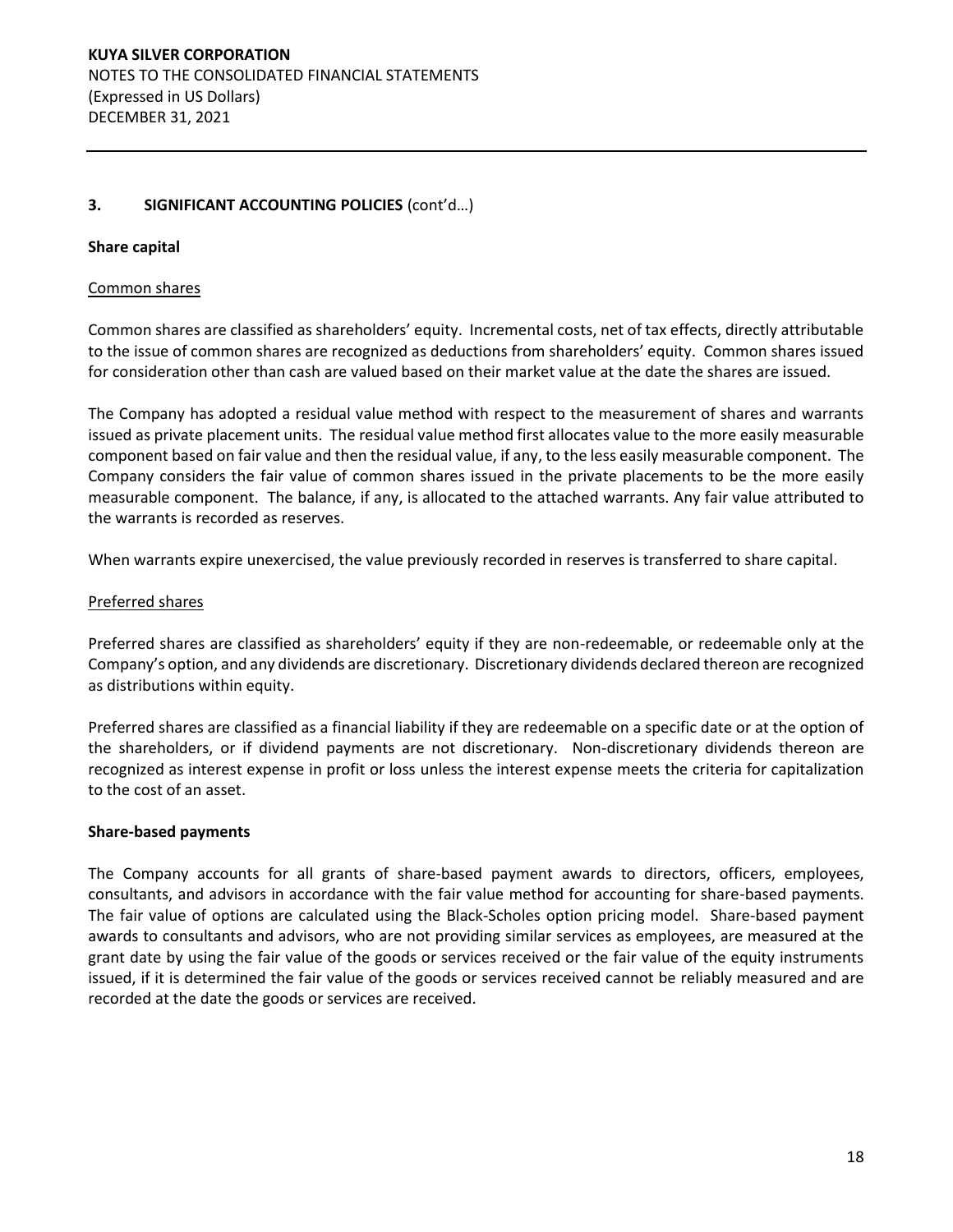## Share-based payments (cont'd...)

Compensation expense for share-based payments is recognized immediately for past services and pro-rata for future services over the vesting period of the share-based payment. A corresponding increase in reserves is recorded when share-based payments are expensed. When Share-based payment awards are exercised, share capital is credited by the sum of the consideration paid and the related portion of share-based payments previously recorded in reserves. When share-based payment awards expire unexercised or are forfeited, the related portion of share-based payments previously recorded in reserves are transferred to deficit.

## **Income (loss) per share**

The Company presents basic and diluted earnings (loss) per share data for its common shares. Basic earnings (loss) per share are calculated by dividing the income (loss) attributable to common shares of the Company by the weighted average number of common shares outstanding during the period. Diluted earnings per share is computed similar to basic earnings per share except that the weighted average shares outstanding are increased to include additional shares for the assumed exercise of stock options and warrants, if dilutive. The number of additional shares is calculated by assuming that outstanding stock options and warrants were exercised and that the proceeds from such exercises were used to acquire common shares at the average market price during the reporting periods. In periods where there is a loss, diluted loss per share is equal to basic loss per share, as the effect would be anti-dilutive. There was no dilutive effect for the years presented.

#### **Income taxes**

Deferred tax is generally provided on all temporary differences at the statement of financial position date between the tax bases of assets and liabilities and their carrying amounts for financial reporting purposes. Deferred tax liabilities are generally recognized for all taxable temporary differences. Deferred tax assets are generally recognized for all deductible temporary differences to the extent that it is probable that taxable profits will be available against which those deductible temporary differences can be utilized. Such deferred tax assets and liabilities are not recognized if the temporary difference arises from goodwill or from the initial recognition (other than in a business combination) of other assets and liabilities in a transaction that affects neither the taxable profit nor the accounting profit. The carrying amount of deferred tax assets is reviewed at each reporting date and reduced to the extent that it is no longer probable that sufficient taxable profit will be available to allow all or part of the deferred income tax asset to be utilized. Deferred tax assets and liabilities are measured at the tax rates that are expected to apply to the period when the asset is realized or the liability is settled, based on the tax rates that have been enacted or substantively enacted at the reporting date.

## **Related party transactions**

Parties are considered to be related if one party has the ability, directly or indirectly, to control the other party or exercise significant influence over the party in making financial and operating decisions. Related parties may be individuals or corporate entities. A transaction is considered to be a related party transaction when there is a transfer of resources or obligations between related parties.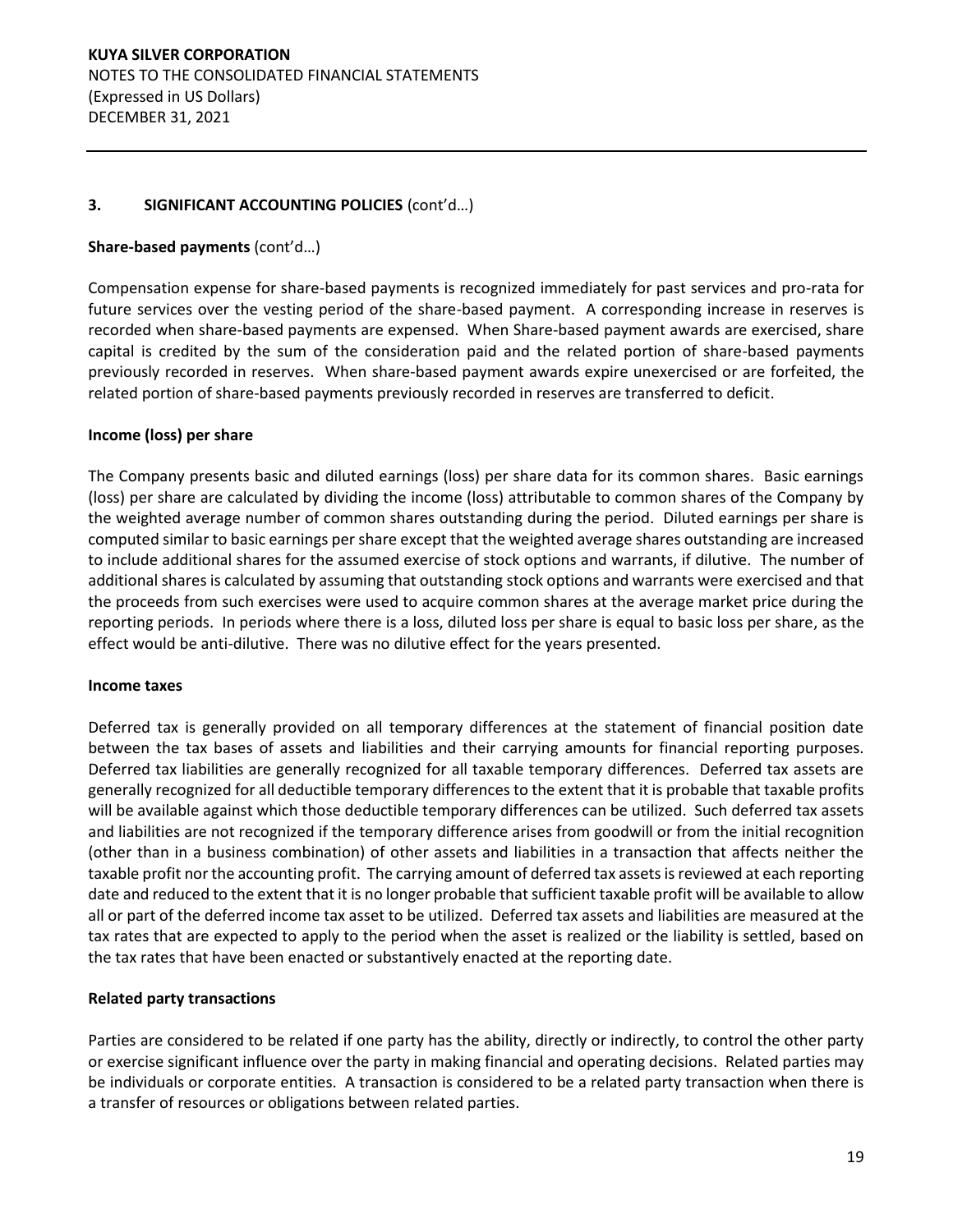## **Foreign currency translation**

Transactions in foreign currencies are translated at the exchange rate in effect at the date of the transaction. Foreign currency denominated monetary assets and liabilities are translated to their Canadian dollar equivalents using foreign exchange rates prevailing at the statement of financial position date. Non-monetary items are translated into Canadian dollars at the exchange rate in effect on the respective transaction dates. Revenues and expenses are translated at average exchange rates for the period, except for depreciation, which is translated on the same basis as the related asset. Exchange gains or losses arising on foreign currency translation are reflected in profit or loss for the period.

The financial statements of entities that have a functional currency different from that of the Company are translated into Canadian dollars as follows: assets and liabilities at the closing exchange rate at the date of the statement of financial position, and income and expenses at the average exchange rate for the period (as this is considered a reasonable approximation to actual exchange rates). All resulting changes are recognized in other comprehensive income as currency translation differences and taken into a separate component of equity. When an entity disposes of its entire interest in a foreign operation, or loses control, joint control, or significant influence over a foreign operation, the foreign currency gains or losses in accumulated other comprehensive income related to the foreign operation are recognized in profit or loss. If an entity disposes of part of an interest in a foreign operation which remains a subsidiary, a proportionate amount of foreign currency gains or losses in accumulated other comprehensive income related to the subsidiaries are reallocated between controlling and non-controlling interests.

The translation of the consolidated financial statements to the presentation currency is as follows: assets and liabilities are translated at the exchange rate prevailing at the statement of financial position date and revenue and expenses are translated at average exchange rates for the period, with all resulting exchange differences recognised in other comprehensive income.

#### **New standards, interpretations and amendments to existing standards not yet effective**

A number of new standards and amendments to standards and interpretations have been issued by the IASB and are effective for annual periods beginning on or after January 1, 2022 which have not been applied in preparing these consolidated financial statements as they are not yet effective. The standards and amendments to standards that would be applicable to the consolidated financial statements of the Company are the following:

## *IAS 16, Property, Plant and Equipment ʹ Proceeds before Intended Use*

The amendment prohibits deducting from the cost of property, plant and equipment amounts received from selling items produced while preparing the asset for its intended use. Instead, a company will recognize such sale proceeds and related cost in the statement of earnings (loss). This amendment is effective for financial statements beginning on or after January 1, 2022, with early adoption permitted.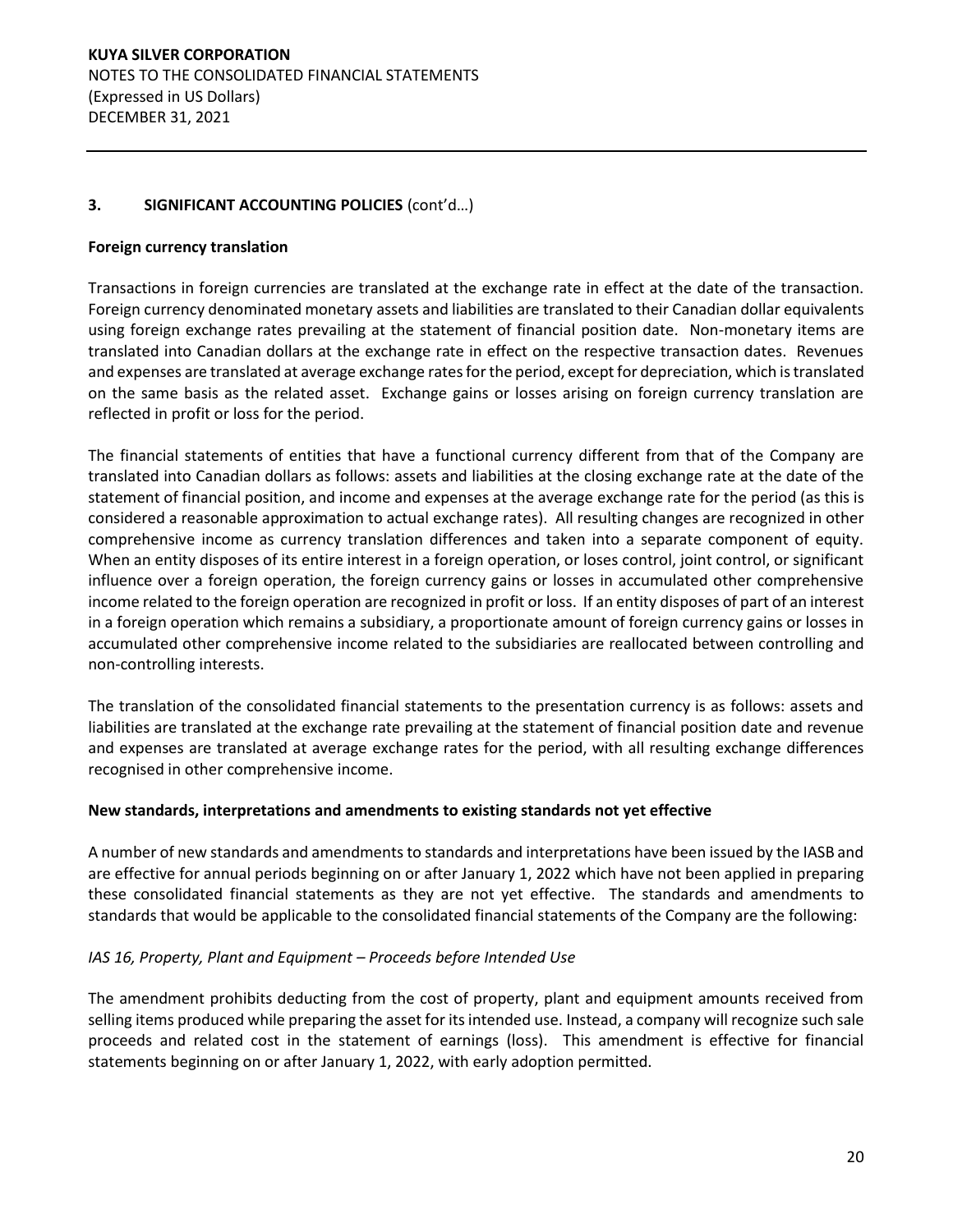## **New standards, interpretations and amendments to existing standards not yet effective** (cont'd...)

#### *IAS 12, Income Taxes*

The amendments will require companies to recognize deferred tax on particular transactions that, on initial recognition, give rise to equal amounts of taxable and deductible temporary differences. The amendments will typically apply to transactions such as leases for the lessee and decommissioning and restoration obligations related to assets in operation. This amendment is effective for financial statements beginning on or after January 1, 2023, with early adoption permitted.

While management does not currently anticipate these amendments having a material effect on the Company's consolidated financial statements for 2022, they may have an effect in periods beyond 2022.

## **4. REVERSE TAKEOVER TRANSACTION**

On June 10, 2020, Miramont, Kuya, and 2757974 Ontario Inc. ("2757974") entered into an amalgamation agreement (the "Amalgamation Agreement"). Pursuant to the Amalgamation Agreement, Miramont agreed to acquire all of the issued and outstanding common shares of Kuya in exchange for common shares of Miramont (the "Transaction"). As described in Note 1, Kuya was a privately held, Canadian based company engaged in the business of mineral exploration and development and had entered into an agreement to acquire an 80% interest in MTP, the company that holds the Bethania Silver property in Peru. 2757974 was a wholly owned subsidiary of Miramont, formed solely for the purpose of facilitating the Transaction. Upon closing of the Transaction, 2757974 and Kuya amalgamated to become Kuya Silver Inc. Under the terms of the Amalgamation Agreement, Miramont and Kuya entered into the Transaction pursuant to Ontario corporate law whereby Miramont would acquire all of the issued and outstanding securities of Kuya for consideration of the issuance of 1.835 Miramont post-consolidation common shares for each Kuya share issued and outstanding (the "Exchange Ratio"). The outstanding securities of Kuya included warrants and other obligations to issue shares of Kuya, which were adjusted by the Exchange Ratio to become warrants and other obligations to issue post-consolidation common shares of the Company. Accordingly, each of the 1,040,167 outstanding warrants of Kuya would be exchanged for 1.835 warrants of the Company and the 2,000,000 shares of Kuya to be issued on closing of the purchase of MTP would be exchanged for 3,670,000 shares of the Company. Outstanding post-consolidation Miramont warrants and options for option holders continuing with the Company retain their existing terms, while outstanding post-consolidation Miramont options for option holders not continuing with the Company vested on closing and the expiry dates were revised to be the earlier of their original expiry dates and one year from closing.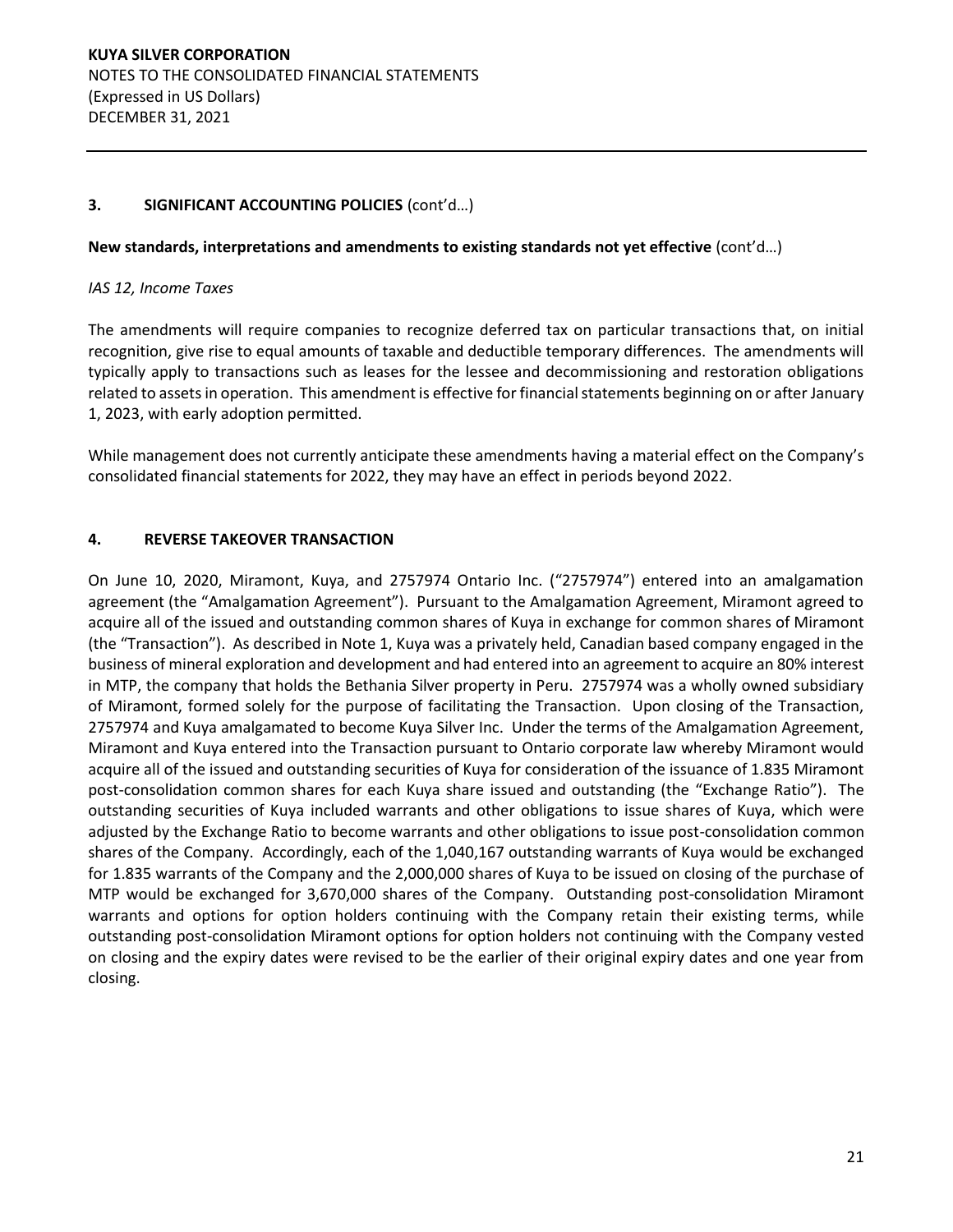# **KUYA SILVER CORPORATION**  NOTES TO THE CONSOLIDATED FINANCIAL STATEMENTS (Expressed in US Dollars) DECEMBER 31, 2021

# **4. REVERSE TAKEOVER TRANSACTION (cont'd...)**

On October 1, 2020, Miramont issued 26,763,410 post-consolidation common shares ("Payment Shares") for the acquisition of all of the issued and outstanding shares of Kuya. The former shareholders of Kuya obtained control of Miramont and, as such, the Transaction is considered a purchase of Miramont by Kuya and is accounted for as an RTO in accordance with the guidance provided under IFRS 2, *Share-based Payment* and IFRS 3, *Business Combinations*. Kuya is deemed to be the acquiring company and its assets, liabilities, equity and historical operating results are included at their historical carrying values. The net assets of Miramont were recorded at fair value on the date the Transaction was completed. As Miramont does not qualify as a business according to the definition in IFRS 3 and the Transaction has been accounted for as an RTO, the sum of the fair value of the consideration paid by Kuya under RTO accounting, less Miramont's net assets acquired, has been recognized as a listing expense. All of Miramont's share capital, reserves and deficit balances immediately prior to closing of the Transaction were eliminated on closing of the Transaction. Pursuant to the RTO, the annual consolidated financial statements are for the year ended December 31, being the year-end of Kuya. The consolidated assets, liabilities and results of operations of Miramont and Kuya are included subsequent to the RTO. The consolidated financial statements are issued under the legal parent (Kuya Silver Corporation) but are deemed to be a continuation of the legal subsidiary (Kuya).

For accounting purposes, the Transaction was treated as an RTO. As such, effective as at the date of closing, the fair value of the consideration deemed to be paid by Kuya and the fair value assigned to Miramont's identified assets acquired and liabilities assumed are presented below:

| Consideration deemed to be paid by Kuya:<br>Fair value of common shares retained by Miramont shareholders |    |            |
|-----------------------------------------------------------------------------------------------------------|----|------------|
| 5,577,323 common shares at CAD \$0.90 per share <sup>(1)</sup>                                            | \$ | 3,773,064  |
| Fair value of Miramont's stock options and warrants deemed to be issued by Kuya <sup>(2)</sup>            |    | 86,397     |
|                                                                                                           | S. | 3,859,461  |
|                                                                                                           |    |            |
| Fair value of Miramont's net assets:                                                                      |    |            |
| Cash                                                                                                      | \$ | 1,102,761  |
| Receivables                                                                                               |    | 8,572      |
| Prepaids and advances                                                                                     |    | 17,369     |
| Equipment                                                                                                 |    | 12,013     |
| Loan receivable from Kuya <sup>(3)</sup>                                                                  |    | 376,175    |
| Accounts payable and accrued liabilities                                                                  |    | (112, 506) |
|                                                                                                           |    | 1,404,384  |
|                                                                                                           |    |            |
| Excess recorded as a listing expense                                                                      |    | 2,455,077  |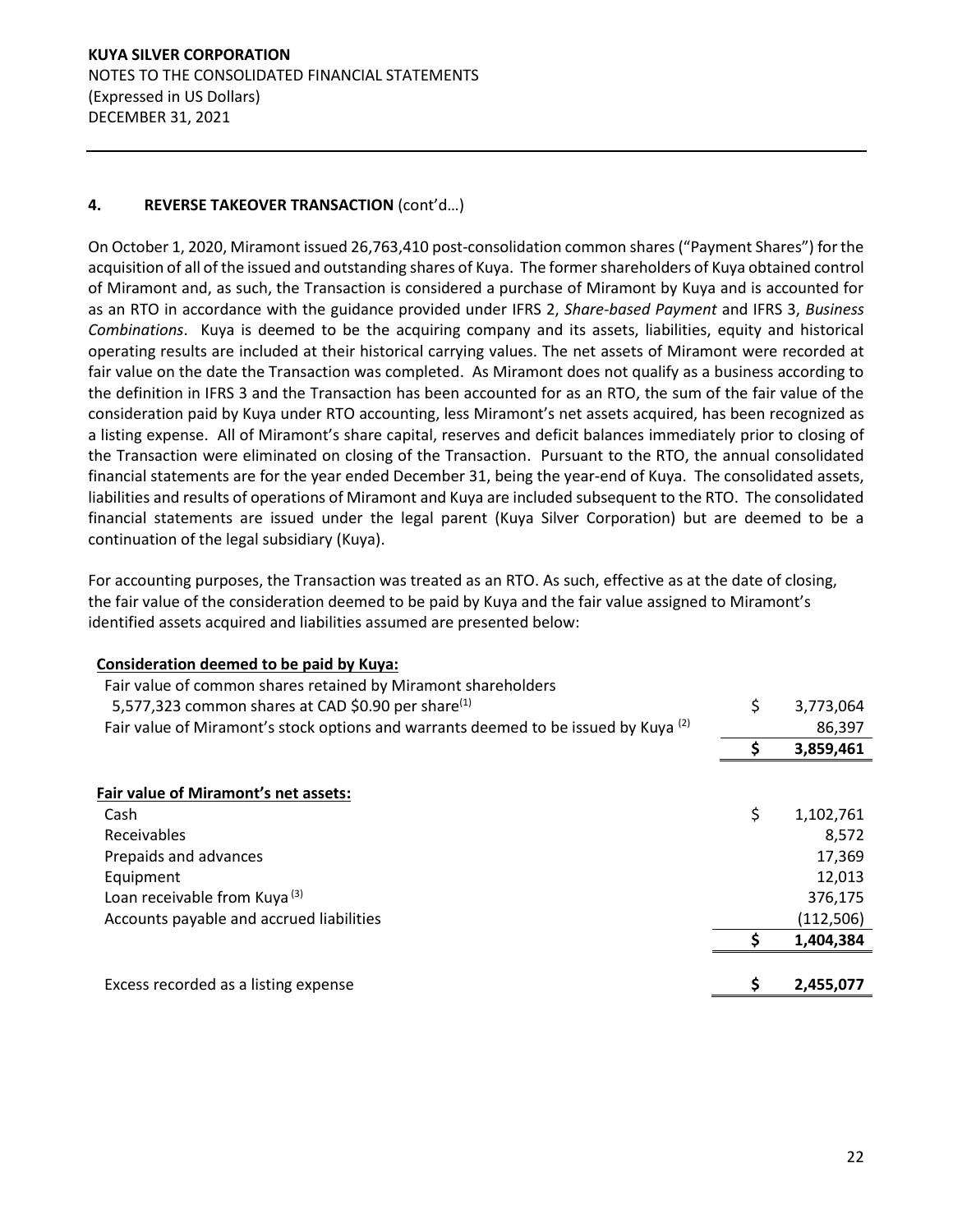# **4. REVERSE TAKEOVER TRANSACTION (cont'd...)**

 $(1)$  the CAD \$0.90 per share was the issue price of Kuya's subscription receipts financing after adjusting for the Exchange Ratio.

 $(2)$  All outstanding options and warrants of Miramont were deemed to be issued by Kuya as part of the RTO. The fair value of the options for an option holder not continuing with the Company was calculated using the Black-Scholes option pricing model assuming a life expectancy of one year, a risk-free interest rate of 0.24%, a forfeiture rate of nil, and volatility of 95%. The fair value of options for directors, officers and consultants continuing with the Company were calculated using the Black-Scholes option pricing model assuming a life expectancy of 3 years, a risk-free interest rate of 0.25%, a forfeiture rate of nil, and volatility of 137%. The fair value of the warrants was calculated using the Black-Scholes option pricing model assuming a life expectancy of 1/3 of a year, a riskfree interest rate of 0.24%, a forfeiture rate of nil, and volatility of 95%.

 $(3)$  Miramont provided a CAD \$500,000 credit facility to Kuya that bore interest at 8% per annum and was to be repaid following closing of the Transaction.

# **5. ACQUISITION OF MTP**

In October 2017, Kuya entered into the original share purchase agreement (the "Share Purchase Agreement") to acquire 80% of the shares of MTP, a privately held Peruvian company based in Lima that owned 100% of the Santa Elena mining concession (former Bethania mine) and the Chinita I concession (early stage exploration), collectively referred to as "Bethania". MTP operated the Bethania mine from 2010 to 2016, by mining ore and trucking the ore to nearby plants for processing into concentrates. MTP ceased mining at Bethania in 2016 and put the mine into care and maintenance at that time.

The Share Purchase Agreement was amended in February 2018, July 2018, February 2019 and June 2020, primarily to extend the closing date for completion and agree on a revised budget for where the funding provided by Kuya would be used. The financial terms from the original Share Purchase Agreement did not materially change, however the February 2019 amendment provided that the cumulative funding provided by Kuya to April 30, 2020 would be converted into shares of MTP, although the shares, if issued, would be restricted until completion of the purchase.

To earn the 80% interest, Kuya was required to make payments totalling \$8,000,000 and issue 2,000,000 (pre-RTO) common shares of Kuya to the owners of MTP. The Share Purchase Agreement outlined the following payments to acquire the 80% interest:

- \$4,500,000 investment in MTP, consisting of:
	- \$2,500,000 toward repayment of existing debts and liabilities of MTP; and
	- \$2,000,000 for working capital to fund ongoing activities of MTP, including mine care and maintenance, technical studies on a mine expansion at Bethania, general and administrative expenses, and deal costs.
- \$3,500,000 acquisition payment (cash) on closing of the acquisition of MTP.
- 2,000,000 common shares of Kuya on closing of the acquisition of MTP.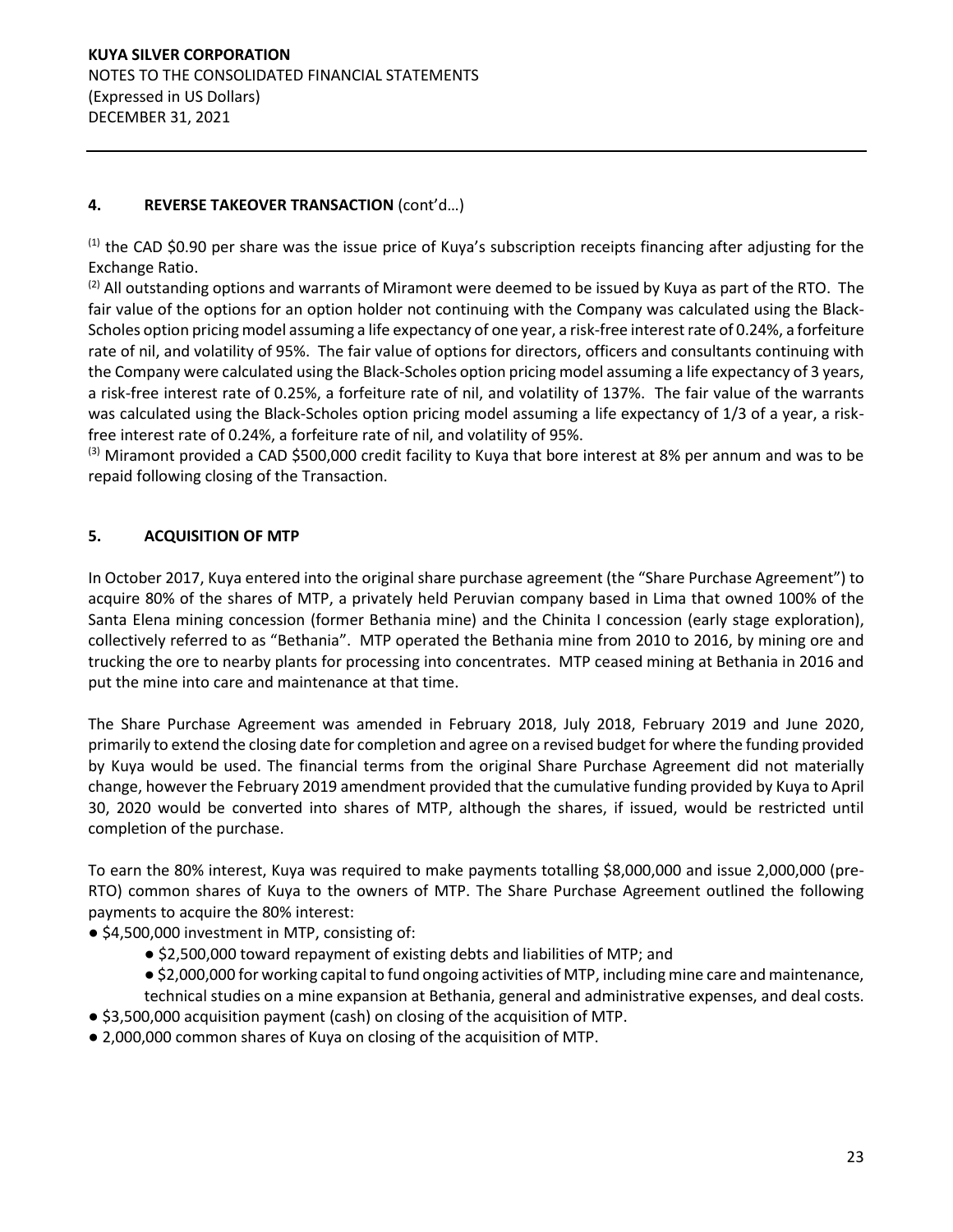# **5. ACQUISITION OF MTP** (cont'd...)

Based on the June 2020 amendment to the Share Purchase Agreement, the total investment and payments due on closing would be made no later than April 30, 2021 ("Closing Date"). If Kuya reached the Closing Date before the entire investment amount and other payments had been completed or Kuya terminated the agreement prior to the Closing Date, Kuya would receive the proportional ownership of MTP based on a total valuation of \$12,500,000.

As at December 31, 2019, Kuya had funded a cumulative total of \$3,265,363 for MTP in accordance with the Share Purchase Agreement, that was recorded as deferred acquisition costs on Kuya's statement of financial position and as a loan payable to Kuya on the statement of financial position of MTP. During the period from January 1, 2020 to completion of the acquisition on December 15, 2020, Kuya funded a further \$1,383,166 for MTP in accordance with the Share Purchase Agreement, for an accumulated total of \$4,623,213 of deferred acquisition costs. As part of closing of the acquisition on December 15, 2020, the parties agreed to apply \$715,000 of the cumulative funding towards the final payment.

In October 2020, the Company agreed to acquire the remaining 20% interest in MTP for a total of \$1,750,000 of cash and shares of the Company.

On December 15, 2020, the Company completed the purchase of 100% of MTP. As consideration on closing, the Company paid \$4,191,822, applied the agreed \$715,000 of previous funding as an advance against the final payments and issued a total of 3,929,288 common shares, at a value of \$6,084,497 or CAD \$1.97 (\$1.55) per share.

MTP did not meet the definition of a business for accounting purposes in accordance with IFRS 3. For accounting purposes, the acquisition was treated as the purchase of an asset. As such, effective as at the date of closing, the fair value assigned to the identified assets acquired and liabilities assumed are presented below:

| <b>Cost of acquisition:</b>              |                 |
|------------------------------------------|-----------------|
| Common shares                            | \$<br>6,084,497 |
| Cash                                     | 4,191,822       |
| Deferred acquisition costs               | 4,623,213       |
|                                          | 14,899,532      |
| <b>Allocated as follows:</b>             |                 |
| <b>Receivables</b>                       | \$<br>6,280     |
| Exploration and evaluation assets        | 16,755,385      |
| Accounts payable and accrued liabilities | (1,809,688)     |
| Reclamation provision                    | (52, 445)       |
|                                          | 14,899,532      |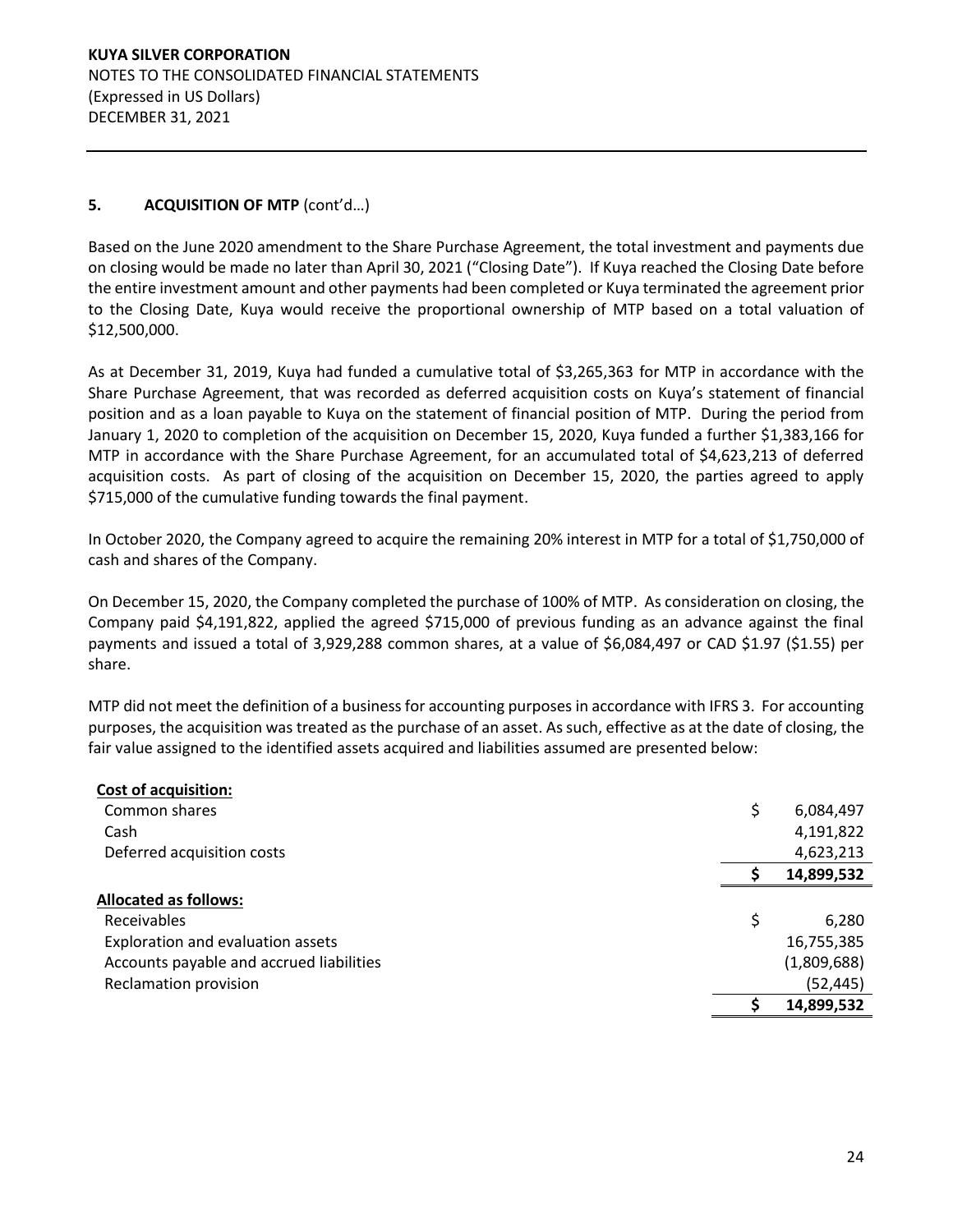# **KUYA SILVER CORPORATION**  NOTES TO THE CONSOLIDATED FINANCIAL STATEMENTS (Expressed in US Dollars) DECEMBER 31, 2021

# **6. ACQUISITION OF COBALTECH**

On February 26, 2021, the Company entered into a share purchase and option agreement (the "Purchase Agreement") with Electra, a Canadian public company that owned certain silver mineral exploration assets (the ͞Kerr Assets͟), located in north-eastern Ontario, Canada. On March 1, 2021, the transaction was completed, and the Company paid CAD \$1,000,000 (\$789,827) and issued a total of 1,437,470 common shares, at a value of \$2,668,079 or CAD \$2.35 (\$1.86) per share, for a total cost of \$3,457,906 for 100% of the issued and outstanding common shares and preferred shares of CobalTech. 1,000 class A shares were retained by Electra to facilitate the flow through share expenditure arrangements detailed below.

As part of the Purchase Agreement, Electra agreed to provide CobalTech with CAD \$500,000 at the time of closing, for the Company to utilize on flow-through eligible expenditures prior to December 31, 2021. In order to facilitate these flow-through expenditure arrangements, Electra subscribed for 1,000 Class A shares of CobalTech. On closing, Electra maintained ownership of the Class A shares, which granted Electra the ability to appoint a majority of the directors of CobalTech, until such time as the Class A shares are redeemed, as described below. Accordingly, the Company was not considered to have control over CobalTech and instead, was considered to have significant influence over the financial and operating decisions of CobalTech until the Class A shares are redeemed. The Company initially recorded its interest in CobalTech as an equity investment.

The Class A shares were redeemable at the option of CobalTech at a price of CAD \$0.001 per Class A share. As a condition of the Purchase Agreement, the Class A shares could not be redeemed until CobalTech incurred CAD \$500,000 of flow through eligible expenditures on the mineral properties comprising the Kerr Assets described above. As at September 30, 2021, CobalTech incurred the CAD \$500,000 of flow-through eligible expenditures, renounced these flow-through eligible expenditures to Electra and redeemed the Class A shares. As a result, the Company obtained control and consolidated CobalTech effective September 30, 2021.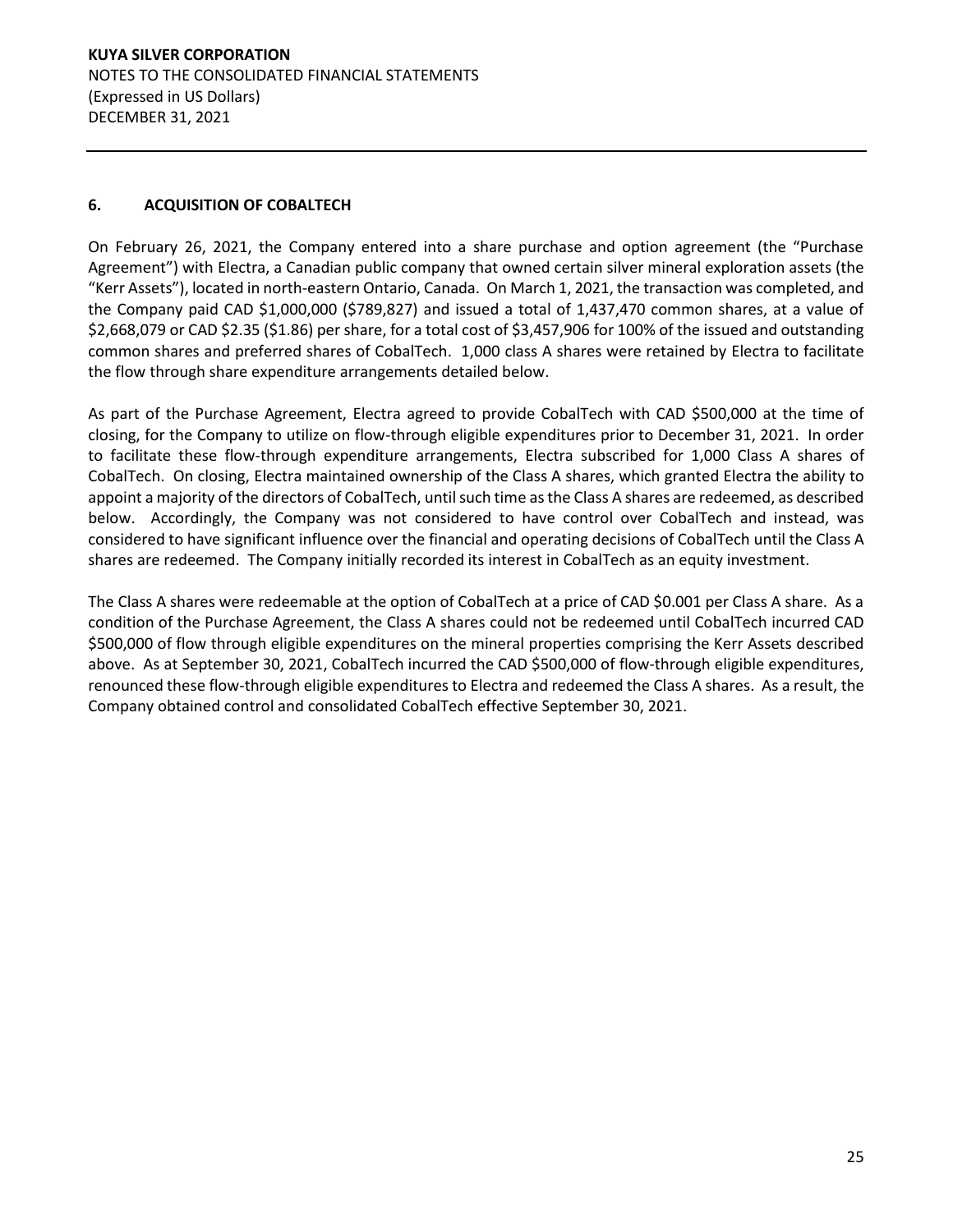## **6. ACQUISITION OF COBALTECH** (cont'd...)

The Company's share of the equity loss of CobalTech from acquisition on March 1, 2021 until consolidation effective September 30, 2021 was \$208,172. A reconciliation of the equity investment is as follows:

|                                                                                | <b>CobalTech</b> |
|--------------------------------------------------------------------------------|------------------|
|                                                                                |                  |
| Equity investment                                                              |                  |
| December 31, 2019 and 2020                                                     | \$               |
| <b>Additions</b>                                                               | 3,457,906        |
| Equity (loss) for the period from acquisition on March 1 to September 29, 2021 | (208, 172)       |
| Adjustment on currency translation                                             | (9,987)          |
| Adjustment on consolidating CobalTech                                          | (3, 239, 747)    |
| Total equity investment as at December 31, 2021                                |                  |
| Advances                                                                       |                  |
| December 31, 2019 and 2020                                                     |                  |
| <b>Additions</b>                                                               | 303,034          |
| Adjustment on currency translation                                             | (18, 676)        |
| Adjustment on consolidating CobalTech                                          | (284,358)        |
| Total advances as at December 31, 2021                                         |                  |
| Total equity investment and advances as at December 31, 2021                   | \$               |

Effective September 30, 2021, CobalTech redeemed the Class A shares held by Electra, thereby providing the Company with control over 100% of the issued and outstanding shares of CobalTech.

CobalTech did not meet the definition of a business for accounting purposes in accordance with IFRS 3. For accounting purposes, the transition from CobalTech being an equity investment to consolidating 100% of CobalTech into the consolidated financial statements of the Company was treated as an asset acquisition. As such, effective on the redemption of the class A shares, the fair value assigned to the identified assets acquired and liabilities assumed are presented below:

| <b>Cost of acquisition:</b>              |                 |
|------------------------------------------|-----------------|
| Equity investment                        | \$<br>3,239,747 |
| Advances                                 | 284,358         |
|                                          | 3,524,105       |
| <b>Allocated as follows:</b>             |                 |
| Cash                                     | \$<br>7,555     |
| Receivables                              | 61,820          |
| Prepaids and advances                    | 17,703          |
| Exploration and evaluation assets        | 4,606,463       |
| Accounts payable and accrued liabilities | (7,672)         |
| Reclamation provision                    | (1, 161, 764)   |
|                                          | 3,524,105       |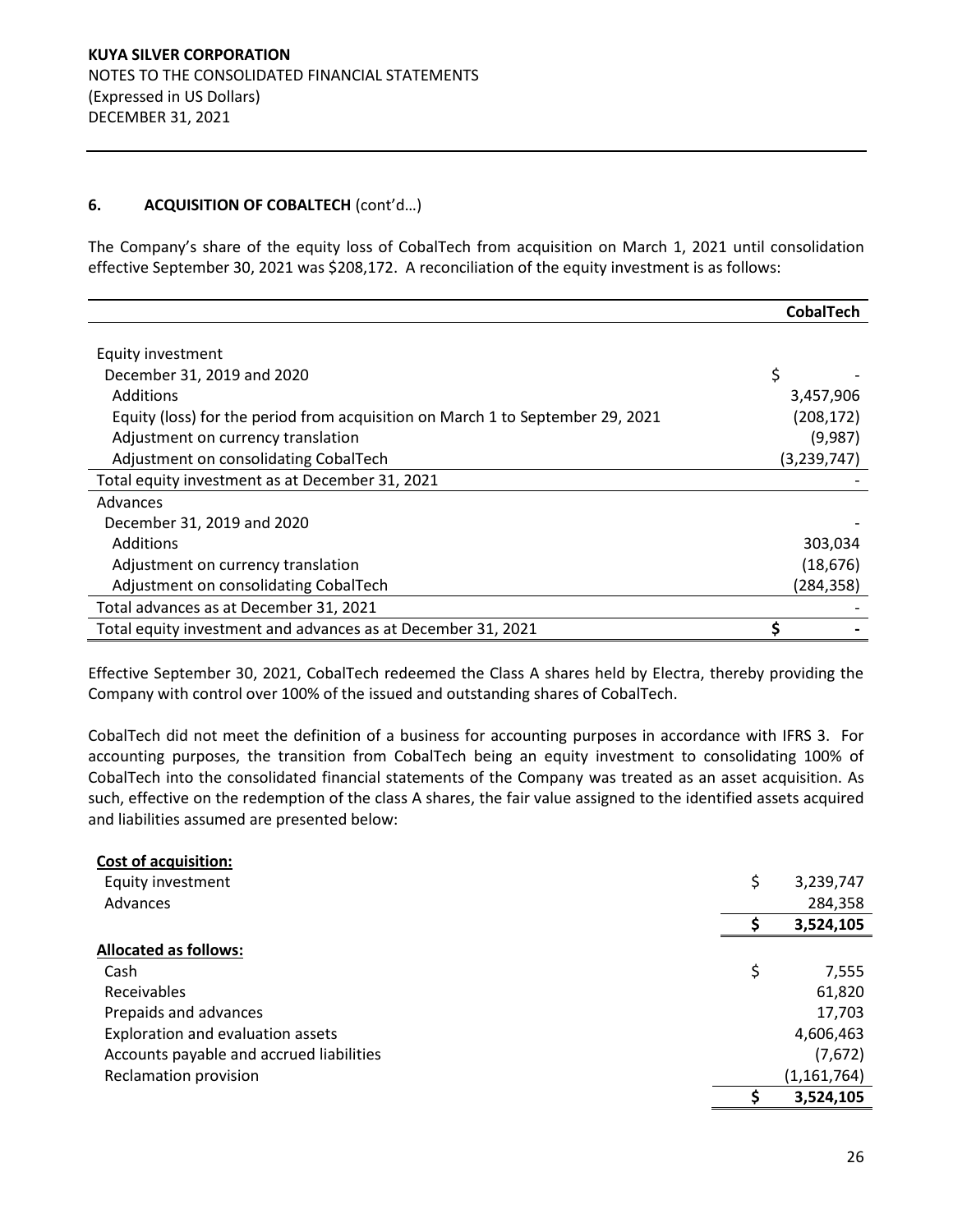## **7. FACILITIES AND EQUIPMENT**

|                                |                     |                    | <b>Facilities and</b> |                                |              |               |
|--------------------------------|---------------------|--------------------|-----------------------|--------------------------------|--------------|---------------|
|                                | <b>Construction</b> |                    | leasehold             |                                | <b>Field</b> |               |
|                                | in progress         |                    | improvements          | <b>Vehicles</b>                | equipment    | <b>Total</b>  |
|                                |                     |                    |                       |                                |              |               |
| <b>COST</b>                    |                     |                    |                       |                                |              |               |
| December 31,2019               | \$                  | \$                 |                       | \$<br>$\overline{\phantom{0}}$ | \$           | \$            |
| <b>Additions from Miramont</b> |                     |                    |                       |                                |              |               |
| RTO (Note 4)                   |                     |                    |                       |                                | 12,013       | 12,013        |
| Adjustment on currency         |                     |                    |                       |                                |              |               |
| translation                    |                     |                    |                       |                                | (224)        | (224)         |
| December 31, 2020              |                     |                    |                       |                                | 11,789       | 11,789        |
| Additions                      | 253,464             |                    |                       | 28,521                         |              | 281,985       |
| Transfer                       | (253, 464)          |                    | 253,464               |                                |              |               |
| Adjustment on currency         |                     |                    |                       |                                |              |               |
| translation                    |                     |                    | (2,556)               | (1,061)                        | 41           | (3, 577)      |
| December 31, 2021              | \$                  | $\dot{\mathsf{s}}$ | 250,908               | \$<br>27,460                   | \$<br>11,830 | \$<br>290,198 |
|                                |                     |                    |                       |                                |              |               |
| <b>ACCUMULATED</b>             |                     |                    |                       |                                |              |               |
| <b>DEPRECIATION</b>            |                     |                    |                       |                                |              |               |
| December 31, 2019              | \$                  | \$                 |                       | \$                             | \$           | \$            |
| Depreciation                   |                     |                    |                       |                                | 345          | 345           |
| Adjustment on currency         |                     |                    |                       |                                |              |               |
| translation                    |                     |                    |                       |                                | 18           | 18            |
| December 31, 2020              |                     |                    |                       |                                | 363          | 363           |
| Depreciation                   |                     |                    | 54,558                | 2,787                          | 1,479        | 58,824        |
| Adjustment on currency         |                     |                    |                       |                                |              |               |
| translation                    |                     |                    | (792)                 | (40)                           | (20)         | (853)         |
| December 31, 2021              | \$                  | \$                 | 53,766                | \$<br>2,747                    | \$<br>1,822  | \$<br>58,335  |
|                                |                     |                    |                       |                                |              |               |
| <b>NET BOOK VALUE</b>          |                     |                    |                       |                                |              |               |
| December 31, 2020              | \$                  | \$                 |                       | \$                             | \$<br>11,426 | \$<br>11,426  |
| December 31, 2021              | \$                  | \$                 | 197,142               | \$<br>24,713                   | \$<br>10,008 | \$<br>231,863 |

Construction in progress was related to capital costs incurred in connection with constructing buildings and leasehold improvements at an exploration camp at Bethania. No depreciation is recorded on assets under construction. Construction of these facilities were considered completed as at June 30, 2021 and the associated costs were transferred to facilities and leasehold improvements. Deprecation is included in operations and supplies in exploration and evaluation expenditures.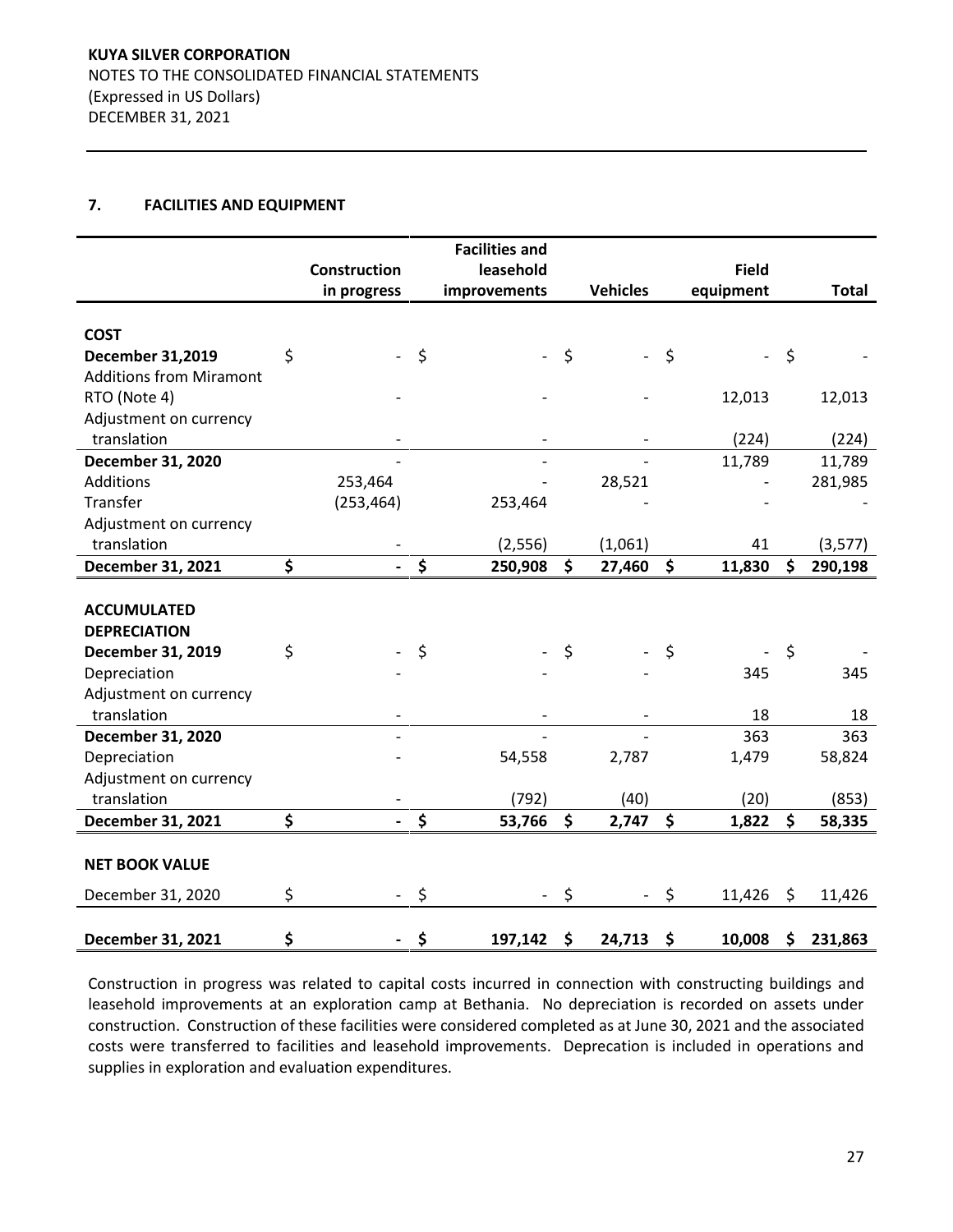## **8. EXPLORATION AND EVALUATION ASSETS**

Exploration and evaluation assets include assets in Peru and in Canada.

|                                         |    | <b>Bethania</b><br><b>Silver</b> |    |                              |    | <b>Silver</b><br><b>Kings</b> |    |              |
|-----------------------------------------|----|----------------------------------|----|------------------------------|----|-------------------------------|----|--------------|
| Project                                 |    | Project                          |    | Kerr                         |    | JV                            |    | <b>Total</b> |
|                                         |    |                                  |    |                              |    |                               |    |              |
| December 31, 2019                       | \$ | $\sim$                           | \$ | $\mathcal{L}_{\mathrm{max}}$ | \$ | $\sim$                        | \$ |              |
| Additions from acquisition of MTP       |    |                                  |    |                              |    |                               |    |              |
| (Note 5)                                |    | 16,755,385                       |    |                              |    |                               |    | 16,755,385   |
| Adjustment on currency translation      |    | (29, 118)                        |    |                              |    |                               |    | (29, 118)    |
| December 31, 2020                       |    | 16,726,267                       |    |                              |    |                               |    | 16,726,267   |
| Additions                               |    | 1,457,500                        |    |                              |    |                               |    | 1,457,500    |
| Additions from acquisition of CobalTech |    |                                  |    |                              |    |                               |    |              |
| (Note 6)                                |    |                                  |    | 4,606,463                    |    |                               |    | 4,606,463    |
| Issuance of common shares               |    |                                  |    |                              |    | 771,916                       |    | 771,916      |
| Reclamation provision adjustment        |    |                                  |    | 904,799                      |    |                               |    | 904,799      |
| Adjustment on currency translation      |    | 8,079                            |    | 4,440                        |    | (5,490)                       |    | 7,029        |
| December 31, 2021                       | Ş  | 18,191,846                       | S  | 5,515,702                    | S  | 766,426                       | S  | 24,473,974   |

## **Bethania Silver Project, Peru**

The Company's Bethania Silver Project consists of three properties in the same area of interest, Bethania, Carmelita, and Tres Banderas.

#### **Bethania**

On December 15, 2020, the Company completed the acquisition of MTP, whose principal asset is its interest in Bethania. The acquisition value attributed to Bethania was \$16,755,385 (Note 5).

As at December 31, 2021, the Company has recorded a reclamation provision in the amount of \$46,873 (2020 - \$51,630) as an estimate for potential future reclamation and rehabilitation obligations at Bethania, based on activities to date. The estimated costs to be incurred have been adjusted for inflation of 2% and then discounted using current market-based pre-tax discount rate of 5%.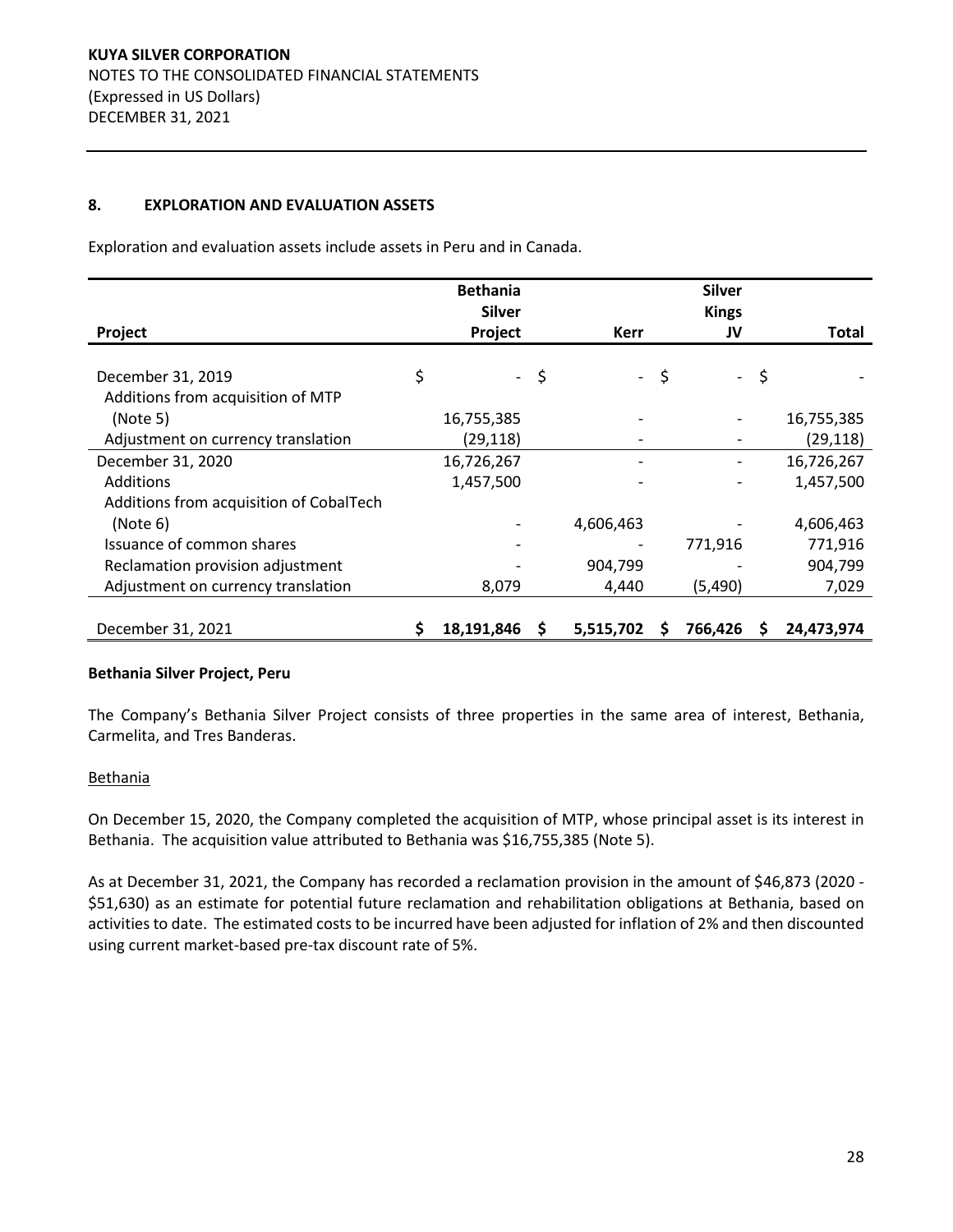## **8. EXPLORATION AND EVALUATION ASSETS**  $(cont'd...)$

## **Bethania Silver Project, Peru** (cont'd...)

## **Carmelita**

On May 14, 2021, the Company acquired mining concessions located in the district of Acobambilla, department of Huancavelica, Peru, west of Bethania, known as the Carmelita concessions for a total purchase price of \$892,500, consisting of \$492,500 in cash and \$400,000 in common shares. Upon signing of the agreements, \$293,500 was paid and the remaining \$199,000 is due on or before May 14, 2022. The \$400,000 in common shares in the capital of the Company is due to be issued on November 14, 2022 at a deemed price per common share equal to the 10-day average closing price of the common shares on the CSE, ending on the day prior to issuance.

The \$199,000 has been recorded in accounts payable and accrued liabilities (Note 9) and the \$400,000 in common shares has been reflected as an obligation to issue shares and classified as a liability since the obligation will be settled with a variable number of shares.

#### Tres Banderas

The Company has mining concessions located in the in the district of Acobambilla, department of Huancavelica, Peru, south of Bethania, known as the Tres Banderas Concessions. During the year ended December 31, 2021, the Company acquired additional concessions in the district via a sealed-bid auction for total cash payments of \$565,000.

## **Kerr, Canada**

On September 30, 2021, the Company commenced consolidating CobalTech, whose principal asset was its interest in the Kerr Project. The acquisition value attributed to the project was \$4,606,463 (Note 6).

As at December 31, 2021, the Company has recorded a reclamation provision in the amount of \$2,067,682 (2020 - \$nil) as an estimate for potential future reclamation and rehabilitation obligations on Kerr, based on the historical activities on the project to date. The estimated costs to be incurred have been adjusted for inflation of 2% and then discounted using current market-based pre-tax discount rate of 1.4%. Subsequent to the closing date of the acquisition of CobalTech, the Company recorded a change in estimate related to the reclamation provision of \$904,799 (2020 - \$nil), which was recorded as an increase to exploration and evaluation assets.

## **Silver Kings JV, Canada**

The Purchase Agreement with Electra (Note 6) also provides the Company with an option (the "Option") to acquire up to a 70% interest in Electra's remaining silver mineral assets (the "Remaining Assets") in the Cobalt, Ontario area and to form a joint venture.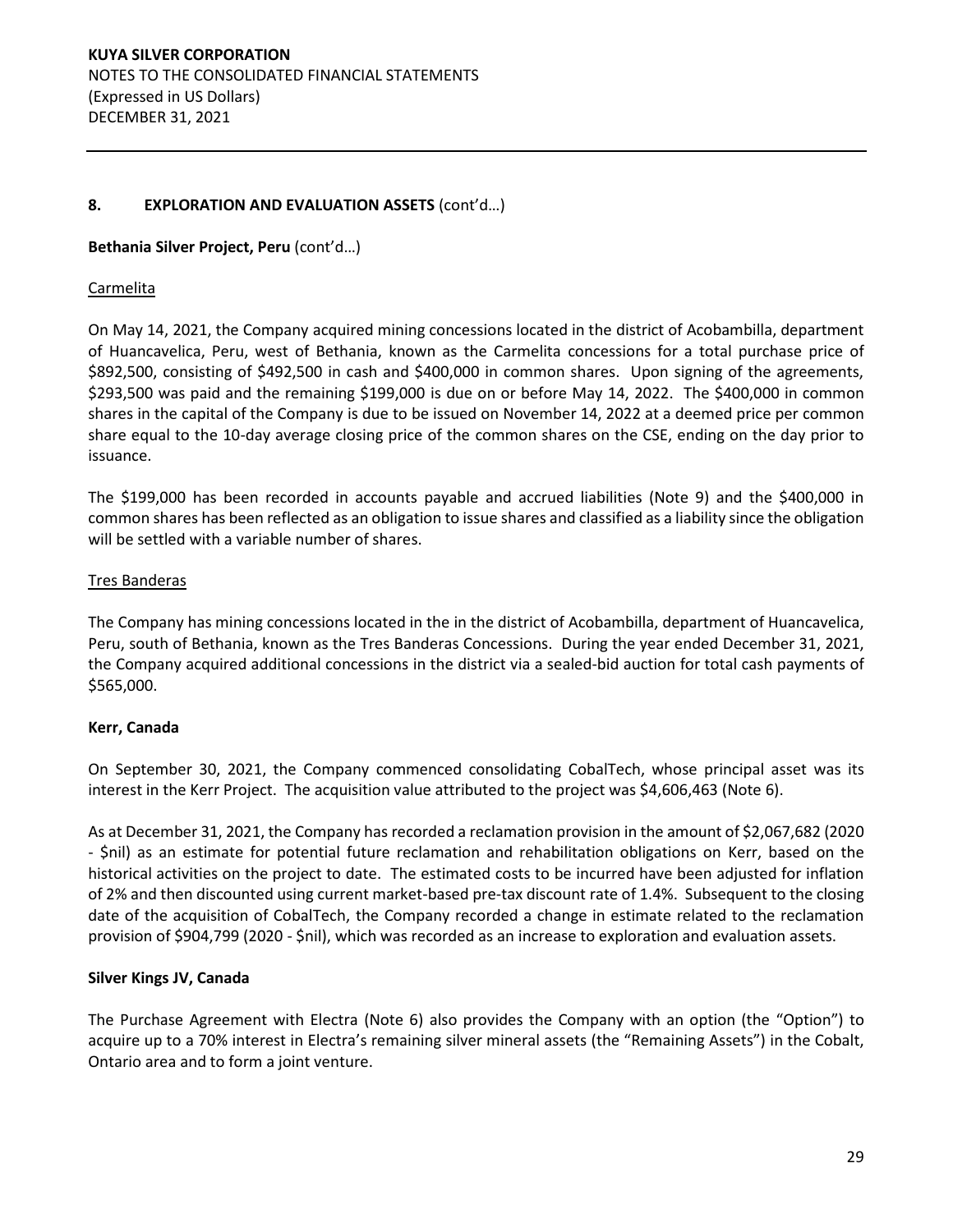## 8. **EXPLORATION AND EVALUATION ASSETS** (cont'd...)

## Silver Kings JV, Canada (cont'd...)

On September 1, 2021, the Company issued 671,141 common shares to Electra, valued at \$771,916 (CAD \$973,154), for the initial earn-in payment under the Option. To fully exercise the Option, the Company must make cash payments totaling CAD \$2,000,000 and complete work commitments of CAD \$4,000,000, as follows:

|                                                   | <b>Acquisition in cash</b> | <b>Work commitments</b> |
|---------------------------------------------------|----------------------------|-------------------------|
|                                                   | (in CAD)                   | (in CAD)                |
|                                                   |                            |                         |
| Requirements on or before:                        |                            |                         |
| September 1, 2021 ("Initial Earn-In") - completed | 1,000,000                  | \$                      |
| September 1, 2022 (49% interest)                  | 300,000                    | 2,000,000               |
| September 1, 2023 (additional 11% interest)       | 350,000                    | 1,000,000               |
| September 1, 2024 (additional 10% interest)       | 350,000                    | 1,000,000               |
|                                                   |                            |                         |
|                                                   | 2,000,000                  | 4,000,000               |

The Purchase Agreement provides that the Company may issue an equivalent value in common shares of the Company at the 20-day volume-weighted average price in lieu of making the cash payments. Following the completion of the Initial Earn-In payment, the Company and Electra are negotiating the terms of a joint venture agreement for the joint exploration and development of the Remaining Assets.

## Exploration and evaluation expenditures

Exploration and evaluation expenditures for the year ended December 31, 2021 are as follows<sup>(1)</sup>:

|                                              |    | <b>Bethania</b><br><b>Silver</b> |     |              |      | <b>Silver</b>   |                 |
|----------------------------------------------|----|----------------------------------|-----|--------------|------|-----------------|-----------------|
| Project                                      |    | Project                          |     | $Kerr^{(1)}$ |      | <b>Kings JV</b> | Total           |
|                                              |    |                                  |     |              |      |                 |                 |
| Civil works and engineering                  | \$ | 1,458,020                        | -\$ |              | - \$ |                 | \$<br>1,458,020 |
| Geology and drilling                         |    | 960,492                          |     | 23,488       |      | 256,726         | 1,240,706       |
| Operations and supplies                      |    | 384,821                          |     | 1,540        |      | 32,281          | 418,642         |
| Property maintenance, licences and rights    |    | 50,106                           |     | 5,824        |      |                 | 55,930          |
| Safety and environment                       |    | 91,792                           |     | 19,328       |      |                 | 111,120         |
| Value-added tax                              |    | 594,116                          |     |              |      |                 | 594,116         |
| Wages and benefits                           |    | 246,503                          |     |              |      | 202,494         | 448,997         |
| Expense recovery from Electra <sup>(2)</sup> |    | $\overline{\phantom{0}}$         |     |              |      | (119,175)       | (119,175)       |
|                                              |    |                                  |     |              |      |                 |                 |
| Total                                        | Ś  | 3,785,850                        |     | 50.180       |      | 372.326         | 4,208,356       |

 $\overline{1}$  Exploration and evaluation expenditures incurred on Kerr until September 30, 2021 (date of consolidation of CobalTech) are not reflected in this table.

<sup>2)</sup> consists of expenditures incurred on behalf of Electra that were subsequently reimbursed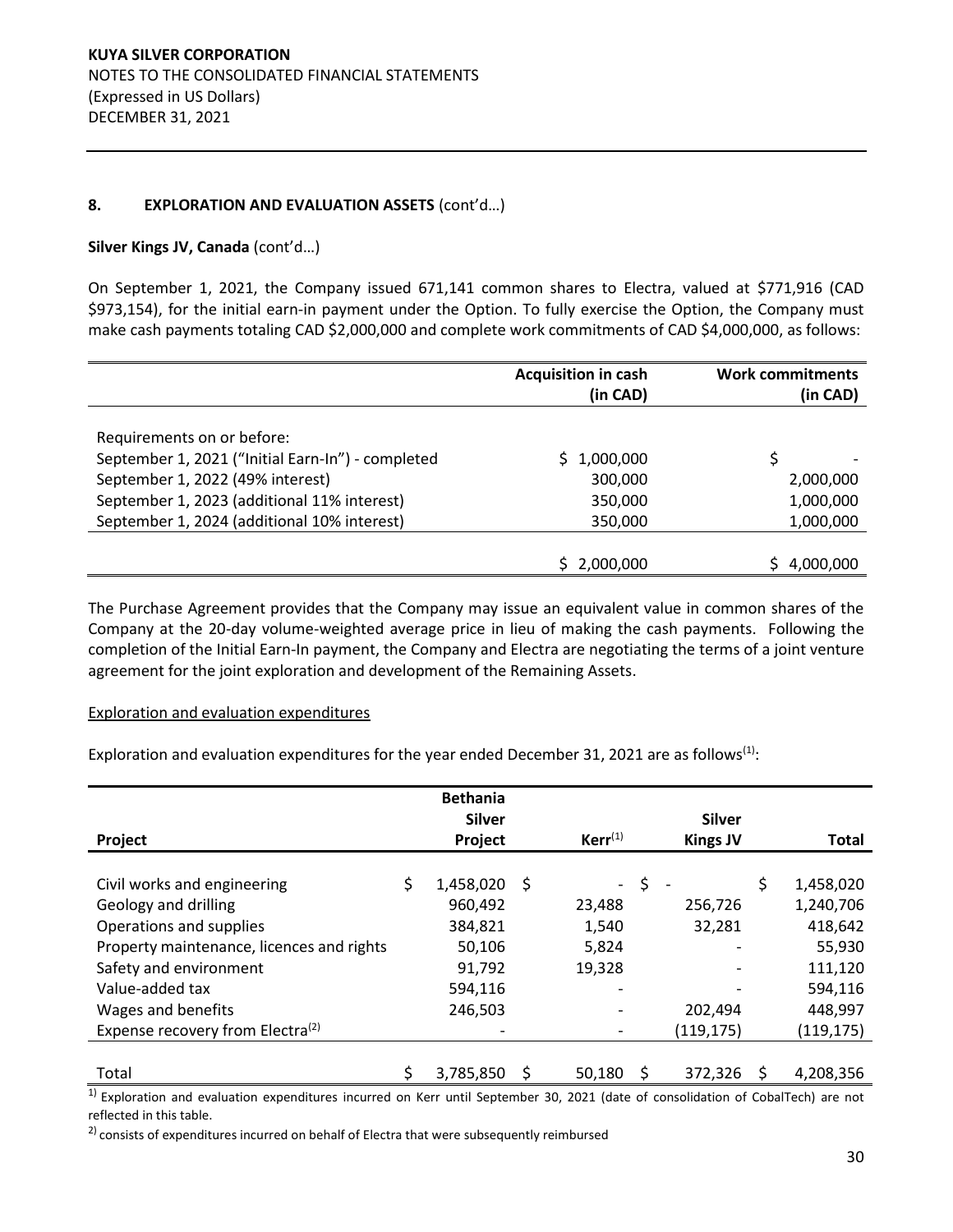## 8. **EXPLORATION AND EVALUATION ASSETS** (cont'd...)

Exploration and evaluation expenditures (cont'd...)

Exploration and evaluation expenditures for the year ended December 31, 2020 are as follows:

| Project                                   |   | <b>Bethania</b><br><b>Silver</b><br>Project |   | <b>Total</b> |
|-------------------------------------------|---|---------------------------------------------|---|--------------|
|                                           |   |                                             |   |              |
| Civil works and engineering               | Ś | $5,102$ \$                                  |   | 5,102        |
| Operations and supplies                   |   | 345                                         |   | 345          |
| Property maintenance, licences and rights |   | 3,561                                       |   | 3,561        |
|                                           |   |                                             |   |              |
| Total                                     |   | 9,008                                       | S | 9,008        |

## **9. ACCOUNTS PAYABLE AND ACCRUED LIABILITIES**

|                                                  | <b>December</b><br>31, 2021 | <b>December</b><br>31, 2020 |
|--------------------------------------------------|-----------------------------|-----------------------------|
| Accounts payable<br>Carmelita agreement (Note 8) | 877,286<br>199,000          | 1,948,198                   |
| <b>Accrued liabilities</b>                       | 168,343                     | 107,092                     |
|                                                  | 1,244,629                   | 2,055,290                   |

## **10. SHARE CAPITAL**

## **Authorized share capital**

The Company's authorized capital consists of an unlimited number of common shares without par value and an unlimited number of preferred shares without par value. As at December 31, 2021, the Company had not issued any preferred shares.

## **Issued share capital**

On October 1, 2020, Kuya was deemed to acquire Miramont in an RTO Transaction whereby shareholders of Kuya exchanged their shares at a rate of 1.835 shares of Miramont for each share of Kuya (Note 4). The share capital of each company prior to the RTO Transaction was as follows: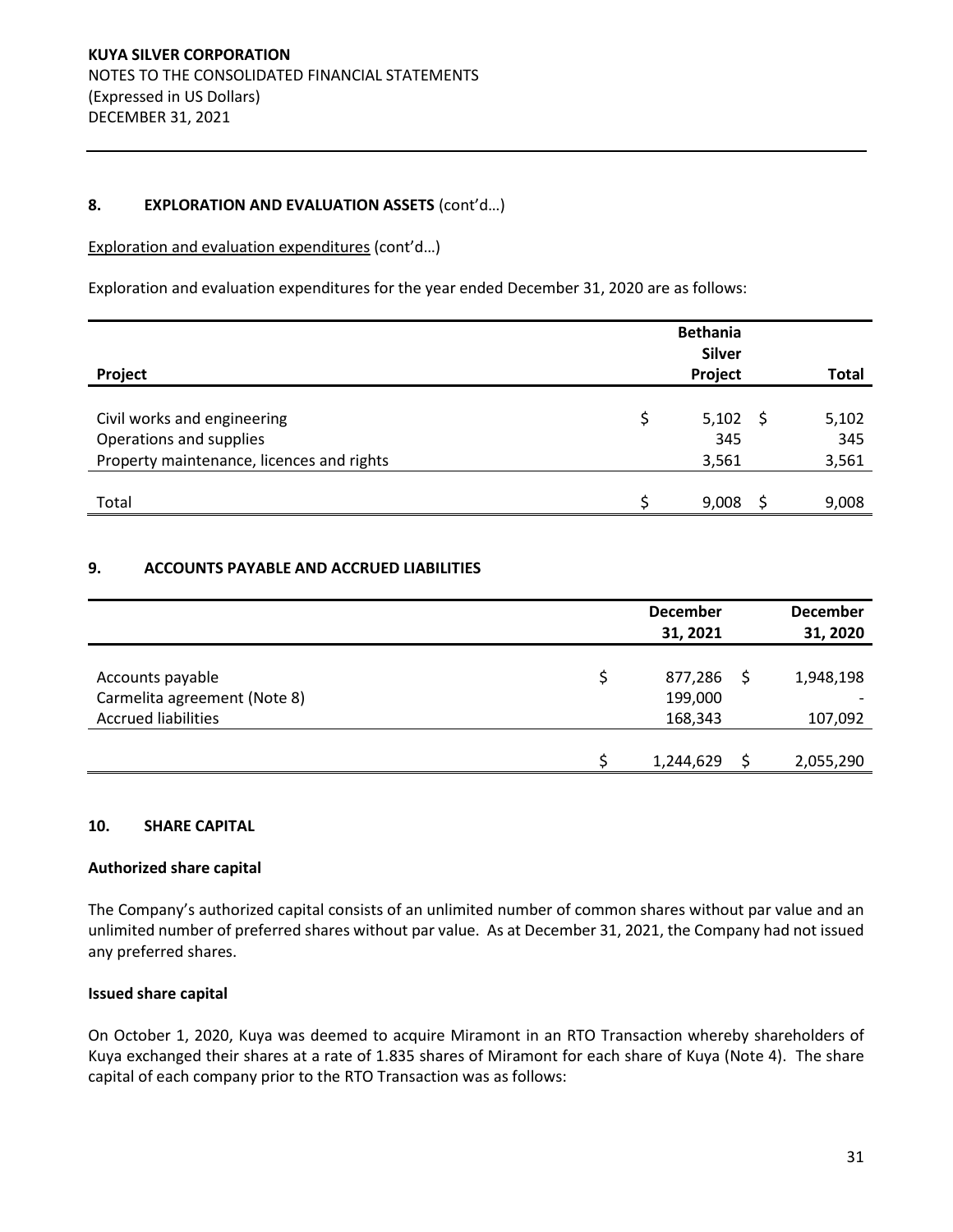**Issued share capital (cont'd...)** 

|                                                         | <b>Shares</b>  |          | <b>Share</b> |
|---------------------------------------------------------|----------------|----------|--------------|
|                                                         | outstanding    |          | capital      |
| <b>Miramont</b>                                         |                |          |              |
| Balance as at July 31, 2019                             | 5,577,322      | CAD \$   | 12,865,352   |
| Warrants expired                                        |                |          | 97,352       |
| Balance as at July 31, 2020 and October 1, 2020         | 5,577,322      | $CAD$ \$ | 12,962,704   |
|                                                         |                |          |              |
| Balance as at July 31, 2020 and October 1, 2020         | 5,577,322      | S.       | 9,752,502    |
|                                                         |                |          |              |
|                                                         | <b>Shares</b>  |          | <b>Share</b> |
|                                                         | outstanding    |          | capital      |
|                                                         |                |          |              |
| Kuya                                                    |                |          |              |
| Balance as at December 31, 2019                         | $6,642,766$ \$ |          | 3,348,913    |
| Issuance of common shares for cash by private placement | 7,942,203      |          | 9,807,353    |
| Share issue costs                                       |                |          | (678, 044)   |
|                                                         |                |          |              |
| Balance as at October 1, 2020                           | 14,584,969 \$  |          | 12,478,222   |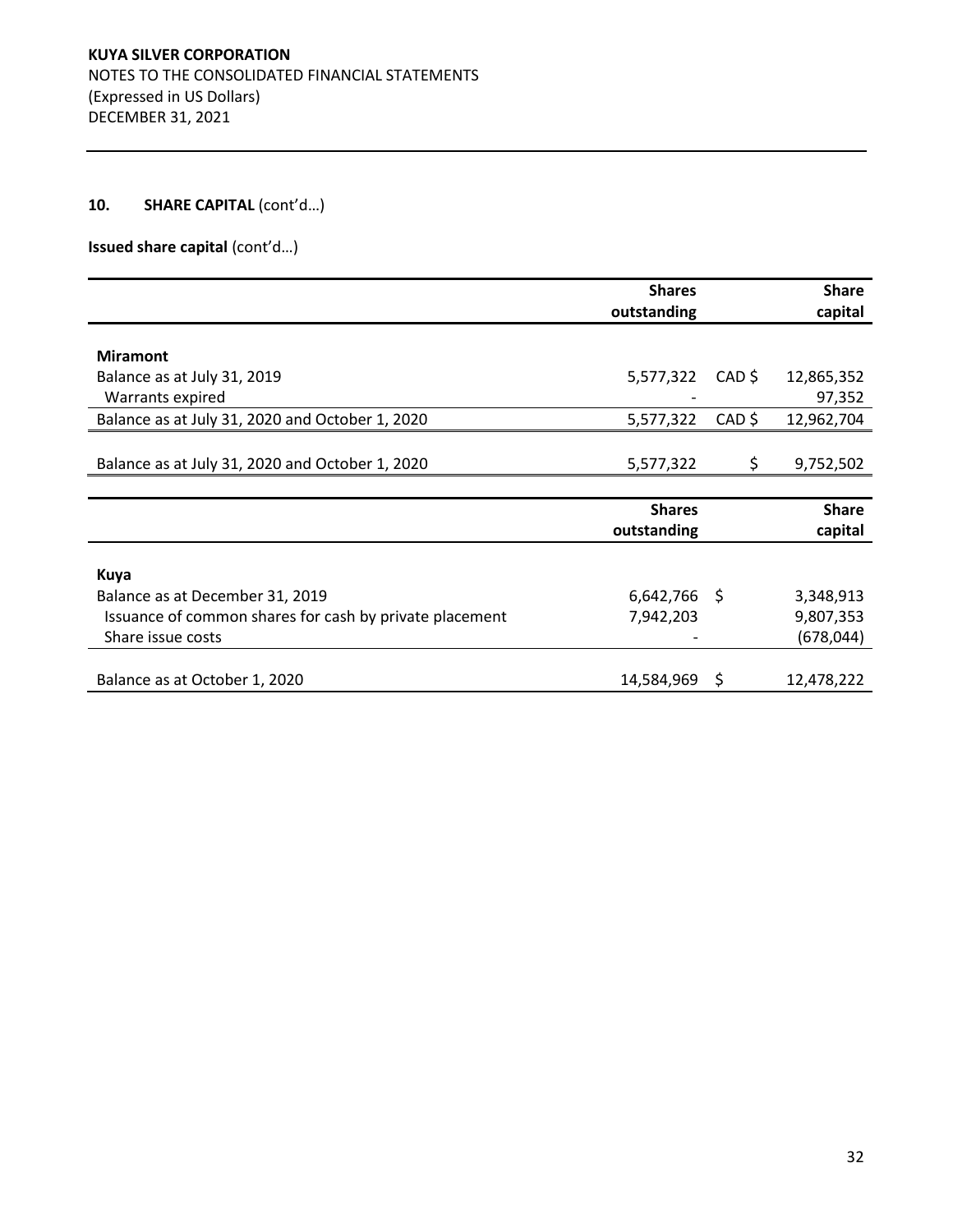#### **Issued share capital (cont'd...)**

Subsequent to the RTO Transaction, the share capital of the Company was as follows:

|                                                               | <b>Shares</b><br>outstanding | <b>Share</b><br>capital |
|---------------------------------------------------------------|------------------------------|-------------------------|
|                                                               |                              |                         |
| <b>The Company</b>                                            |                              |                         |
| Miramont balance as at October 1, 2020                        | $5,577,322$ \$               | 9,752,502               |
| Eliminate pre-acquisition share capital of Miramont           |                              | (9,752,502)             |
| Adjust share capital to that of Kuya upon RTO                 |                              | 12,478,222              |
|                                                               | 5,577,322                    | 12,478,222              |
| Equity issued per RTO with Kuya                               | 26,763,410                   | 3,773,064               |
| Issuance of common shares on acquisition of MTP               | 3,929,288                    | 6,084,497               |
| Issuance of common shares on exercise of warrants             | 1,632,076                    | 501,594                 |
| Balance as at December 31, 2020                               | 37,902,096                   | 22,837,377              |
| Issuance of common shares for cash by private placement       | 4,842,650                    | 6,616,914               |
| Issuance of common shares on acquisition of CobalTech         | 1,437,470                    | 2,668,079               |
| Issuance of common shares on acquisition of exploration and   |                              |                         |
| evaluation assets                                             | 671,141                      | 771,916                 |
| Issuance of common shares on exercise of options              | 150,000                      | 193,191                 |
| Issuance of common shares on exercise of performance warrants | 276,624                      | 85,016                  |
|                                                               |                              |                         |
| Balance as at December 31, 2021                               | 45,279,981 \$                | 33,172,493              |

During the year ended December 31, 2021, the Company issued:

- a) 4,842,650 units at a price of CAD \$1.90 per unit, on a "bought deal" private placement basis, for total proceeds of \$7,542,135 (CAD \$9,201,035). Each unit consisted of one common share and one-half of one common share purchase warrant. Each whole warrant entitles the holder to acquire one common share at a price of CAD \$2.60 per common share for a period of 24 months from the date of issue. The 2,421,325 warrants were valued at \$357,260. The Company paid a total of \$567,961 for fees and other share issue costs.
- b) 1,437,470 common shares, valued at \$2,668,079, pursuant to the acquisition of CobalTech (Note 6);
- c) 671,141 common shares, valued at \$771,916, pursuant to the acquisition of Silver Kings JV (Note 8);
- d) 150,000 common shares, for proceeds of \$107,902, on the exercise of options; and
- e) 276,624 common shares, for proceeds of \$138, on the exercise of performance warrants.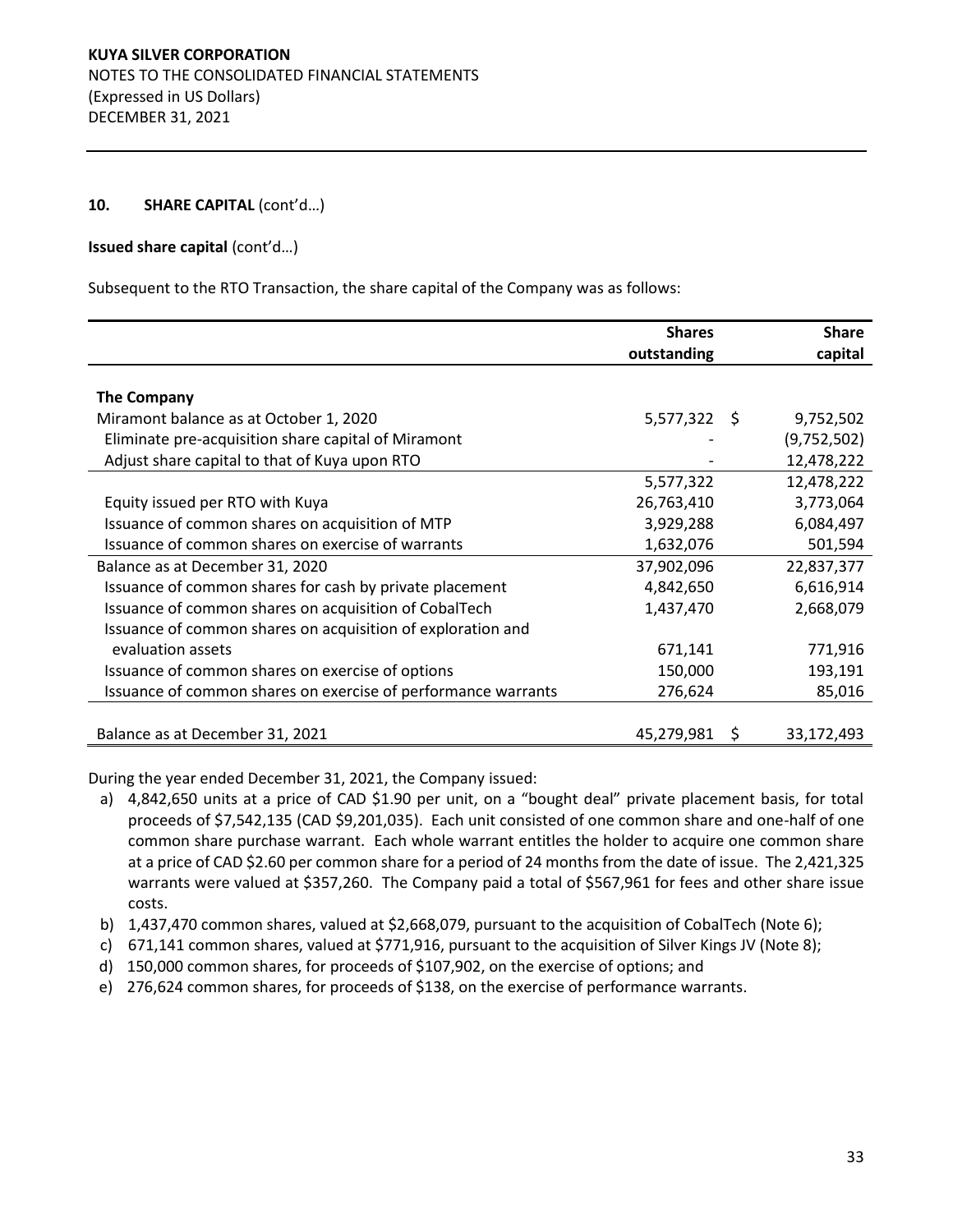## **Issued share capital (cont'd...)**

During the year ended December 31, 2020, the Company issued:

- a) 464,583 common shares of Kuya at a price of \$1.20 per share by way of a non-brokered private placement, for total proceeds of \$557,500;
- b) 7,477,620 common shares of Kuya at a price of CAD \$1.65 per share by way of a brokered and a nonbrokered private placement, for total proceeds of \$9,249,853. Share issue costs of \$678,044 were incurred in connection with this financing;
- c) 26,763,410 common shares of the Company in exchange for all of the issued and outstanding shares of Kuya (Note 4);
- d) 3,929,288 common shares of the Company, valued at \$6,084,497, pursuant to the acquisition of MTP (Note 5); and
- e) 1,632,076 common shares of the Company, for proceeds of \$816, on the exercise of performance warrants.

## **Escrow shares**

Pursuant to the Transaction, 8,869,165 of the Payment Shares are subject to escrow restrictions pursuant to the terms of an Escrow Agreement dated October 7, 2020 and will be released from escrow based upon the passage of time in accordance with the Escrow Agreement, such that 10% of the securities were released on October 7, 2020 and the remaining escrowed securities will be released in six tranches of 15% every six months thereafter. As at December 31, 2021, there are 5,321,498 (2020 - 7,982,249) shares held in escrow.

## **Stock options**

The Company has a shareholder-approved rolling stock option plan under which the Board of Directors ("Board") may, from time to time in its discretion, grant options to acquire common shares of the Company to its directors, officers, employees, consultants and advisors. The number of shares reserved for issuance under the plan may not exceed 10% of the number of issued and outstanding common shares of the Company. The exercise price of each option is determined by the Board but shall not be less than the market price of the Company's shares on the date prior to the date of grant less any discounts permitted by the CSE under its policies. The options may be granted for a maximum term of 10 years and are subject to such vesting provisions as may be determined by the Board. Kuya did not have a stock option plan and, accordingly, did not previously grant any options.

During the year ended December 31, 2021, the Company granted 625,000 (2020 - 920,000) stock options with a fair value of \$533,071 (2020 - \$550,781) using the Black-Scholes option pricing model assuming a life expectancy of 4.5 years (2020 - 5.0 years), a risk- free interest rate of 0.88% (2020 - 0.35%), a forfeiture rate of nil (2020 nil), and volatility of 93% (2020 - 128%).

During the year ended December 31, 2021, the Company expensed \$523,670 (2020 - \$300,858) for the fair value of vesting options, which was recorded in share-based compensation.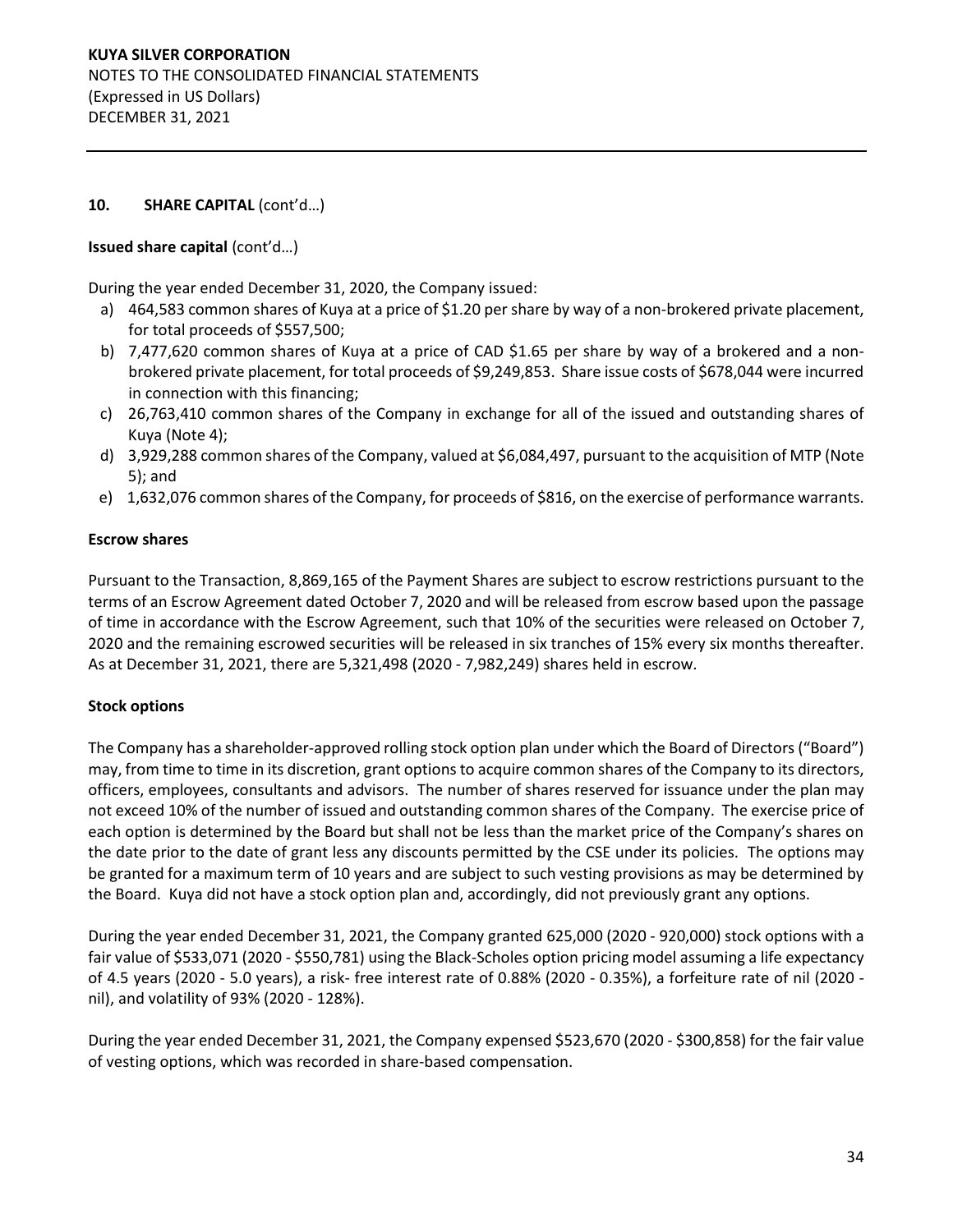#### Stock options (cont'd...)

During the year ended December 31, 2021, 150,000 (2020 - nil) incentive stock options were exercised; accordingly, the \$85,289 (2020 - \$nil) fair value associated with the options was reclassified from reserves to share capital.

During the year ended December 31, 2021, 155,000 (2020 - nil) incentive stock options were forfeited or expired in accordance with their terms; accordingly, the \$35,686 (2020 - \$nil) of share-based compensation expense associated with the forfeited or expired stock options that had vested was reclassified from reserves to deficit.

Prior to the RTO Transaction, option transactions of Miramont were as follows:

|                                                 | <b>Number of</b><br>options |     | Weighted<br>average<br>exercise price<br>(in CAD) |
|-------------------------------------------------|-----------------------------|-----|---------------------------------------------------|
| <b>Miramont</b>                                 |                             |     |                                                   |
| Balance as at July 31, 2019                     | 344,833                     | - S | 3.86                                              |
| Forfeited                                       | (42, 333)                   |     | 3.89                                              |
|                                                 |                             |     |                                                   |
| Balance as at July 31, 2020 and October 1, 2020 | 302,500                     | S   | 3.86                                              |

Prior to the RTO Transaction, Kuya had not granted any options.

Subsequent to the RTO Transaction, option transactions of the Company are summarized as follows:

|                                 | <b>Number of</b><br>options |      | Weighted<br>average<br>exercise price<br>(in CAD) |
|---------------------------------|-----------------------------|------|---------------------------------------------------|
|                                 |                             |      |                                                   |
| Balance as at October 1, 2020   | 302,500                     | - \$ | 3.86                                              |
| Granted                         | 920,000                     |      | 0.90                                              |
| Balance as at December 31, 2020 | 1,222,500                   |      | 1.63                                              |
| Granted                         | 625,000                     |      | 1.69                                              |
| Forfeited                       | (155,000)                   |      | 2.98                                              |
| Exercised                       | (150,000)                   |      | 0.90                                              |
|                                 |                             |      |                                                   |
| Balance as at December 31, 2021 | 1,542,500                   | - S  | 1.59                                              |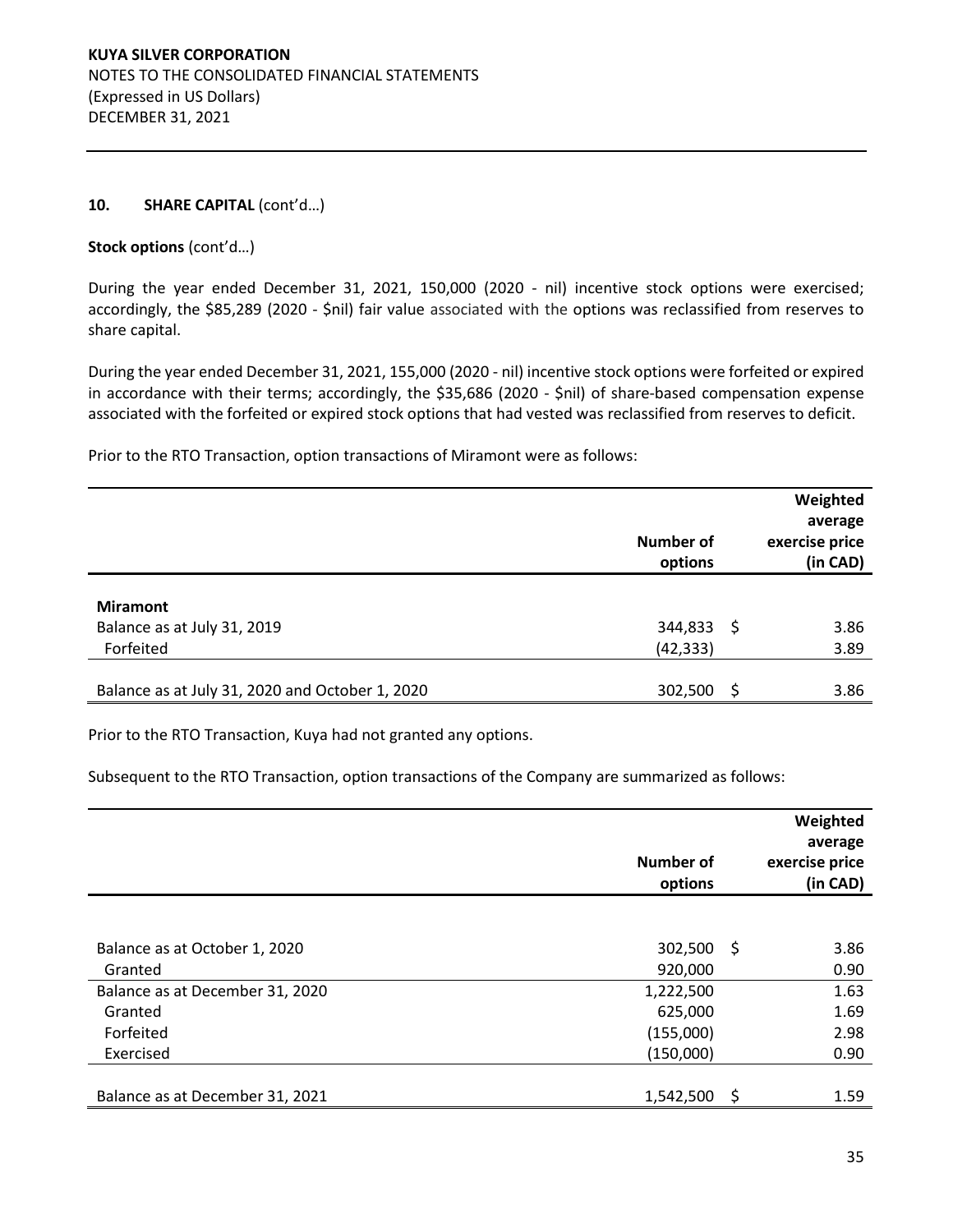#### Stock options (cont'd...)

As at December 31, 2021, the Company had outstanding options enabling the holder to acquire common shares as follows:

| Number of<br>options | Number of<br>exercisable options | <b>Exercise</b><br>price<br>(in CAD) | <b>Weighted average</b><br>remaining life<br>(years) | <b>Expiry date</b> |
|----------------------|----------------------------------|--------------------------------------|------------------------------------------------------|--------------------|
|                      |                                  |                                      |                                                      |                    |
| 30,000               | 30,000                           | \$<br>3.70                           | 1.18                                                 | March 6, 2023      |
| 125,000              | 125,000                          | \$<br>3.75                           | 1.38                                                 | May 17, 2023       |
| 100,000              | 100,000                          | \$<br>1.55                           | 1.48                                                 | June 24, 2023      |
| 62,500               | 62,500                           | \$<br>4.15                           | 2.14                                                 | February 21, 2024  |
| 770,000              | 556,667                          | \$<br>0.90                           | 3.75                                                 | October 1, 2025    |
| 275,000              | 91,667                           | \$<br>1.55                           | 4.48                                                 | June 24, 2026      |
| 180,000              | 60,000                           | \$<br>1.90                           | 4.48                                                 | June 24, 2026      |
|                      |                                  |                                      |                                                      |                    |
| 1,542,500            | 1,025,834                        |                                      |                                                      |                    |

## **Share purchase warrants**

Miramont's outstanding warrants at the time of the RTO, for accounting purposes, were deemed to be issued by Kuya as part of the RTO Transaction (Note 4).

Prior to the RTO Transaction, share purchase warrant transactions of each company were as follows:

|                                                            | Number of<br>warrants  |     | Weighted<br>average<br>exercise price<br>(in CAD) |
|------------------------------------------------------------|------------------------|-----|---------------------------------------------------|
| <b>Miramont</b><br>Balance as at July 31, 2019             | 2,451,207              | - S | 4.57                                              |
| Expired<br>Balance as at July 31, 2020 and October 1, 2020 | (1,971,542)<br>479,665 | -S  | 4.46<br>5.00                                      |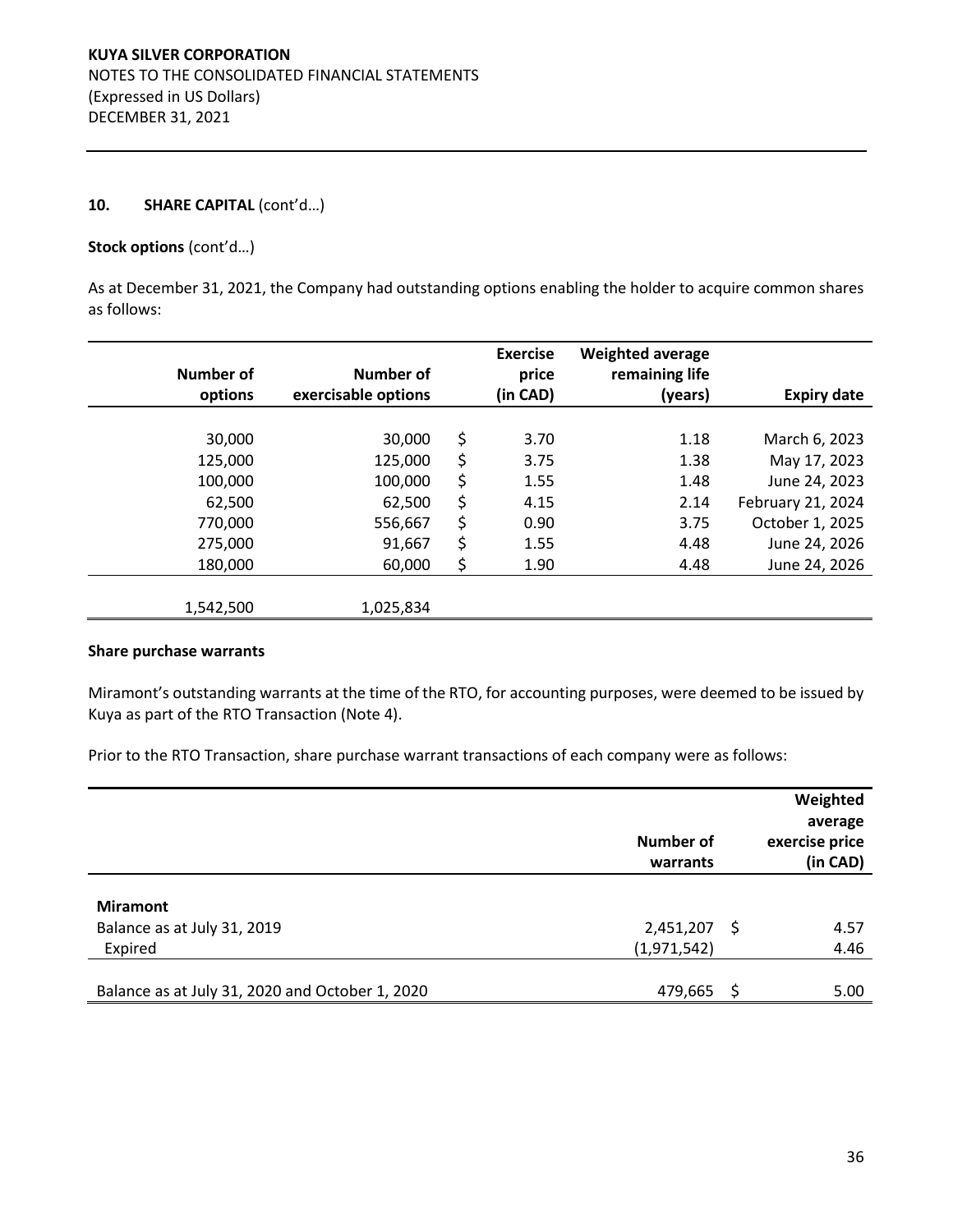## Share purchase warrants (cont'd...)

|                                                    | <b>Number of</b><br>warrants | Weighted<br>average<br>exercise price |
|----------------------------------------------------|------------------------------|---------------------------------------|
| Kuya<br>Balance as at December 31, 2019<br>Expired | $6,724$ \$<br>(6, 724)       | 1.00<br>1.00                          |
| Balance as at October 1, 2020                      | $\overline{\phantom{a}}$     |                                       |

Subsequent to the RTO Transaction, the continuity of share purchase warrants of the Company was as follows:

|                                                                          | Number of<br>warrants              |    | Weighted<br>average<br>exercise price<br>(in CAD) |
|--------------------------------------------------------------------------|------------------------------------|----|---------------------------------------------------|
| Balance as at October 1, 2020 and December 31, 2020<br>Issued<br>Expired | 479,665<br>2,421,325<br>(479, 665) | -S | 5.00<br>2.60<br>5.00                              |
| Balance as at December 31, 2021                                          | 2,421,325                          | Ś  | 2.60                                              |

As at December 31, 2021, the Company had outstanding share purchase warrants enabling the holder to acquire common shares as follows:

| <b>Number of</b><br>share purchase<br>warrants | <b>Exercise</b><br>price<br>(in CAD) | <b>Weighted average</b><br>remaining life<br>(years) | <b>Expiry date</b> |
|------------------------------------------------|--------------------------------------|------------------------------------------------------|--------------------|
| 2,421,325                                      | 2.60                                 | 1.46                                                 | June 16, 2023      |
| 2,421,325                                      |                                      |                                                      |                    |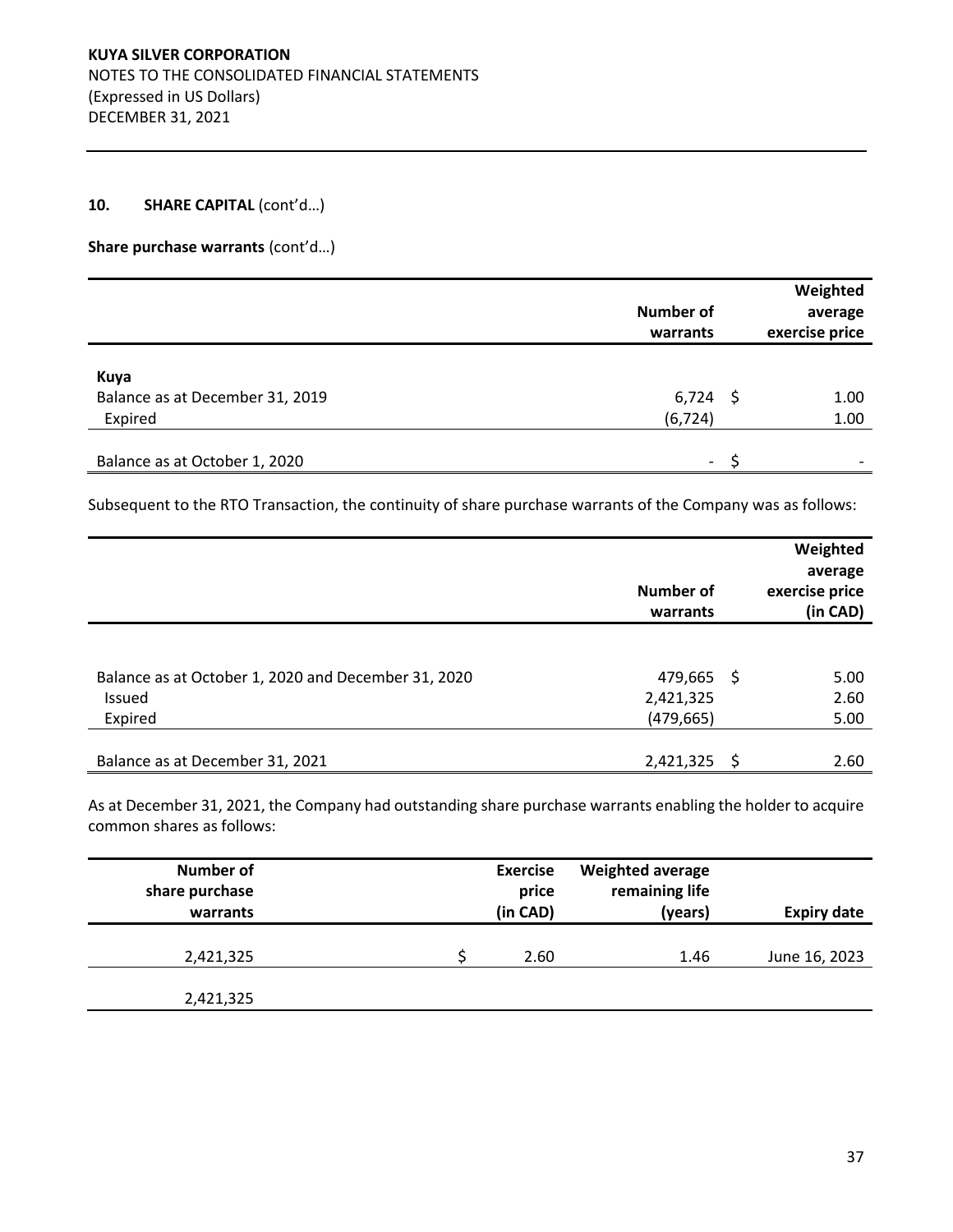#### **Performance warrants**

Performance warrants were granted by Kuya in fiscal 2018 and each warrant entitled the holder to purchase one common share at a price of \$0.0005 per share and were exercisable on completion of the Company's 80% acquisition of MTP, effective December 15, 2020 (Note 5).

During the year ended December 31, 2021, 276,624 (2020 - 1,632,076) performance warrants were exercised; accordingly, the \$84,878 (2020 - \$500,778) issue-date fair value associated with the warrants was reclassified from reserves to share capital.

During the year ended December 31, 2021, the Company expensed \$nil (2020 - \$25,934), related to performance warrants, which was recorded in share-based compensation.

Prior to the RTO Transaction, performance warrants transactions of each company were as follows (prior to the RTO Transaction, Miramont had not granted any performance warrants):

|                                                             | Number of<br>warrants | Weighted<br>average<br>exercise price |
|-------------------------------------------------------------|-----------------------|---------------------------------------|
| Kuya<br>Balance as at December 31, 2019 and October 1, 2020 | 1,040,167             | 0.001                                 |

Subsequent to the RTO, the performance warrants of the Company were as follows:

|                                             | Number of<br>warrants    |    | Weighted<br>average<br>exercise price |
|---------------------------------------------|--------------------------|----|---------------------------------------|
|                                             |                          |    |                                       |
| <b>The Company</b>                          |                          |    |                                       |
| Balance as at October 1, 2020               | 1,040,167                | -S | 0.001                                 |
| Adjusted by the RTO Exchange Ratio (Note 4) | 868,533                  |    |                                       |
| Exercised                                   | (1,632,076)              |    | 0.0005                                |
|                                             |                          |    |                                       |
| Balance as at December 31, 2020             | 276,624                  |    | 0.0005                                |
| Exercised                                   | (276, 624)               |    | 0.0005                                |
|                                             |                          |    |                                       |
| Balance as at December 31, 2021             | $\overline{\phantom{0}}$ |    |                                       |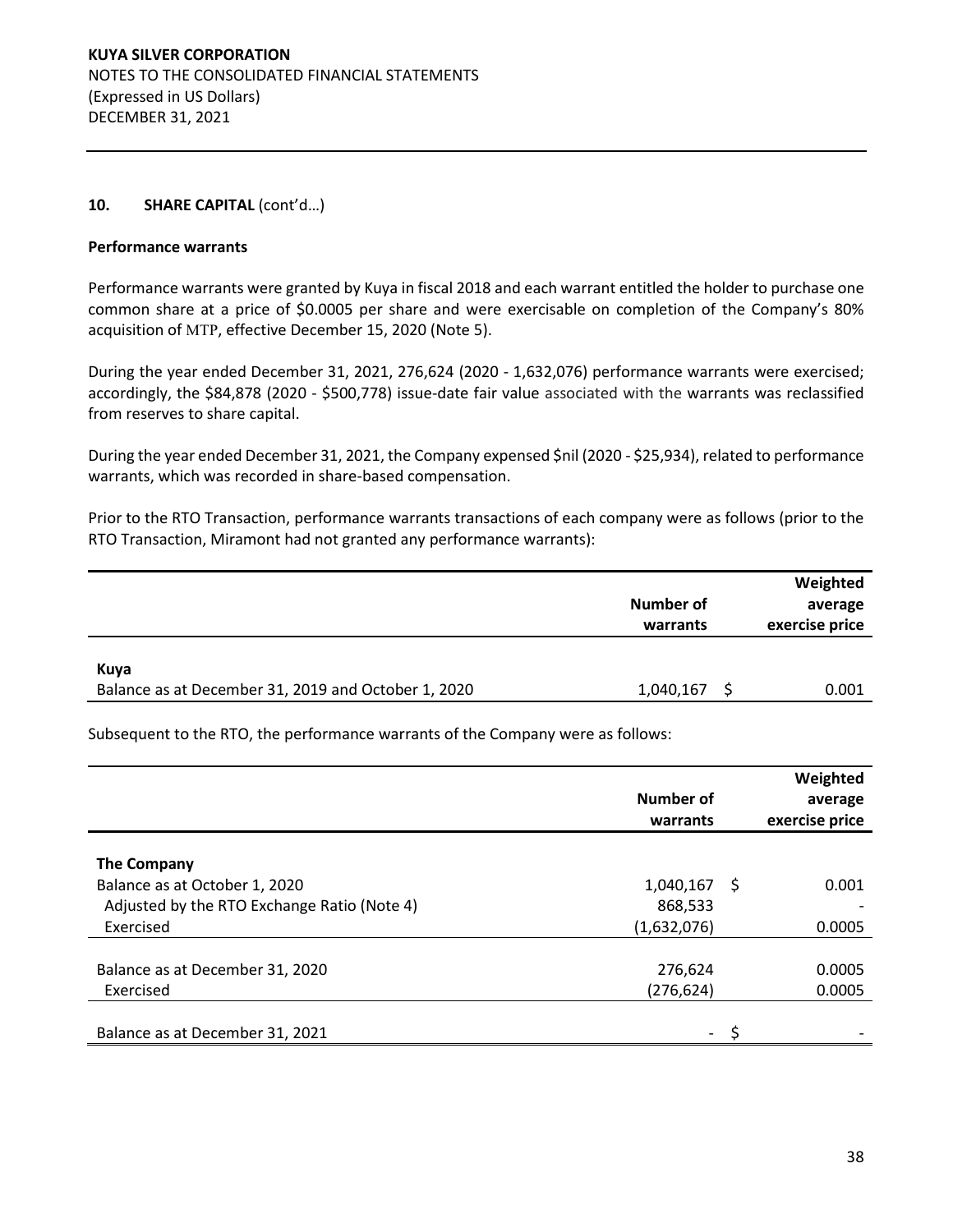## **11. INCOME TAXES**

A reconciliation of income taxes at statutory rates is as follows:

|                                                                    | Year ended<br><b>December</b><br>31, 2021 |     | Year ended<br><b>December</b><br>31, 2020 |
|--------------------------------------------------------------------|-------------------------------------------|-----|-------------------------------------------|
|                                                                    |                                           |     |                                           |
| Loss before income taxes                                           | \$<br>(7,011,732)                         | - S | (3,677,327)                               |
|                                                                    |                                           |     |                                           |
| Expected income tax recovery                                       | \$<br>$(1,858,000)$ \$                    |     | (974,000)                                 |
| Change in statutory, foreign tax, foreign exchange rates and other | 117,000                                   |     | (37,000)                                  |
| Permanent differences                                              | 594,000                                   |     | 809,000                                   |
| Impact of reverse takeover and acquisition of subsidiary           | (1,735,000)                               |     | (995,000)                                 |
| Share issue costs                                                  | (146,000)                                 |     |                                           |
| Adjustment to prior years provision versus statutory tax returns   | (157,000)                                 |     | (612,000)                                 |
| Change in unrecognized deferred tax assets                         | 3,185,000                                 |     | 1,809,000                                 |
| Income tax expense (recovery)                                      |                                           |     |                                           |

The significant components of the Company's unrecognized deferred income tax assets are as follows:

|                                   | 2021          | 2020        |
|-----------------------------------|---------------|-------------|
|                                   |               |             |
| Exploration and evaluation assets | 1,100,000     | 456,000     |
| Property and equipment            | 9,000         |             |
| Share issue costs                 | 125,000       | 23,000      |
| Non-capital losses                | 3,878,000     | 1,448,000   |
|                                   | 5,112,000     | 1,927,000   |
| Unrecognized deferred tax assets  | (5, 112, 000) | (1,927,000) |
| Net deferred tax assets           | -             |             |

The significant components of the Company's temporary differences, unused tax credits and unused tax losses that have not been included on the statement of financial position are as follows:

|                                   |            | <b>Expiry date</b> |
|-----------------------------------|------------|--------------------|
|                                   | 2021       | range              |
|                                   |            |                    |
| Exploration and evaluation assets | 2,025,000  | N/A                |
| Property and equipment            | 31,000     | N/A                |
| Share issue costs                 | 472.000    | 2022 to 2025       |
| Non-capital losses                | 14,372,000 | 2033 to 2041       |

Tax attributes are subject to review and potential adjustments by tax authorities.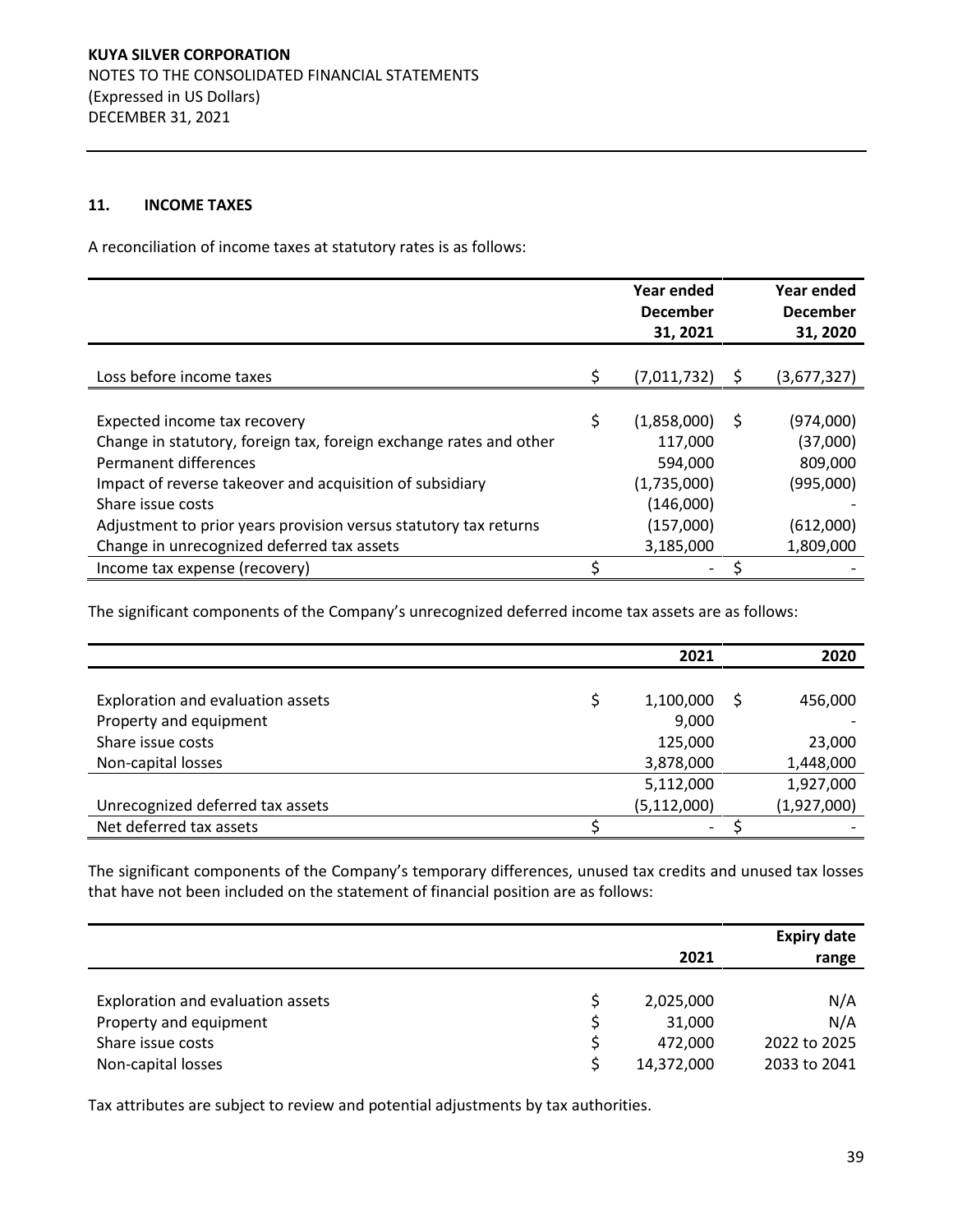## **12. RELATED PARTY TRANSACTIONS**

The Company considers key management personnel to consist of its directors and officers. The following expenses were incurred in transactions with key management personnel:

|                          | Year ended<br><b>December</b><br>31, 2021 |   | Year ended<br><b>December</b><br>31, 2020 |
|--------------------------|-------------------------------------------|---|-------------------------------------------|
|                          |                                           |   |                                           |
| Directors' fees          | \$<br>87,787                              | S | 22,632                                    |
| Management fees          | 93,736                                    |   | 171,294                                   |
| Professional fees        | 20,642                                    |   | 10,063                                    |
| Share-based compensation | 347,701                                   |   | 135,890                                   |
| Wages and benefits       | 281,617                                   |   |                                           |
|                          |                                           |   |                                           |
|                          | \$<br>831,483                             |   | 339,879                                   |

During the year ended December 31, 2021, administrative and exploration and evaluation expenditures of \$237,356 (2020 - \$nil) were paid or accrued to an other related entity, which provides engineering and subcontractor services for the Bethania Silver Project.

As at December 31, 2021, included in accounts payable and accrued liabilities was \$19,643 (2020 - \$170,878) owing to officers and directors.

During the year ended December 31, 2021, a director was repaid \$158,012 (2020 - \$160,792) for advances made to Kuya in prior years (in the form of shareholder loans); no amounts were advanced to the Company in during the year ended December 31, 2021 (2020 - \$239,341). These unsecured loans were due on demand and bore no interest. As at December 31, 2021, the balance of these shareholder loans was \$nil (2020 - \$156,990).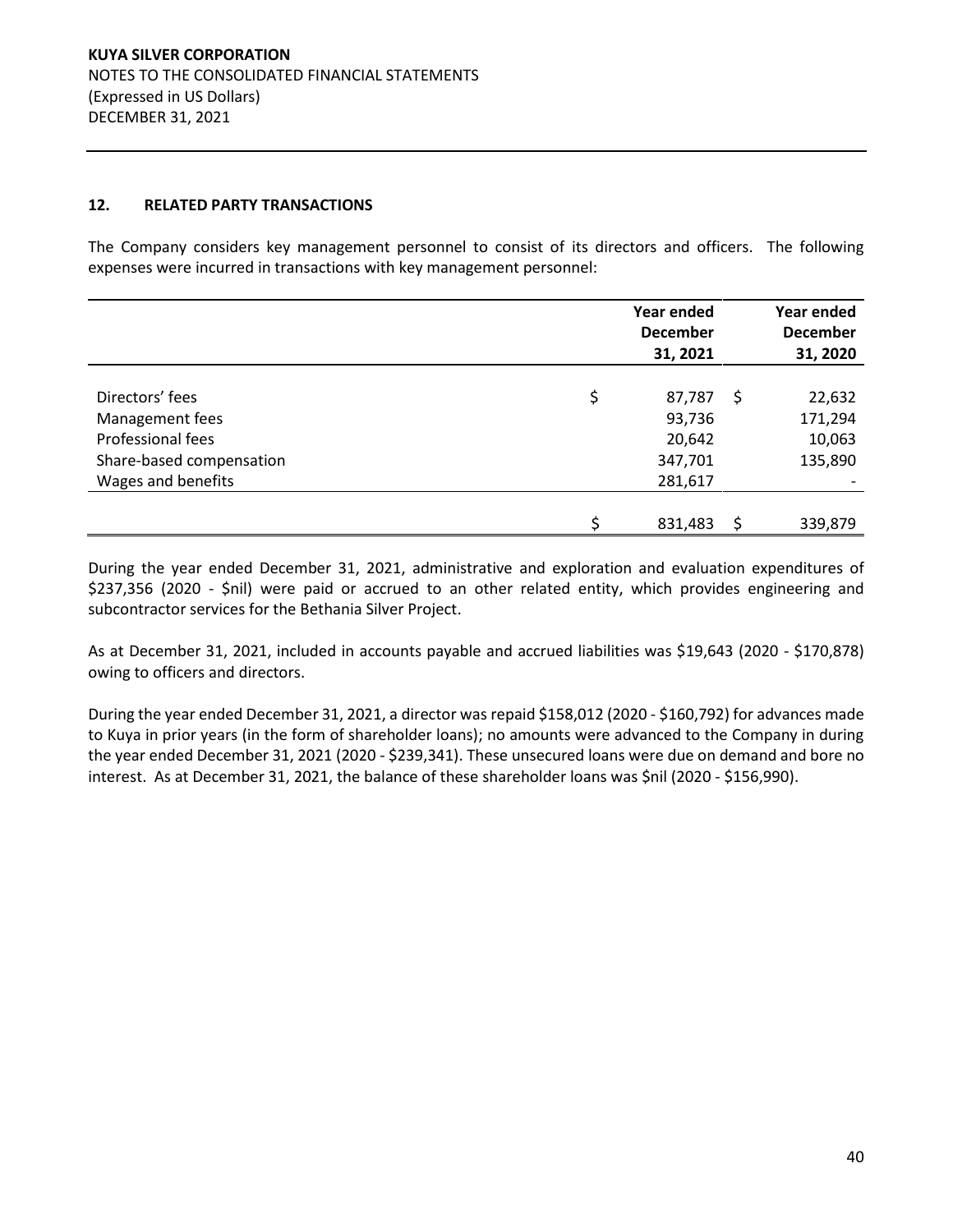## **13. SUPPLEMENTAL CASH FLOW INFORMATION**

The significant non-cash financing and investing activities are as follows:

|                                                                        | Year ended<br><b>December</b><br>31, 2021 | Year ended<br><b>December</b><br>31, 2020 |
|------------------------------------------------------------------------|-------------------------------------------|-------------------------------------------|
| Share issue costs included in accounts payable and accrued liabilities | \$                                        | \$<br>1,814                               |
| Reclassification of reserves to share capital on exercise of options   | 85,289                                    |                                           |
| Reclassification of reserves to share capital on exercise of warrants  | 84,878                                    | 500,778                                   |
| Reclassification of reserves to deficit on expiry of options           | 35,686                                    |                                           |
| Reclassification of reserves to deficit on expiry of warrants          | 100                                       |                                           |
| Fair value of warrants issued in private placement                     | 357,260                                   |                                           |
| Shares issued on acquisition of CobalTech (Note 6)                     | 2,668,079                                 |                                           |
| Shares issued on acquisition of exploration and evaluation             |                                           |                                           |
| assets (Note 8)                                                        | 771,916                                   |                                           |
| Shares issued on RTO with Miramont (Note 4)                            |                                           | 3,773,064                                 |
| Shares issued on acquisition of MTP (Note 5)                           |                                           | 6,084,497                                 |
| Obligation to issue shares for Carmelita concessions (Note 8)          | 400,000                                   |                                           |
| Cost of Carmelita concessions included in accounts payable and         |                                           |                                           |
| accrued liabilities (Note 8)                                           | 199,000                                   |                                           |
| Reclamation provision adjustment                                       | 904,799                                   |                                           |
| Reclassification of deferred acquisition costs to acquisition of       |                                           |                                           |
| MTP (Note 5)                                                           |                                           | 4,623,213                                 |

## **14. SEGMENTED INFORMATION**

The Company operates in a single reportable operating segment being the acquisition and exploration of exploration and evaluation assets located in Canada and Peru. Geographic information is as follows:

|                                                              |    | Canada      | Peru              |    | <b>Total</b> |
|--------------------------------------------------------------|----|-------------|-------------------|----|--------------|
| As at December 31, 2021<br>Exploration and evaluation assets | \$ | 6,282,128   | \$<br>18,191,846  | \$ | 24,473,974   |
| Other assets                                                 |    | 2,253,370   | 415,258           |    | 2,668,628    |
| Total assets                                                 | ς  | 8,535,498   | \$<br>18,607,104  | \$ | 27,142,602   |
| For the year ended December 31, 2021                         |    |             |                   |    |              |
| Loss                                                         |    | (2,794,201) | \$<br>(4,217,531) | S  | (7,011,732)  |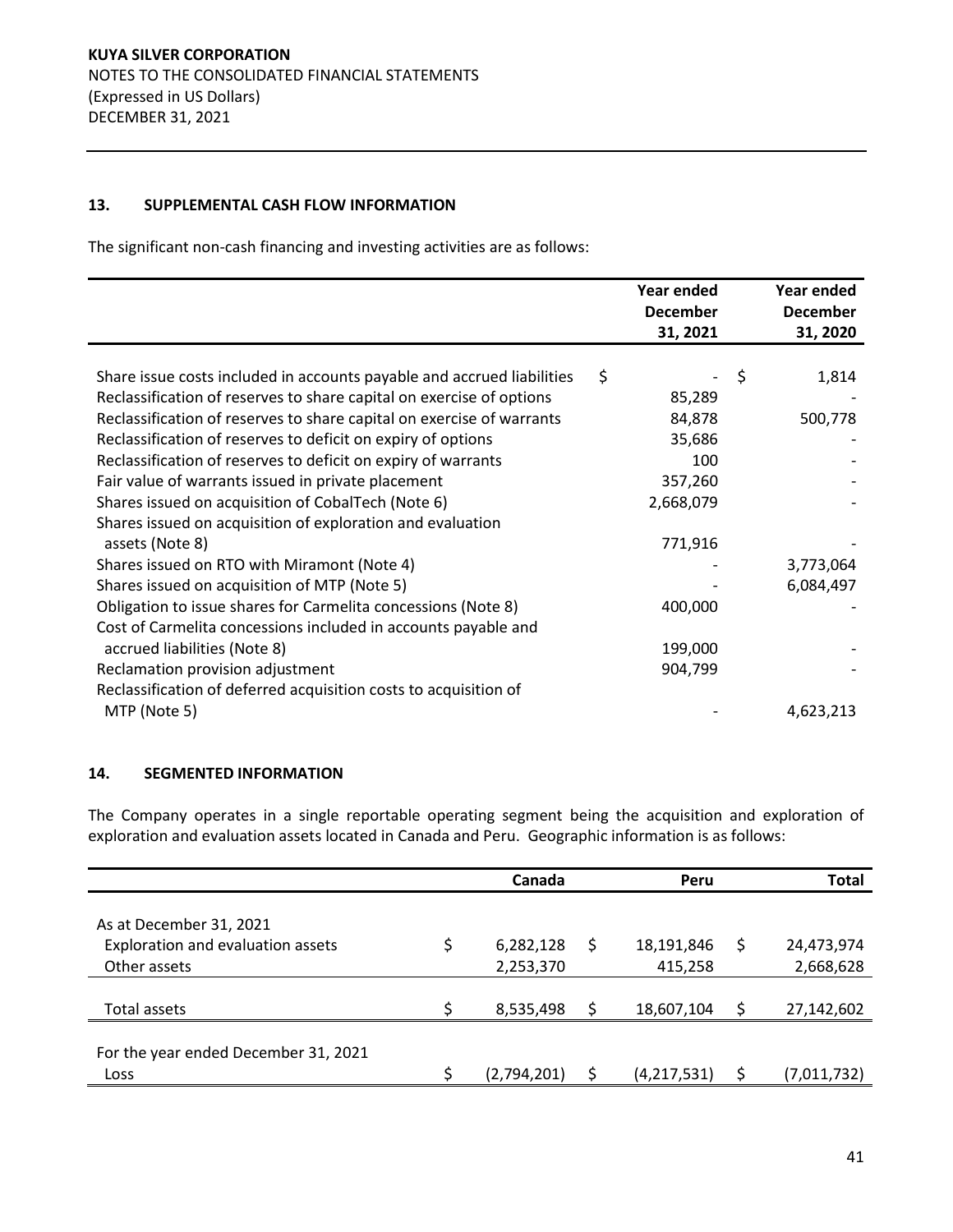|                                              | Canada      |   | Peru       | <b>Total</b>     |
|----------------------------------------------|-------------|---|------------|------------------|
| As at December 31, 2020                      |             |   |            |                  |
| Exploration and evaluation assets            | \$<br>-     |   | 16,726,267 | \$<br>16,726,267 |
| Other assets                                 | 4,984,141   |   | 41,022     | 5,025,163        |
| Total assets                                 | 4,984,141   | Ś | 16,767,289 | 21,751,430       |
| For the year ended December 31, 2020<br>Loss | (3,659,275) | S | (18,052)   | (3,677,327)      |

# 14. **SEGMENTED INFORMATION** (cont'd...)

## **15. FINANCIAL INSTRUMENT RISK**

The Company's Board of Directors has overall responsibility for the establishment and oversight of the Company's risk management framework. As at December 31, 2021, the Company's risk exposure and the impact on the Company's financial instruments are summarized below:

## **Credit risk**

Credit risk is the risk that one party to a financial instrument will fail to discharge an obligation and cause the other party to incur a financial loss. The Company's credit risk is primarily attributable to its liquid financial assets, being cash and receivables. The Company's primary bank accounts are held with major Canadian banks and funds are transferred to the subsidiary's foreign bank accounts as required to cover current expenditures, minimizing the risk to the Company. Receivables are primarily due from a government agency.

#### **Liquidity risk**

Liquidity risk is the risk that the Company will not be able to meet its financial obligations as they fall due. The Company's approach to managing liquidity is through regular monitoring of cash requirements. When necessary, the Company obtains financing from various investors to ensure all future obligations are fulfilled. The Company has sufficient cash as at December 31, 2021 to settle its current liabilities as they come due, however, management estimates additional funds are required to continue current operations for the upcoming twelve months (Note 1).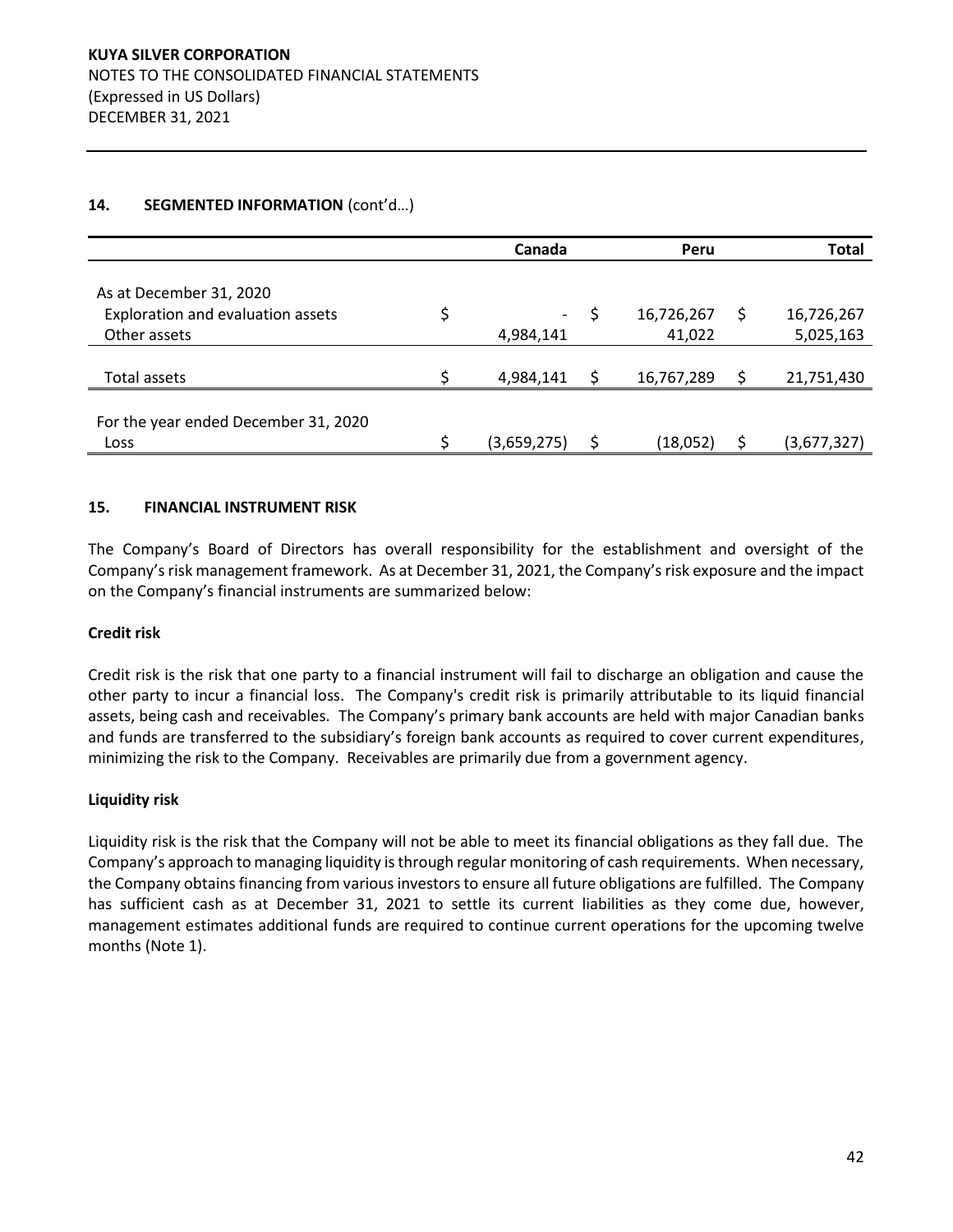## 15. **FINANCIAL INSTRUMENT RISK** (cont'd...)

## **Market risk**

Market risk is the risk that the fair value or future cash flows of a financial instrument will fluctuate because of changes in market prices. Market risk is comprised of three types of market price changes:

## Foreign currency exchange risk

This risk relates to any changes in foreign currencies in which the Company transacts. The Company incurs costs for goods and services denominated in currencies other than the presentation currency and is subject to foreign currency risk on assets and liabilities denominated in currencies other than the United States dollar. The effect of a 10% change in the foreign exchange rate on monetary balances held in USD dollar and soles accounts would be approximately \$85,000 recorded in profit or loss for the year ended December 31, 2021. The effect of a 10% change in the foreign exchange rate on monetary balances held in CAD dollar and soles accounts would be approximately \$125,000 recorded in other comprehensive income or loss for the year ended December 31, 2021.

#### Interest rate risk

This risk relates to the change in the borrowing rates of the Company. The Company is not exposed to interest rate risk as it does not have any significant financial instruments with interest rates, with the exception of cash. Interest earned on cash is based on prevailing bank account interest rates, which may fluctuate. A 1% increase or decrease in the interest rates would have a nominal impact in interest income for the year ended December 31, 2021.

## Price risk

This risk relates to fluctuations in commodity and equity prices. The Company closely monitors commodity prices of precious and base metals, individual equity movements, and the stock market to determine the appropriate course of action to be taken by the Company. Fluctuations in pricing may be significant.

The Company does not currently use financial instruments designed to hedge these market risks.

## **Fair value hierarchy**

The Company's financial instruments recorded at fair value require disclosure about how the fair value was determined based on significant levels of inputs described in the following hierarchy:

#### Level<sub>1</sub>

Quoted prices are available in active markets for identical assets or liabilities as of the reporting date. Active markets are those in which transactions occur in sufficient frequency and value to provide pricing information on an ongoing basis.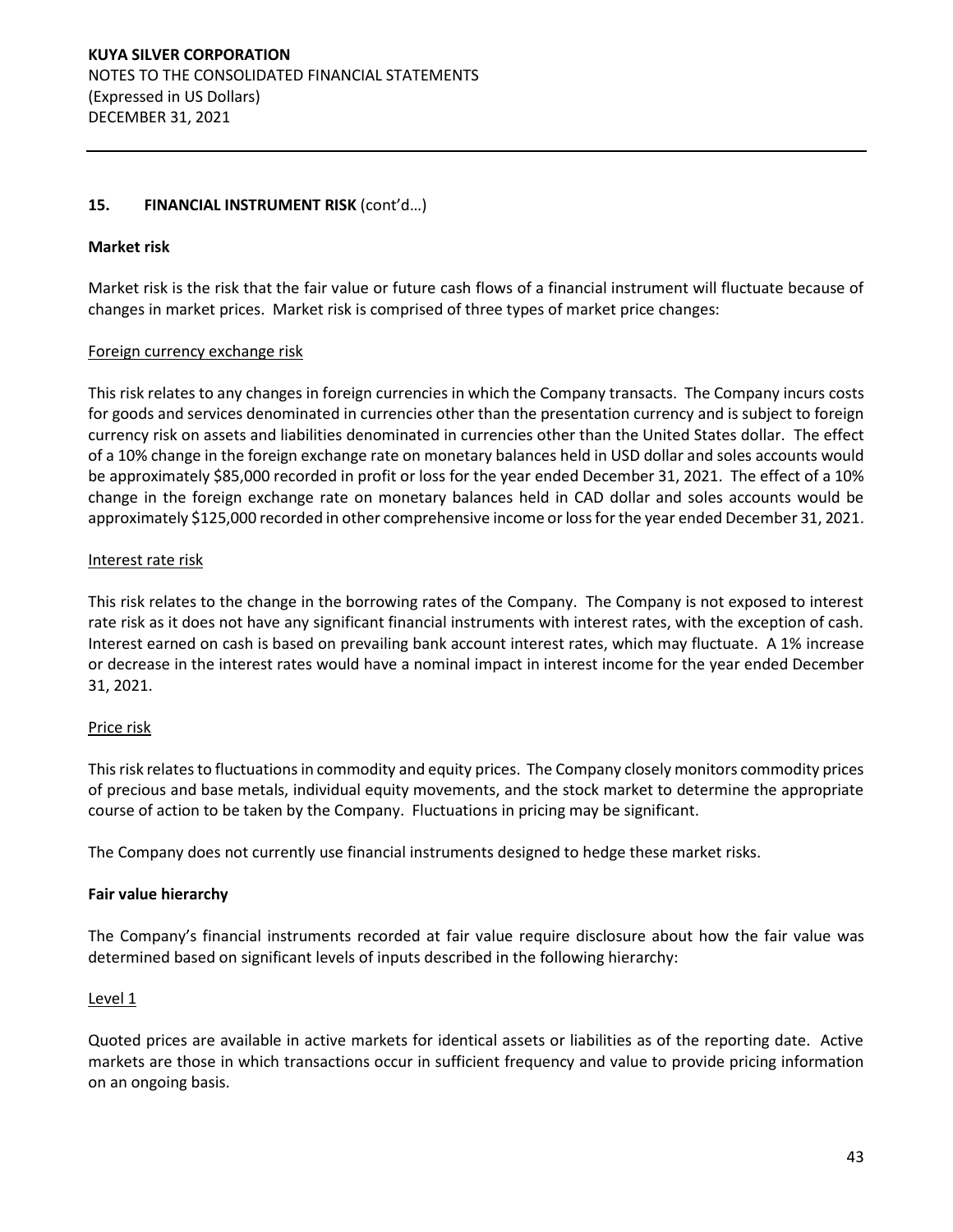## 15. **FINANCIAL INSTRUMENT RISK** (cont'd...)

## Fair value hierarchy (cont'd...)

## Level 2

Pricing inputs are other than quoted prices in active markets included in level 1. Prices in level 2 are either directly or indirectly observable as of the reporting date. Level 2 valuations are based on inputs including quoted forward prices for commodities, time value and volatility factors, which can be substantially observed or corroborated in the marketplace.

## Level 3

Valuations in this level are those with inputs for the asset or liability that are not based on observable market data.

The Company's financial instruments consist of cash, receivables, accounts payable and accrued liabilities, related party loans, and obligation to issue shares. The fair value of these financial instruments approximates their carrying values. Obligation to issue shares is measured at fair value using level 1 inputs.

## **16. CAPITAL MANAGEMENT**

The Company defines capital as cash, debt, and the components of shareholders' equity. The Company's objectives when managing capital are to identify, pursue, and complete the exploration and development of its exploration and evaluation assets, to maintain financial strength, to meet its on-going liabilities, to continue as a going concern, to maintain creditworthiness, and to maximize returns for shareholders over the long term. The Company manages its capital in a manner consistent with the risk characteristics of the assets it holds. All financing, including equity and debt, are analyzed by management and approved by the Board of Directors. The Company does not have any externally imposed capital requirements. There has been no significant change in the Company's objectives, policies, and processes for managing its capital during the year ended December 31, 2021.

## **17. COMMITMENTS AND CONTINGENCIES**

#### **Commitments**

As at December 31, 2021, the Company has a commitment to pay a monthly fee of \$5,000 for advisory services to one of the former shareholders of MTP, who, as a result of the Share Purchase Agreement, is now a shareholder of the Company. This commitment remains in place for as long as this shareholder maintains a share ownership position of more than five percent of the Company.